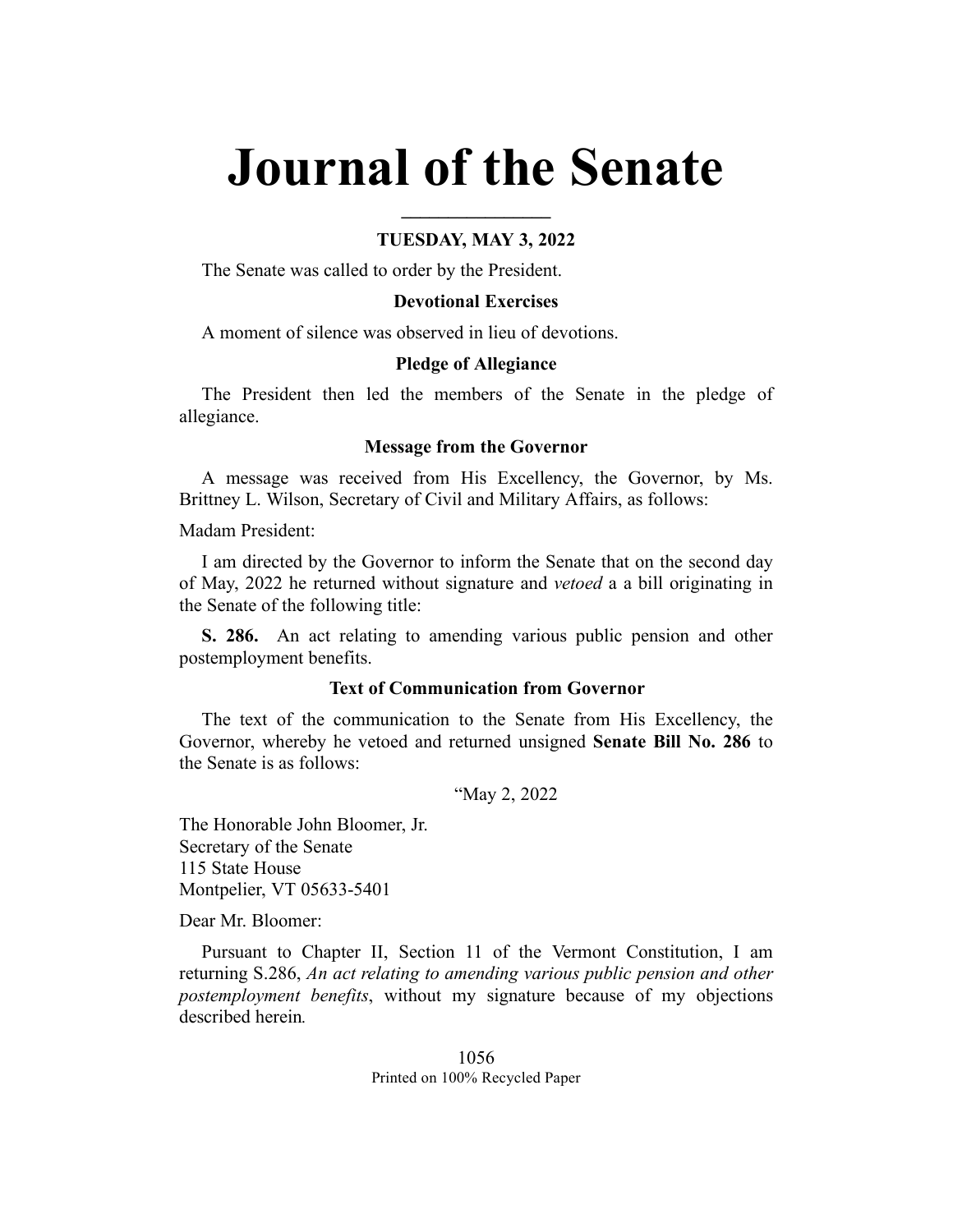Since the day after this bill was introduced, before it was voted out of a single committee, in either chamber of the General Assembly, I have been clear it does not include enough structural change to solve the enormous unfunded liability problems the State faces. I offered balanced solutions, which were disregarded.

It is unfortunate this veto will likely be easily overridden, not for me, but for Vermont taxpayers and State employees who will bear the burden in the future. I will acknowledge, this bill takes some positive steps, and the easiest thing for me to do would be to sign it, assure the public we solved the problem, and move on.

But given the scope of this problem and the risk it poses to the financial health of our state, I cannot bring myself to do that. It would be disingenuous because I know we could have done better.

The fact is, in several years – despite adding a quarter of a billion dollars in *additional* money (on top of the roughly \$400 million for our regular, required payment) from taxpayers – the state will be faced with the same unsustainable system we have today.

I won't be governor when those chickens come home to roost, and many of you will not be serving in your current roles, either. But the Legislature's unwillingness to question the deal reached between a handful of union and legislative representatives will come back to haunt our state in the not-toodistant future.

And when it does, we won't have the unprecedented level of federal funds and state surplus dollars at our disposal, and the fix will be tougher on both taxpayers and public employees.

Sincerely,

/s/Philip B. Scott Governor"

# **Message from the Governor Appointment Referred**

A message was received from the Governor, by Brittney L. Wilson, Secretary of Civil and Military Affairs, submitting the following appointment, which was referred to its committee as indicated:

The nomination of

Richardson, Amy of Woodstock - Member of the Vermont Housing and Conservation Board - from March 28, 2022 to February 29, 2024.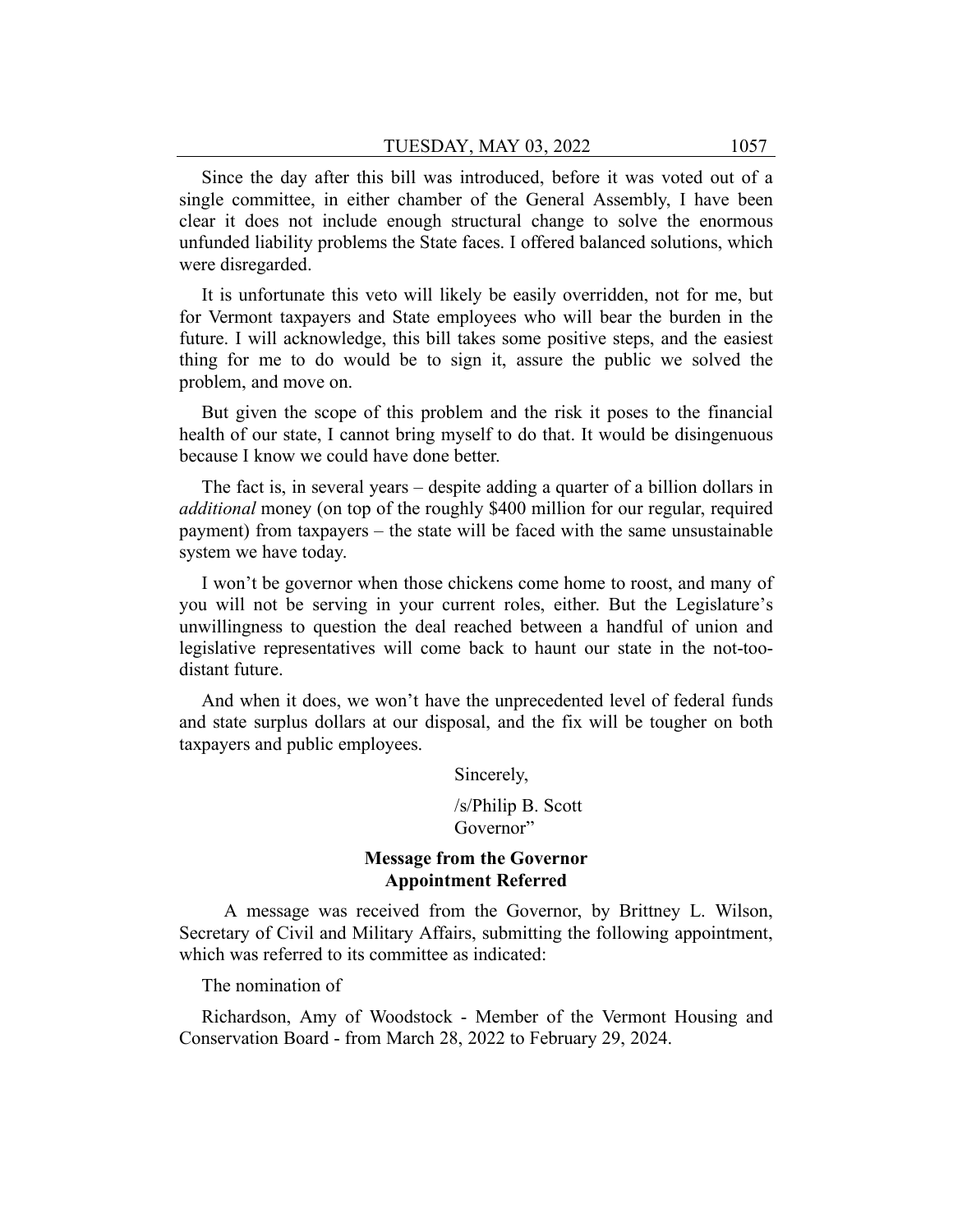To the Committee on Economic Development, Housing and General Affairs.

#### **Rules Suspended; Bill Committed**

Pending entry on the Calendar for notice, on motion of Senator Sirotkin the rules were suspended and House bill entitled:

**H. 730.** An act relating to alcoholic beverages and the Department of Liquor and Lottery.

was committed to the Committee on Finance pursuant to Rule 31 with the report of the Committee on Economic Development, Housing and General Affairs *intact*,

Which was agreed to.

#### **Bill Passed in Concurrence**

### **H. 482.**

House bill of the following title was read the third time and passed in concurrence:

An act relating to the Petroleum Cleanup Fund.

#### **Bills Passed in Concurrence with Proposal of Amendment**

House bills of the following titles were severally read the third time and passed in concurrence with proposals of amendment:

**H. 456.** An act relating to establishing strategic goals and reporting requirements for the Vermont State Colleges.

**H. 464.** An act relating to miscellaneous changes to the Reach Up Program.

**H. 523.** An act relating to reducing hydrofluorocarbon emissions.

# **Proposal of Amendment; Bill Passed in Concurrence with Proposal of Amendment**

#### **H. 729.**

House bill entitled:

An act relating to miscellaneous judiciary procedures.

Was taken up.

Thereupon, pending third reading of the bill, Senators White, Sears, Baruth and Benning moved to amend the Senate proposal of amendment as follows: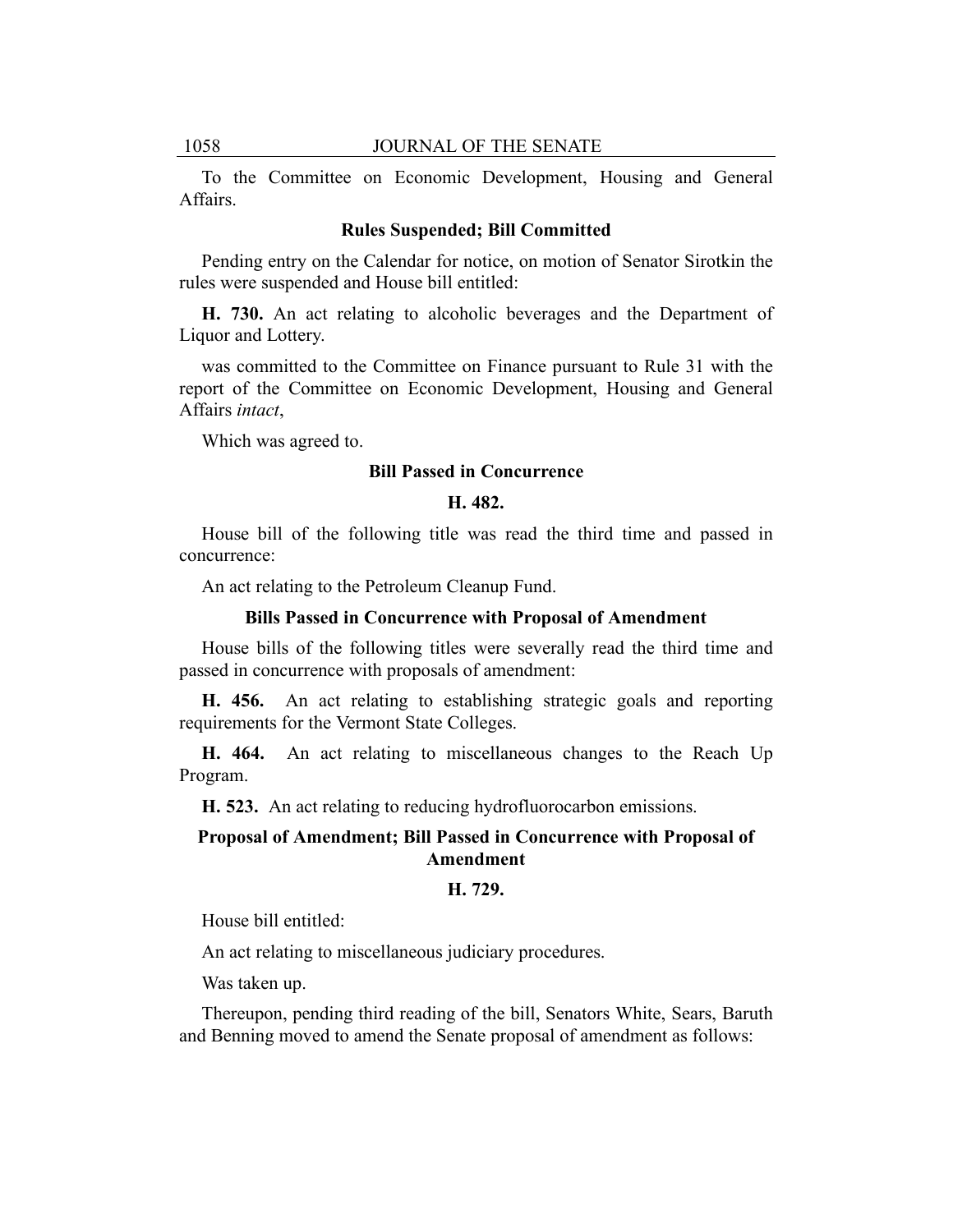By inserting a new Sec. 38 and its reader assistance heading to read as follows:

\* \* \* Report on Unification of Animal Welfare and Related Public Safety Functions \* \* \*

## Sec. 38. UNIFICATION OF ANIMAL WELFARE AND RELATED PUBLIC SAFETY FUNCTIONS; REPORT

(a) On or before January 15, 2023, the Department of Public Safety, in consultation with the Agency of Agriculture, Food and Markets and any other State agency, division, or department where domestic animal welfare functions reside, shall report to the House and Senate Committees on Government Operations with a plan to unify the domestic animal welfare and related public safety functions across State government. The report, which shall include draft legislation to enact the plan, shall focus on the intersection of existing domestic animal welfare functions and the role of the Department of Public Safety and shall include:

(1) an inventory of all existing domestic animal welfare and related public safety functions across all agencies, including citations to existing statutes;

(2) an inventory of all personnel, with job descriptions, responsible for carrying out the functions in the inventory required by subdivision (1) of this subsection;

(3) a recommended location and position in State government with responsibility for all State domestic animal welfare and related public safety functions, including enforcement;

(4) a recommendation on whether to move all domestic animal welfare and related public safety functions to a single agency or to maintain a multiagency approach to be coordinated by the position recommended in subdivision (3) of this subsection; and

(5) a plan to ensure that domestic animals transported into the State from other jurisdictions meet health and safety standards and that the businesses that import domestic animals into the State are registered or licensed, or both, and meet health and safety standards.

(b) The Department shall engage with the Animal Cruelty Investigation Advisory Board, the Vermont Humane Federation, and other interested stakeholders as needed to comply with this section.

And by renumbering the remaining section to be numerically correct.

Which was agreed to.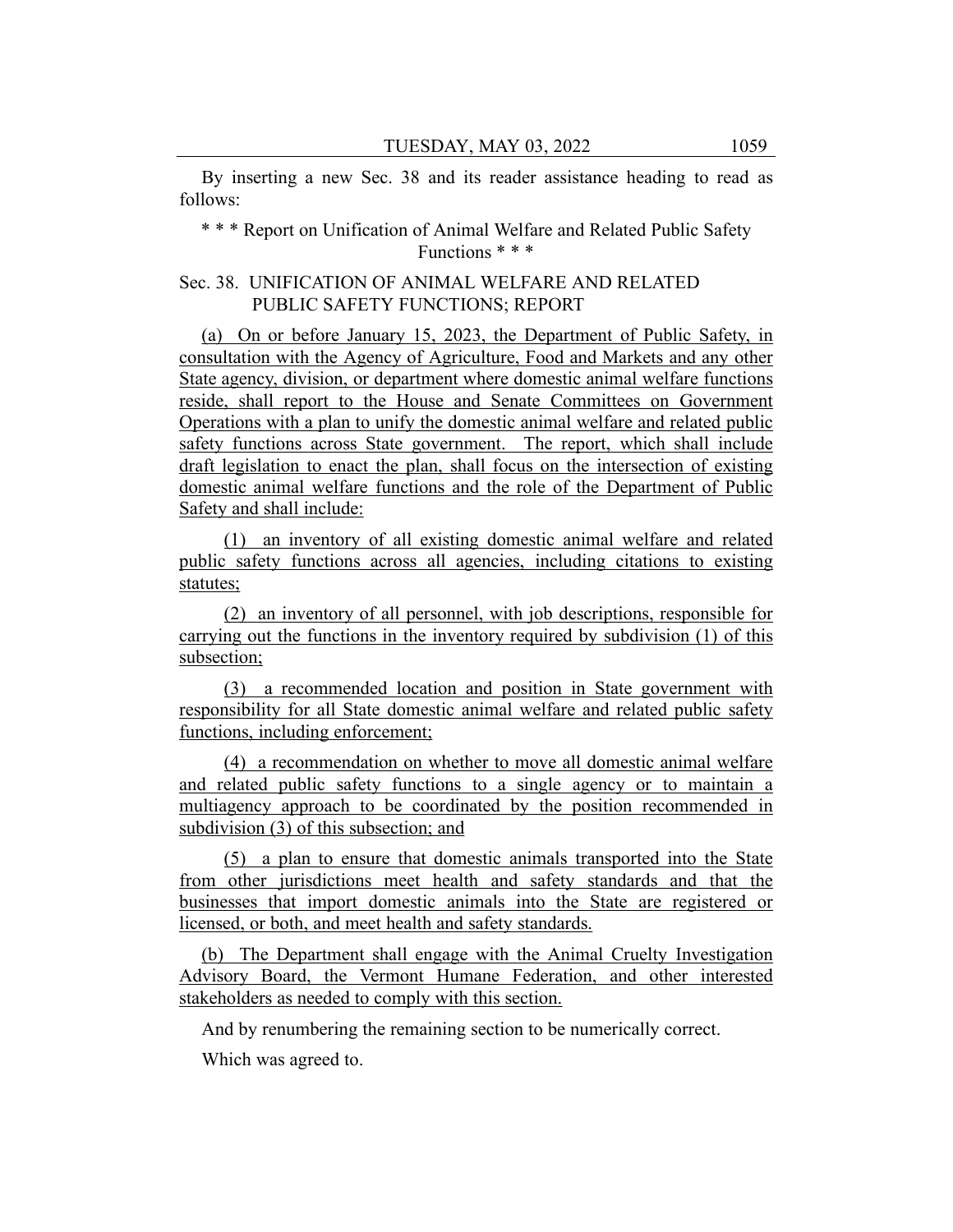Thereupon, Senator Sears moved that the Senate proposal of amendment be amended by inserting a new section to be Sec. 7a to read as follows:

Sec. 7a. 13 V.S.A. § 7602 is amended to read:

# § 7602. EXPUNGEMENT AND SEALING OF RECORD, POSTCONVICTION; PROCEDURE

 $(a)(1)$  A person may file a petition with the court requesting expungement or sealing of the criminal history record related to the conviction if:

\* \* \*

(C) pursuant to the conditions set forth in subsection (g) of this section, the person was convicted of a violation of 23 V.S.A. § 1201(a) or § 1091 related to operating under the influence of alcohol or other substance, excluding a violation of that section those sections resulting in serious bodily injury or death to any person other than the operator, or related to operating a school bus with a blood alcohol concentration of 0.02 or more or operating a commercial vehicle with a blood alcohol concentration of 0.04 or more; or

\* \* \*

Which was agreed to.

Thereupon, Senator Ram Hinsdale moved that the Senate proposal of amendment be amended by inserting a new section to be Sec. 4a to read as follows:

Sec. 4a. 33 V.S.A. § 6936 is amended to read:

## § 6936. EMERGENCY RELIEF; HEARINGS

(a) In accordance with the Rules for Family Proceedings, temporary orders under this subchapter may be issued ex parte, without notice to the defendant, upon motion and findings by the court that the defendant has abused, neglected, or exploited the vulnerable adult and that serious and irreparable harm to the physical health or financial interests of the vulnerable adult will result without ex parte relief.

\* \* \*

(d)(1) The Court Administrator shall establish procedures to ensure access to relief after regular court hours, or on weekends and holidays.

(2) The procedures established pursuant to this subsection shall include:

(A) designation of an employee of the Judiciary authorized to receive requests for ex parte petitions submitted after regular court hours; and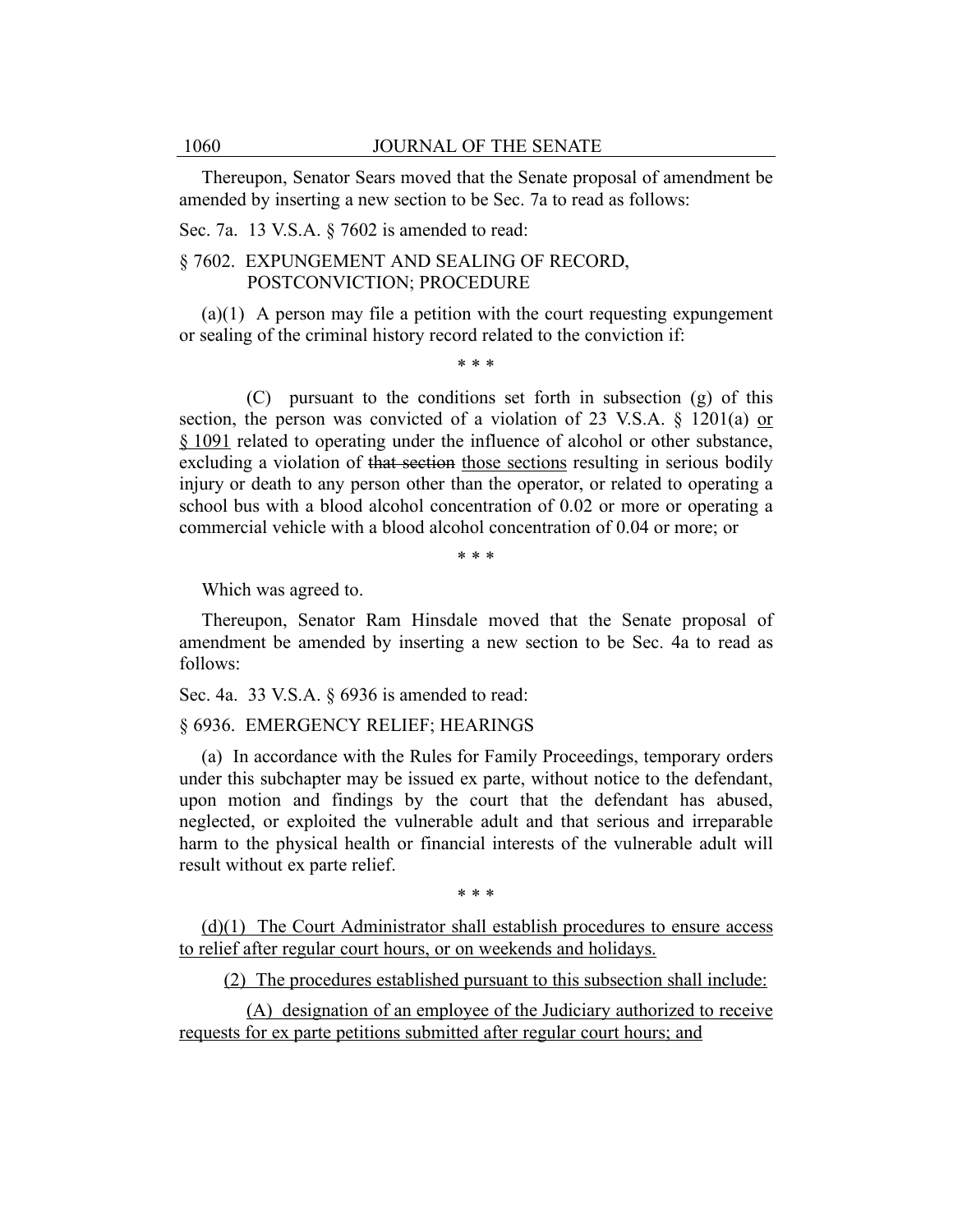(B) permission for the petitioner's affidavit to be sworn to or affirmed by administration of the oath over the telephone to the petitioner by the authorized person, during or after regular court hours.

Which was agreed to.

Thereupon, the bill was read the third time and passed in concurrence with proposal of amendment.

## **Third Reading Ordered**

#### **J.R.H. 18.**

Senator White, for the Committee on Government Operations, to which was referred joint House resolution entitled:

Joint resolution relating to the Russian invasion of Ukraine.

Reported that the joint resolution ought to be adopted in concurrence.

Thereupon, the joint resolution was read the second time by title only pursuant to Rule 43, and third reading of the joint resolution was ordered.

# **Proposal of Amendment; Third Reading Ordered**

#### **H. 279.**

Senator Hardy, for the Committee on Health and Welfare, to which was referred House bill entitled:

An act relating to miscellaneous changes affecting the duties of the Department of Vermont Health Access.

Reported recommending that the Senate propose to the House to amend the bill by striking out Sec. 4, separate individual and small group health insurance markets for plan year 2023 if federal subsidies extended, in its entirety and by renumbering Sec. 5, effective date, to be Sec. 4

And that the bill ought to pass in concurrence with such proposal of amendment.

Senator Kitchel, for the Committee on Appropriations, to which the bill was referred, reported recommending that the bill ought to pass in concurrence with proposal of amendment as recommended by the Committee on Health and Welfare.

Thereupon, the bill was read the second time by title only pursuant to Rule 43, the proposal of amendment was agreed to, and third reading of the bill was ordered.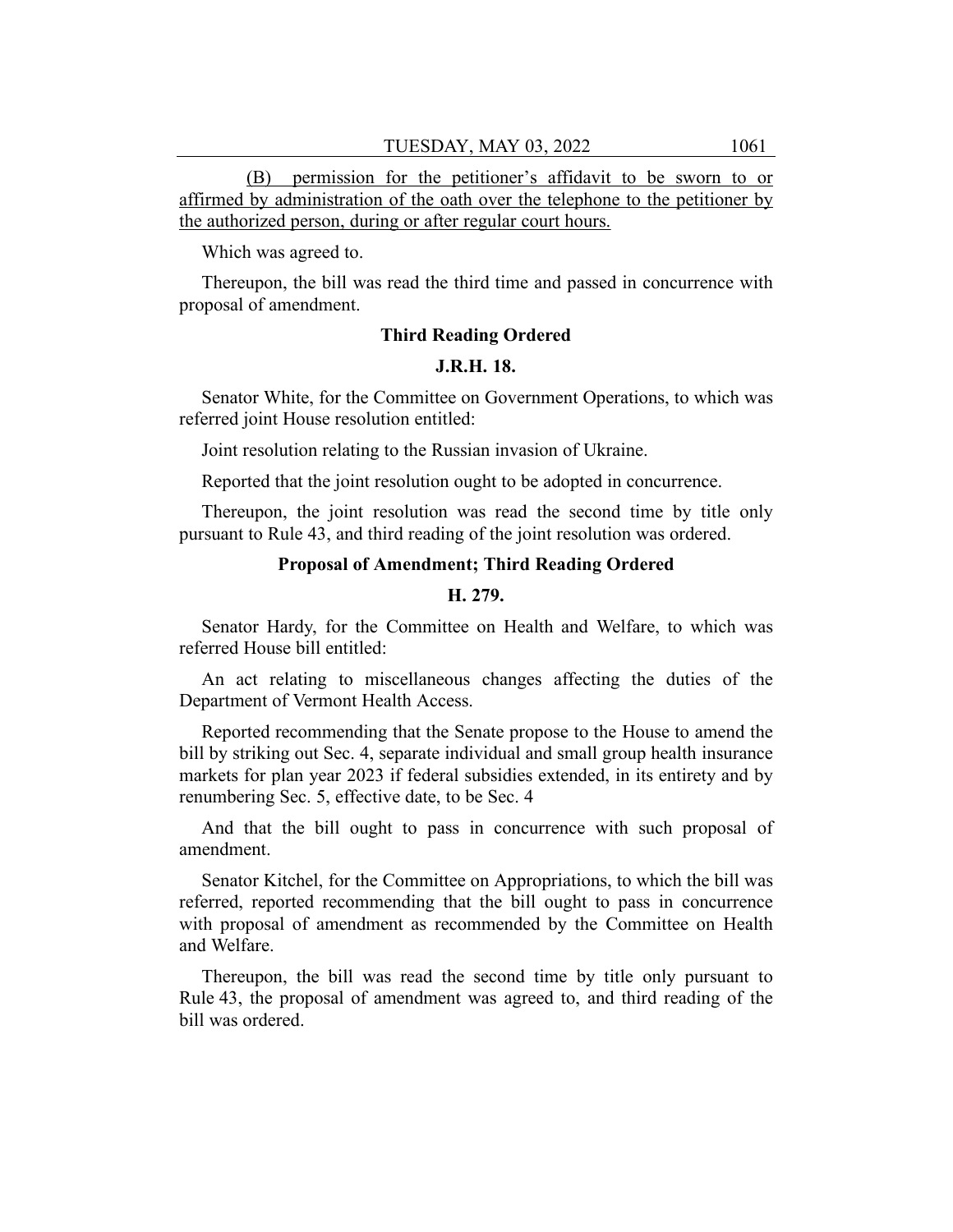#### **Proposal of Amendment; Third Reading Ordered**

#### **H. 410.**

Senator White, for the Committee on Government Operations, to which was referred House bill entitled:

An act relating to the use and oversight of artificial intelligence in State government.

Reported recommending that the Senate propose to the House to amend the bill by striking out all after the enacting clause and inserting in lieu thereof the following:

#### Sec. 1. FINDINGS; INTENT

(a) The General Assembly finds that:

(1) The Vermont Artificial Intelligence Task Force (Task Force), established by 2018 Acts and Resolves No. 137, Sec. 1, as amended by 2019 Acts and Resolves No. 61, Sec. 20, met from September 2018 through January 2020 to investigate the field of artificial intelligence (AI) and make recommendations for State action and policies with respect to this new technology.

(2) The Task Force found that this technology presents tremendous opportunities for economic growth and improved quality of life but also presents substantial risks of loss of some jobs and invasions of privacy and other impacts to civil liberties.

(3) Large-scale technological change makes states rivals for the economic rewards, where inaction leaves states behind. States can become leaders in crafting appropriate responses to technological change that eventually produces policy and action around the country.

(4) The Task Force determined that there are steps that the State can take to maximize the opportunities and reduce the risk, but action must be taken now. The Task Force concluded that there is a role for local and State action, especially where national and international action is not occurring.

(5) The final report of the Task Force presents a series of recommendations for policies and actions consistent with the limited role of Vermont to direct the path of AI development and use in the State. The final report also concludes that Vermont can make a difference, maximize the benefits of AI, and minimize, or adapt to, the adverse consequences.

(b) It is the intent of the General Assembly to carry out the work of the Task Force by creating the Division of Artificial Intelligence within the Agency of Digital Services to implement some of the specific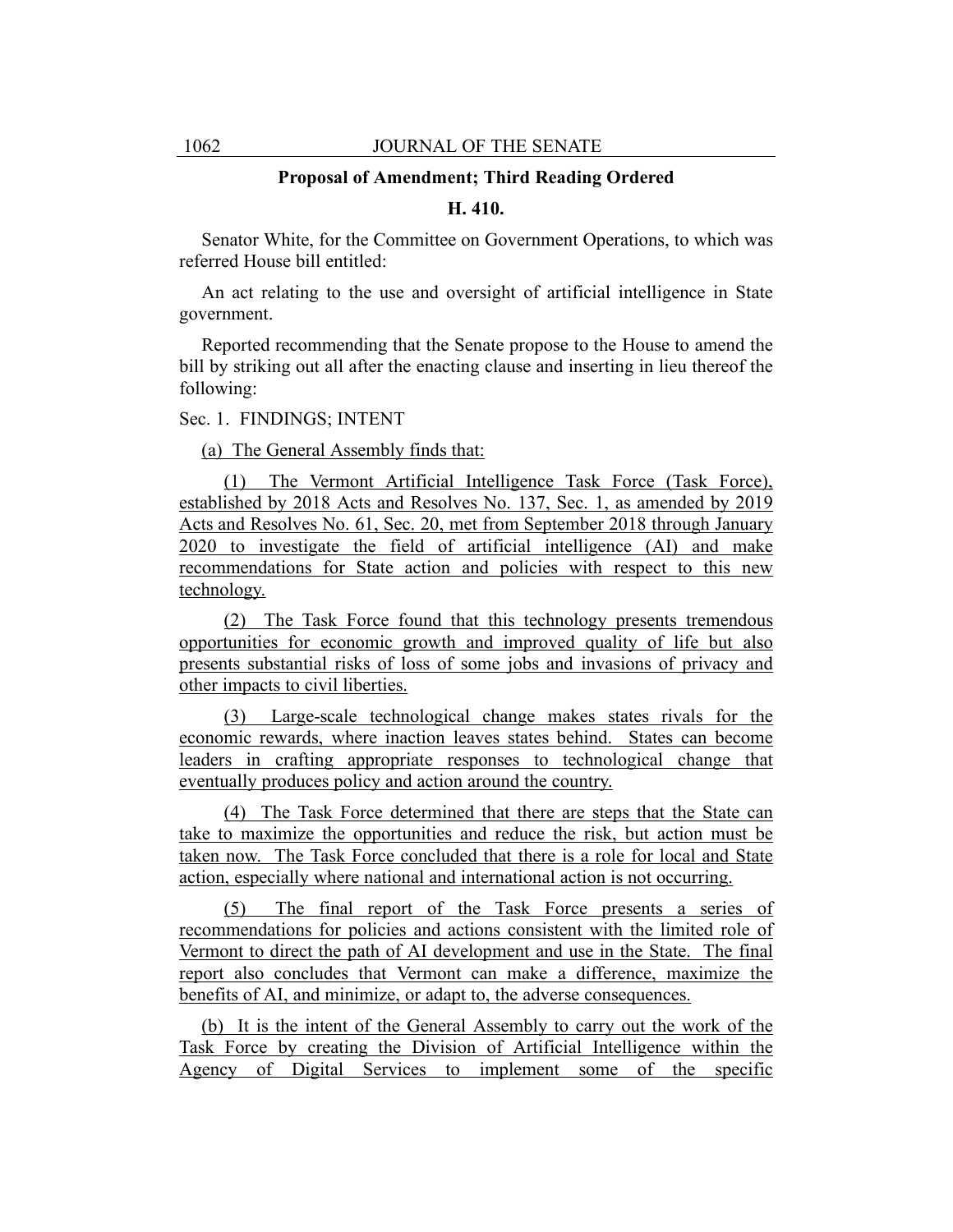recommendations of the Task Force and require the Agency of Digital Services to conduct an inventory of all automated decision systems that are being developed, used, or procured by the State.

Sec. 2. 3 V.S.A. § 3303 is amended to read:

§ 3303. REPORTING, RECORDS, AND REVIEW REQUIREMENTS

(a) Annual report and budget. The Secretary shall submit to the General Assembly, concurrent with the Governor's annual budget request required under 32 V.S.A. § 306, an annual report for information technology and cybersecurity. The report shall reflect the priorities of the Agency and shall include:

(1) performance metrics and trends, including baseline and annual measurements, for each division of the Agency;

(2) a financial report of revenues and expenditures to date for the current fiscal year;

(3) costs avoided or saved as a result of technology optimization for the previous fiscal year;

(4) an outline summary of information, including scope, schedule, budget, and status for information technology projects with total costs of \$500,000.00 or greater;

(5) an annual update to the strategic plan prepared pursuant to subsection (c) of this section;

(6) a summary of independent reviews as required by subsection (d) of this section; and

(7) the Agency budget submission; and

(8) an annual update to the inventory required by section 3305 of this title.

\* \* \*

Sec. 3. 3 V.S.A. § 3305 is added to read:

# § 3305. AUTOMATED DECISION SYSTEM; STATE PROCUREMENT; INVENTORY

(a) Definitions. As used in this section:

(1) "Algorithm" means a computerized procedure consisting of a set of steps used to accomplish a determined task.

(2) "Automated decision system" means any algorithm, including one incorporating machine learning or other artificial intelligence techniques, that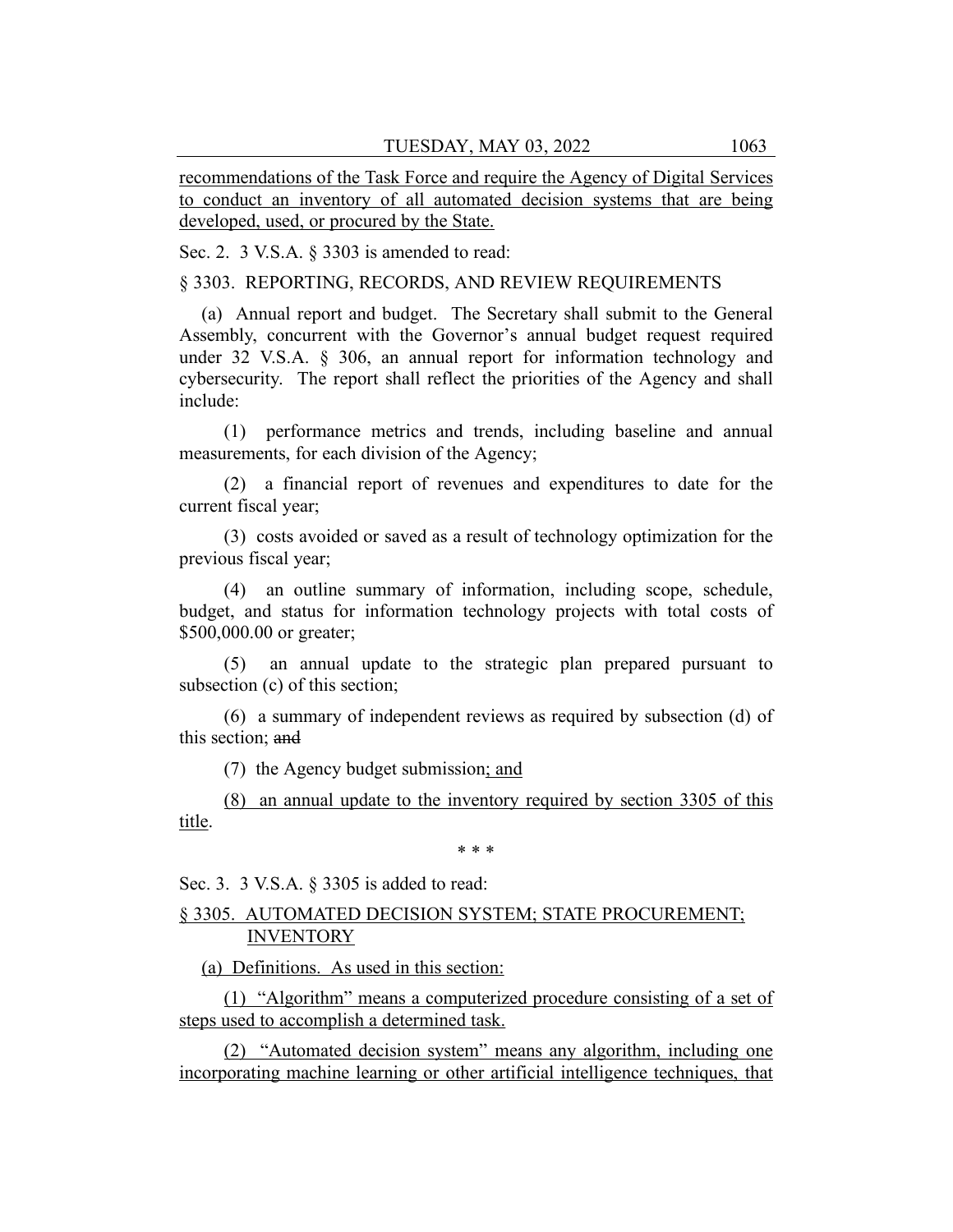uses data-based analytics to make or support government decisions, judgments, or conclusions.

(3) "Automated final decision system" means an automated decision system that makes final decisions, judgments, or conclusions without human intervention.

(4) "Automated support decision system" means an automated decision system that provides information to inform the final decision, judgment, or conclusion of a human decision maker.

(5) "State government" has the same meaning as in section 3301 of this chapter.

(b) Inventory. The Agency of Digital Services shall conduct a review and make an inventory of all automated decision systems that are being developed, employed, or procured by State government. The inventory shall include the following for each automated decision system:

(1) the automated decision system's name and vendor;

(2) a description of the automated decision system's general capabilities, including:

(A) reasonably foreseeable capabilities outside the scope of the agency's proposed use; and

(B) whether the automated decision system is used or may be used for independent decision-making powers and the impact of those decisions on Vermont residents;

(3) the type or types of data inputs that the technology uses; how that data is generated, collected, and processed; and the type or types of data the automated decision system is reasonably likely to generate;

(4) whether the automated decision system has been tested for bias by an independent third party, has a known bias, or is untested for bias;

(5) a description of the purpose and proposed use of the automated decision system, including:

(A) what decision or decisions it will be used to make or support;

(B) whether it is an automated final decision system or automated support decision system; and

(C) its intended benefits, including any data or research relevant to the outcome of those results;

(6) how automated decision system data is securely stored and processed and whether an agency intends to share access to the automated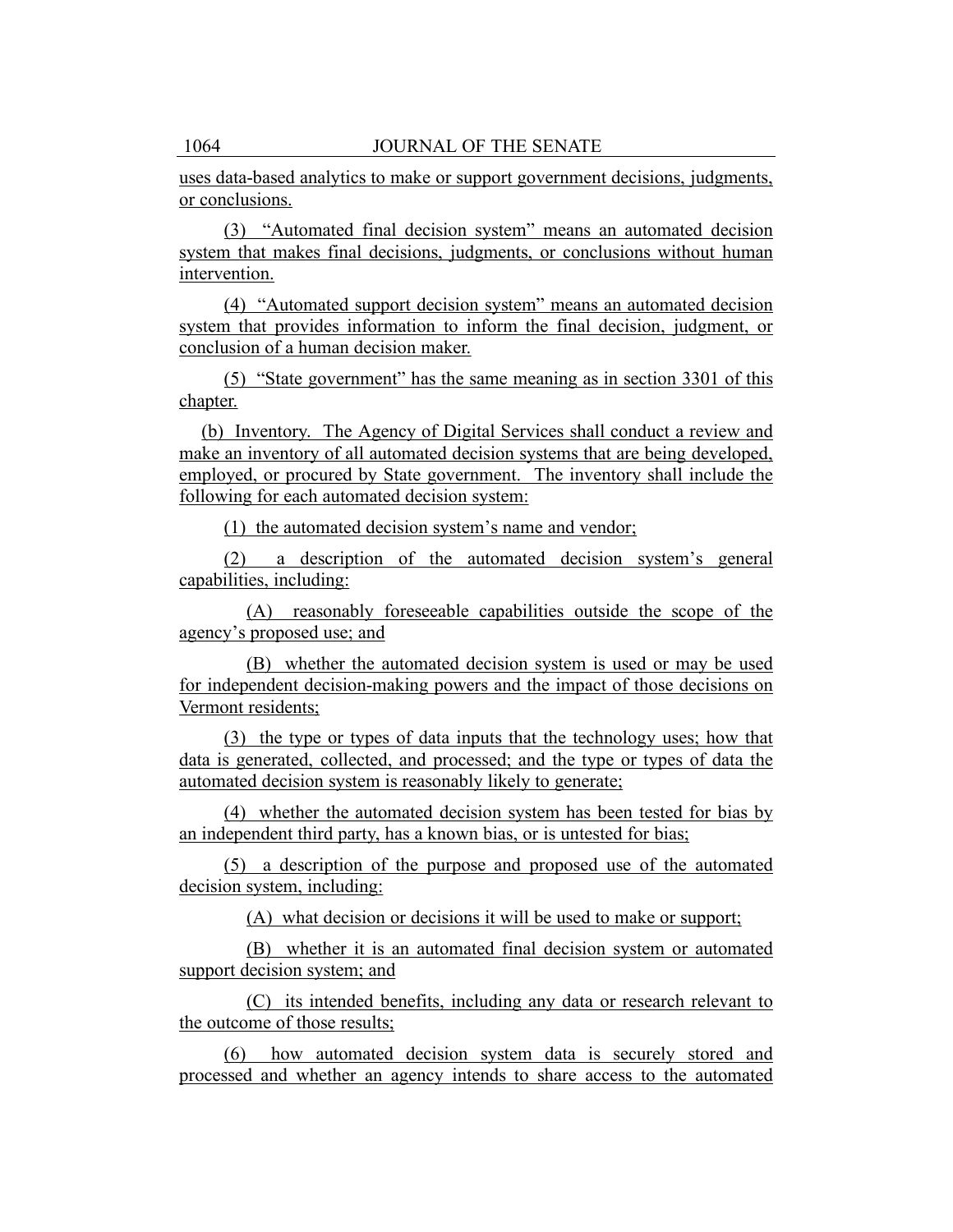decision system or the data from that automated decision system with any other entity, which entity, and why; and

(7) a description of the IT fiscal impacts of the automated decision system, including:

(A) initial acquisition costs and ongoing operating costs, such as maintenance, licensing, personnel, legal compliance, use auditing, data retention, and security costs;

(B) any cost savings that would be achieved through the use of the technology; and

(C) any current or potential sources of funding, including any subsidies or free products being offered by vendors or governmental entities.

Sec. 4. AUTOMATED DECISION SYSTEM; STATE PROCUREMENT; INVENTORY; REPORT

On or before December 1, 2022, the Agency of Digital Services shall submit to the House Committee on Energy and Technology and the Senate Committee on Finance a report on the inventory described in 3 V.S.A. § 3305. The report shall include recommendations for any changes to the inventory, including how it should be maintained, the frequency of updates, and remediation measures needed to address systems deemed problematic.

Sec. 5. 3 V.S.A. chapter 69 is added to read:

CHAPTER 69. DIVISION OF ARTIFICIAL INTELLIGENCE

## § 5011. DEFINITION

As used in this chapter, "artificial intelligence systems" means systems capable of perceiving an environment through data acquisition and then processing and interpreting the derived information to take an action or actions or to imitate intelligent behavior given a specific goal. An artificial intelligence system can also learn and adapt its behavior by analyzing how the environment is affected by prior actions.

§ 5012. DIVISION OF ARTIFICIAL INTELLIGENCE

(a) Creation. There is established the Division of Artificial Intelligence within the Agency of Digital Services to review all aspects of artificial intelligence systems developed, employed, or procured in State government. The Division shall be administered by the Director of Artificial Intelligence, who shall be appointed by the Secretary of Digital Services.

(b) Powers and duties. The Division shall review artificial intelligence systems developed, employed, or procured in State government, including the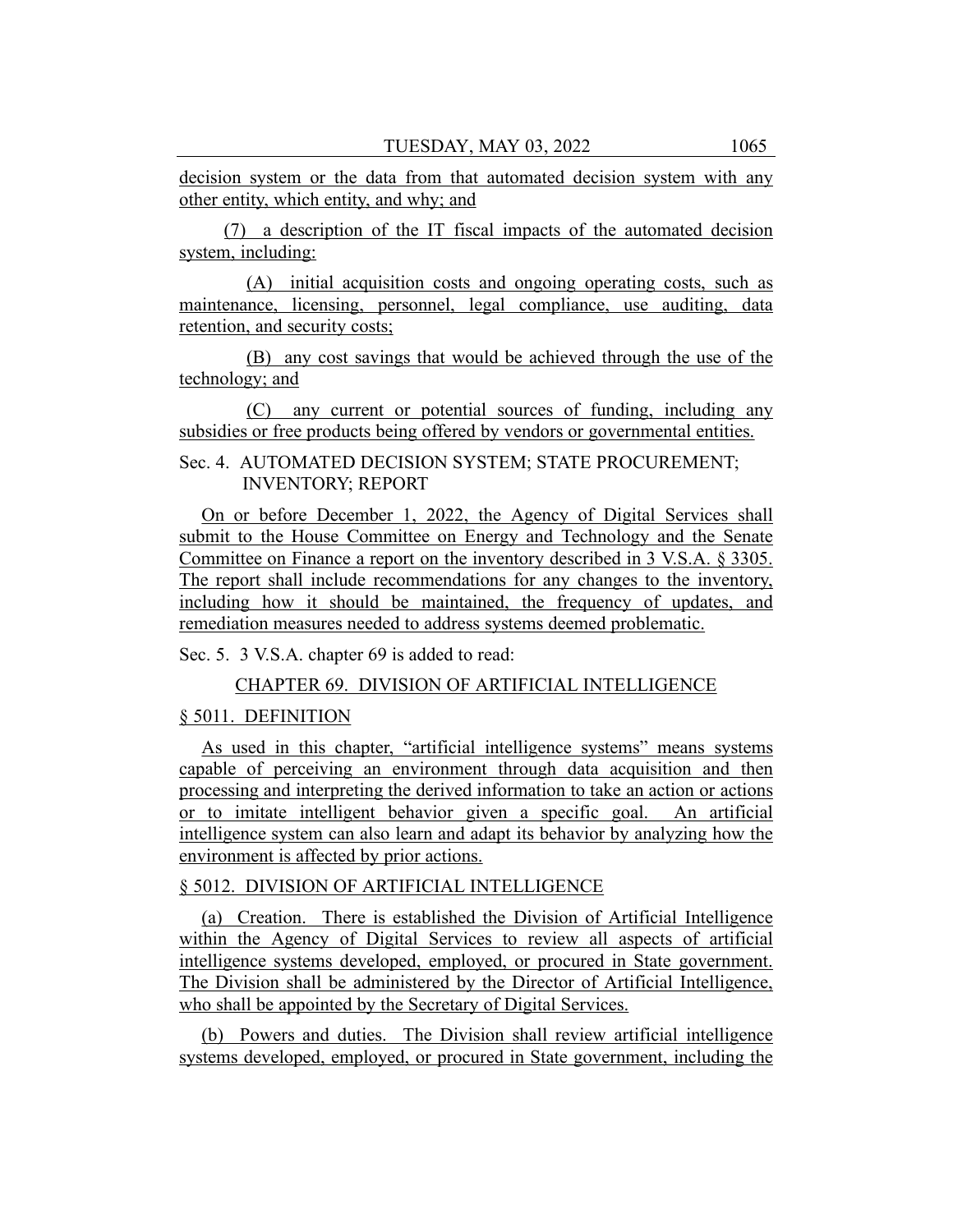## following:

(1) propose for adoption by the Agency of Digital Services a State code of ethics for artificial intelligence in State government, which shall be updated annually;

(2) make recommendations to the General Assembly on policies, laws, and regulations for artificial intelligence systems in State government; and

(3) review the automated decision systems inventory created by the Agency of Digital Services, including:

(A) whether any systems affect the constitutional or legal rights, duties, or privileges of any Vermont resident; and

(B) whether there are any potential liabilities or risks that the State of Vermont could incur from its implementation.

(c) Reports. Annually, on or before January 15 each year, the Division shall report to the House Committee on Energy and Technology and the Senate Committees on Finance and on Government Operations on the following:

(1) the extent of the use of artificial intelligence systems by State government and any short- or long-term actions needed to optimize that usage or mitigate their risks;

(2) the impact of using artificial intelligence systems in State government on the liberty, finances, livelihood, and privacy interests of Vermont residents;

(3) any necessary policies to:

(A) protect the privacy and interests of Vermonters from any diminution caused by employment of artificial intelligence systems by State government;

(B) ensure that Vermonters are free from unfair discrimination caused or compounded by the employment of artificial intelligence in State government;

(C) address the use or prohibition of systems that have not been tested for bias or have been shown to contain bias; and

(D) address security and training on artificial intelligence systems; and

(4) any other information the Division deems appropriate based on its work.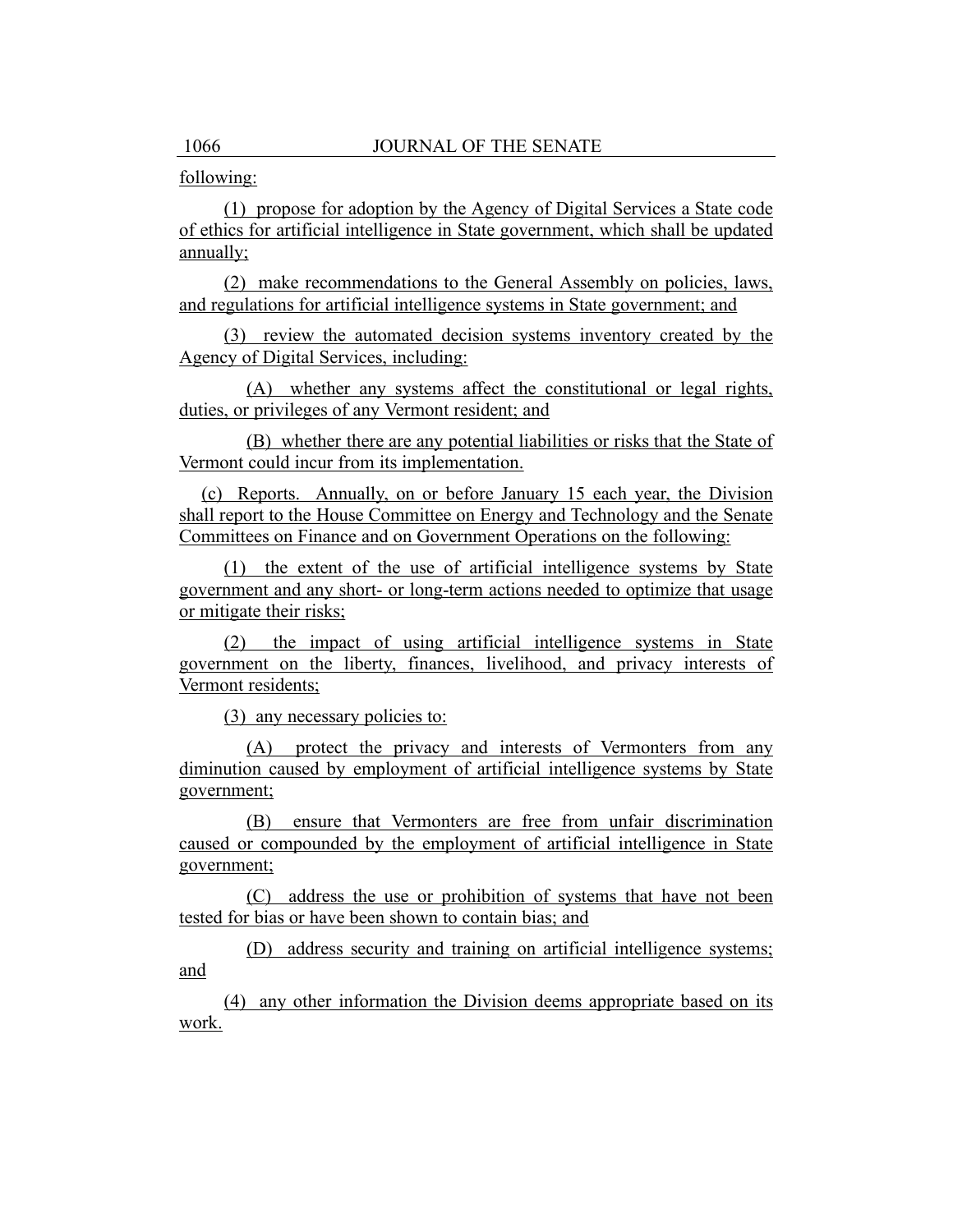#### § 5013. ARTIFICIAL INTELLIGENCE ADVISORY COUNCIL

(a) Advisory Council. There is established the Artificial Intelligence Advisory Council to provide advice and counsel to the Director of the Division of Artificial Intelligence with regard to the Division's responsibilities to review all aspects of artificial intelligence systems developed, employed, or procured in State government. The Council, in consultation with the Director of the Division, shall also engage in public outreach and education on artificial intelligence.

(b) Members.

(1) The Advisory Council shall be composed of the following members:

(A) the Secretary of Digital Services or designee;

(B) the Secretary of Commerce and Community Development or designee;

(C) the Commissioner of Public Safety or designee;

(D) the Executive Director of the American Civil Liberties Union of Vermont or designee;

(E) one member who is an expert in constitutional and legal rights, appointed by the Chief Justice of the Supreme Court;

(F) one member with experience in the field of ethics and human rights, appointed by the Governor;

(G) one member who is an academic at a postsecondary institute, appointed by the Vermont Academy of Science and Engineering;

(H) the Commissioner of Health or designee;

(I) the Executive Director of Racial Equity or designee; and

(J) the Attorney General or designee.

(2) Chair. Members of the Advisory Council shall elect by majority vote the Chair of the Advisory Council. Members of the Advisory Council shall be appointed on or before August 1, 2022 in order to prepare as they deem necessary for the establishment of the Advisory Council, including the election of the Chair of the Advisory Council.

(3) Qualifications. Members shall be drawn from diverse backgrounds and, to the extent possible, have experience with artificial intelligence.

(c) Meetings. The Advisory Council shall meet at the call of the Chair as follows:

(1) on or before January 31, 2024, not more than 12 times; and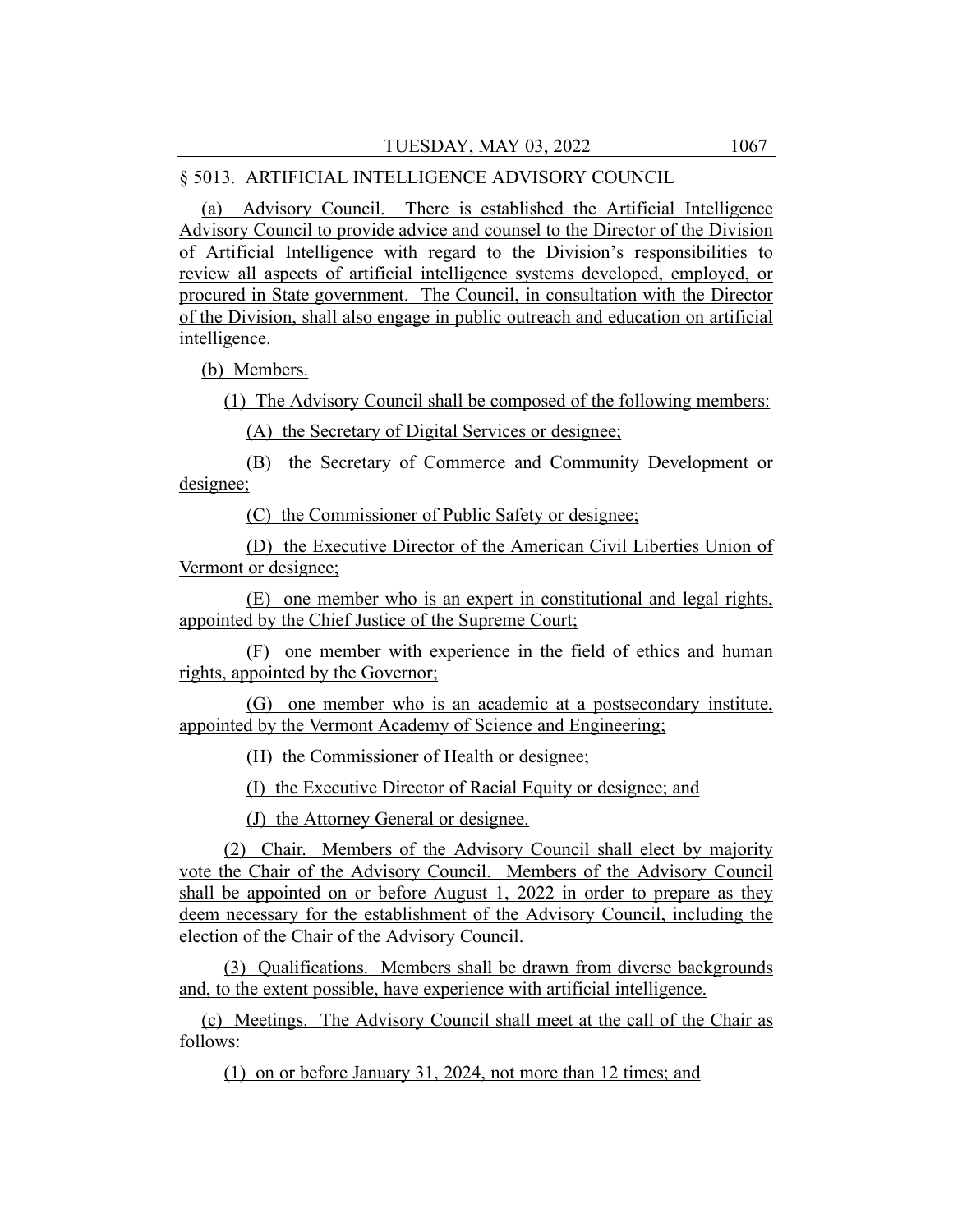(2) on or after February 1, 2024, not more than monthly.

(d) Quorum. A majority of members shall constitute a quorum of the Advisory Council. Once a quorum has been established, the vote of a majority of the members present at the time of the vote shall be an act of the Advisory Council.

(e) Assistance. The Advisory Council shall have the administrative and technical support of the Agency of Digital Services.

(f) Reimbursement. Members of the Advisory Council who are not employees of the State of Vermont and who are not otherwise compensated or reimbursed for their attendance shall be entitled to compensation and expenses as provided in 32 V.S.A. § 1010.

(g) Consultation. The Advisory Council shall consult with any relevant national bodies on artificial intelligence, including the National Artificial Intelligence Advisory Committee established by the Department of Commerce, and its applicability to Vermont.

(h) Repeal. This section shall be repealed on June 30, 2027.

# Sec. 6. ARTIFICIAL INTELLIGENCE ADVISORY COUNCIL; IMPLEMENTATION

First meeting. The first meeting of the Artificial Intelligence Advisory Council shall be called by the Secretary of Digital Services or designee. All subsequent meetings shall be called by the Chair.

# Sec. 7. DIVISION OF ARTIFICIAL INTELLIGENCE; REPORTS AND RECOMMENDATIONS

(a) On or before January 15, 2023, the Council shall submit a report to the House Committee on Energy and Technology and the Senate Committees on Finance and on Government Operations on the following:

(1) the State code of ethics as described in 3 V.S.A. § 5012(b)(1); and

(2) what policies the State should have for a third-party entity to disclose potential conflicts of interest prior to purchasing or using the entity's technology and how the State should evaluate those conflicts with respect to how the State intends to implement the technology.

(b) On or before January 15, 2024, the Council shall develop and submit to the House Committee on Energy and Technology and the Senate Committees on Finance and on Government Operations recommendations for a clear use and data management policy for State government, including protocols for the following: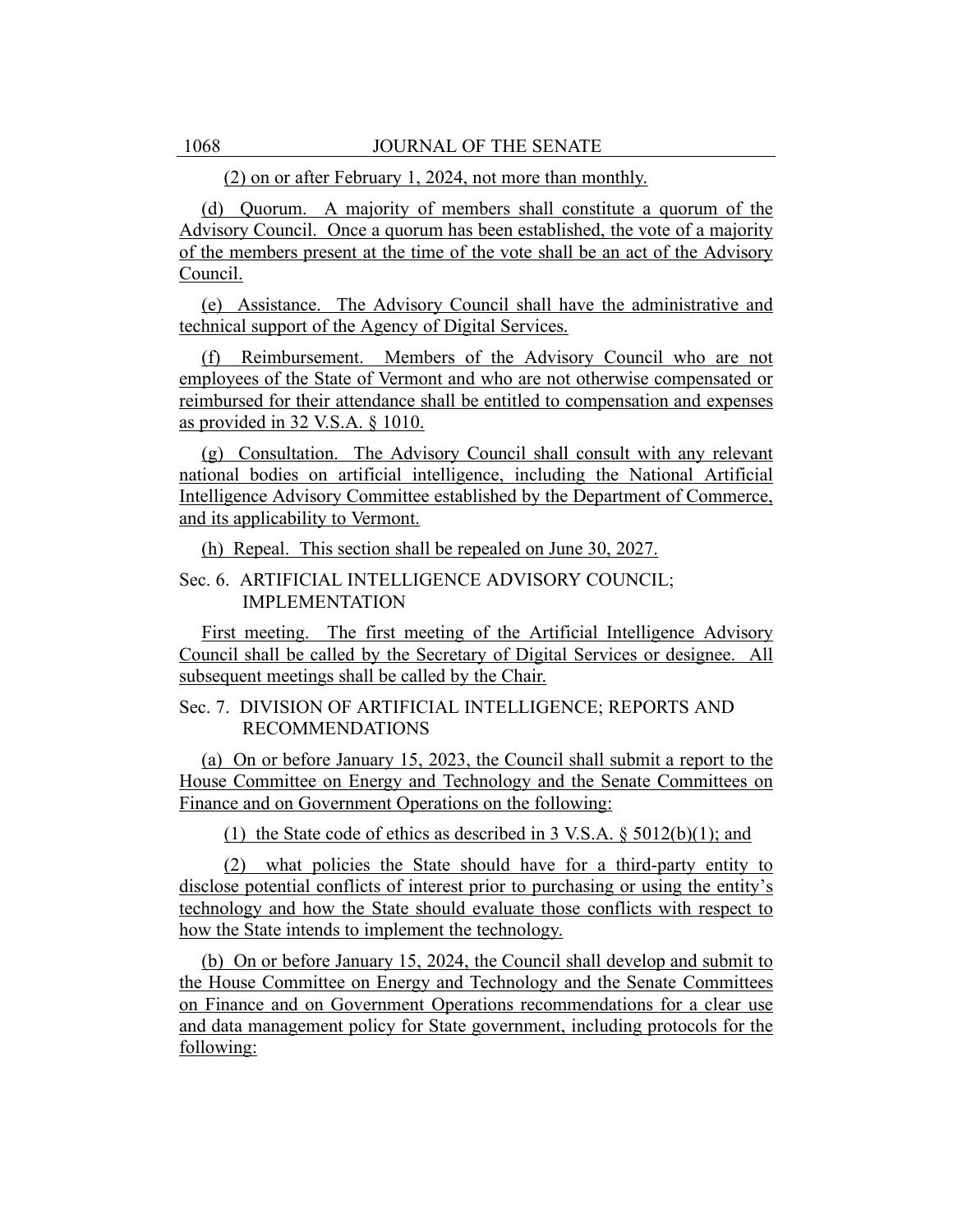(1) how and when an automated decision system will be deployed or used and by whom, including:

(A) the factors that will be used to determine where, when, and how the technology is deployed;

(B) whether the technology will be operated continuously or used only under specific circumstances; and

(C) when the automated decision system may be accessed, operated, or used by another entity on the agency's behalf and any applicable protocols;

(2) whether the automated decision system gives notice to an individual impacted by the automated decision system of the fact that the automated decision system is in use and what information should be provided with consideration to the following:

(A) the automated decision system's name and vendor;

(B) what decision or decisions it will be used to make or support;

(C) whether it is an automated final decision system or automated support decision system;

(D) what policies and guidelines apply to its deployment;

(E) whether a human verifies or confirms decisions made by the automated decision system; and

(F) how an individual can contest any decision made involving the automated decision system;

(3) whether the automated decision system ensures that the agency can explain the basis for its decision to any impacted individual in terms understandable to a layperson, including:

(A) by requiring the vendor to create such an explanation;

(B) whether the automated decision system is subject to appeal or immediate suspension if a legal right, duty, or privilege is impacted by the decision; and

(C) potential reversal by a human decision maker through a timely process clearly described and accessible to an individual impacted by the decision; and

(4) what policies the State should have for a third-party entity to disclose potential conflicts of interest prior to purchasing or using their technology and how the State should evaluate those conflicts with respect to how the State intends to implement the technology.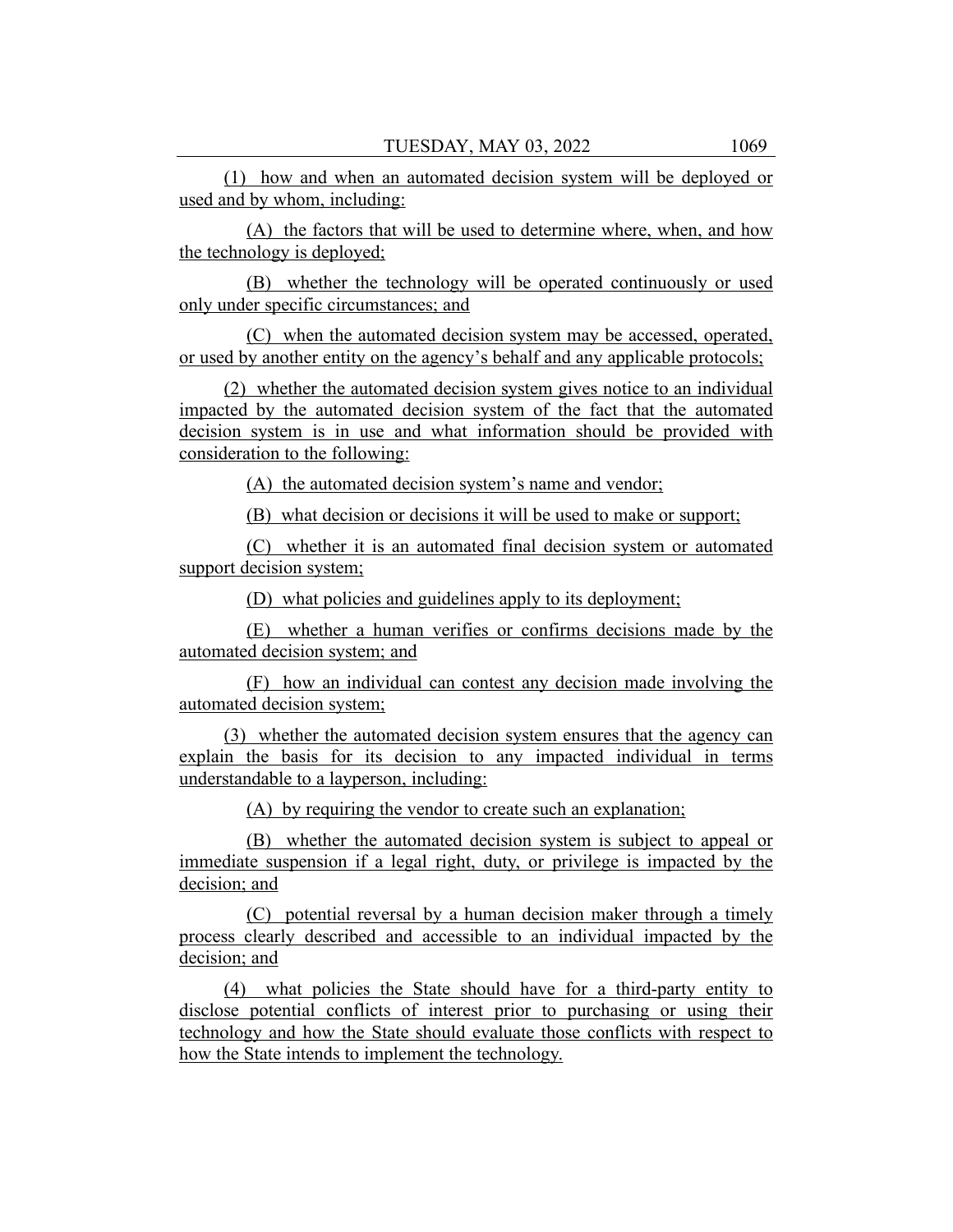(c) On or before January 15, 2025, the Council shall submit recommendations to the House Committee on Energy and Technology and the Senate Committees on Finance and on Government Operations on the following

(1) whether the scope of the Division should be expanded to include artificial intelligence outside State government;

(2) whether there should be any changes to the structural oversight, membership, or powers and duties of the Council;

(3) whether the Council should cease to exist on a certain date; and

(4) whether there are any other additional tasks the Division should complete.

(d) As used in this section:

(1) "Automated decision system" means any algorithm, including one incorporating machine learning or other artificial intelligence techniques, that uses data-based analytics to make or support government decisions, judgments, or conclusions.

(2) "Automated final decision system" means an automated decision system that makes final decisions, judgments, or conclusions without human intervention.

(3) "Automated support decision system" means an automated decision system that provides information to inform the final decision, judgment, or conclusion of a human decision maker.

# Sec. 8. DIVISION OF ARTIFICIAL INTELLIGENCE; POSITION

The establishment of the permanent exempt position is authorized in fiscal year 2023 in the Agency of Digital Services to manage and implement the work of the Division of Artificial Intelligence, established in 3 V.S.A. § 5012, and to serve as the State expert on artificial intelligence use and oversight within State government. This position shall be transferred and converted from existing vacant positions in the Executive Branch and shall not increase the total number of authorized State positions. The position shall be funded from existing resources within the Agency.

Sec. 9. EFFECTIVE DATE

This act shall take effect on July 1, 2022.

And that the bill ought to pass in concurrence with such proposal of amendment.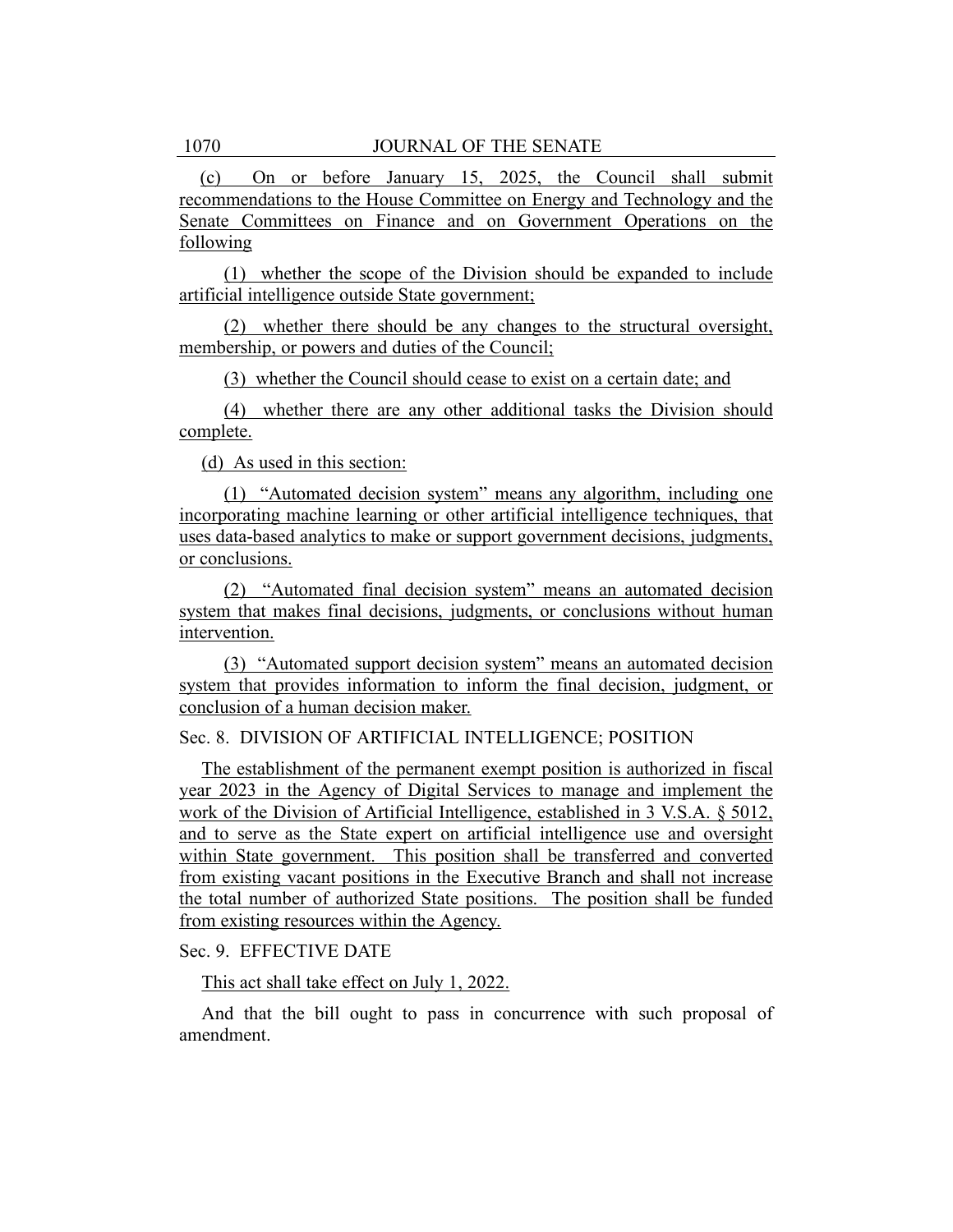Senator Baruth, for the Committee on Appropriations, to which the bill was referred, reported recommending that the bill ought to pass in concurrence with proposal of amendment as recommended by the Committee on Government Operations.

Thereupon, the bill was read the second time by title only pursuant to Rule 43, the proposal of amendment was agreed to, and third reading of the bill was ordered.

#### **Proposal of Amendment; Third Reading Ordered**

#### **H. 728.**

Senator Hardy, for the Committee on Health and Welfare, to which was referred House bill entitled:

An act relating to opioid overdose response services.

Reported recommending that the Senate propose to the House to amend the bill by striking out all after the enacting clause and inserting in lieu thereof the following:

\* \* \* Operation of Syringe Service Programs \* \* \*

Sec. 1. 18 V.S.A. § 4475 is amended to read:

§ 4475. DEFINITIONS

(a)(1) The term "drug paraphernalia" means all equipment, products, devices, and materials of any kind that are used, or promoted for use or designed for use, in planting, propagating, cultivating, growing, harvesting, manufacturing, compounding, converting, producing, processing, preparing, testing, analyzing, packaging, repackaging, storing, containing, concealing, injecting, ingesting, inhaling, or otherwise introducing into the human body a regulated drug in violation of chapter 84 of this title. "Drug paraphernalia" does not include needles and, syringes, or other harm reduction supplies distributed or possessed as part of an organized community-based needle exchange program.

(2) "Organized community-based needle exchange program" means a program approved by the Commissioner of Health under section 4478 of this title, the purpose of which is to provide access to clean needles and syringes, and which is operated by an AIDS service organization, a substance abuse treatment provider, or a licensed health care provider or facility. programs shall be operated in a manner that is consistent with the provisions of 10 V.S.A. chapter 159 (waste management; hazardous waste), and any other applicable laws.

\* \* \*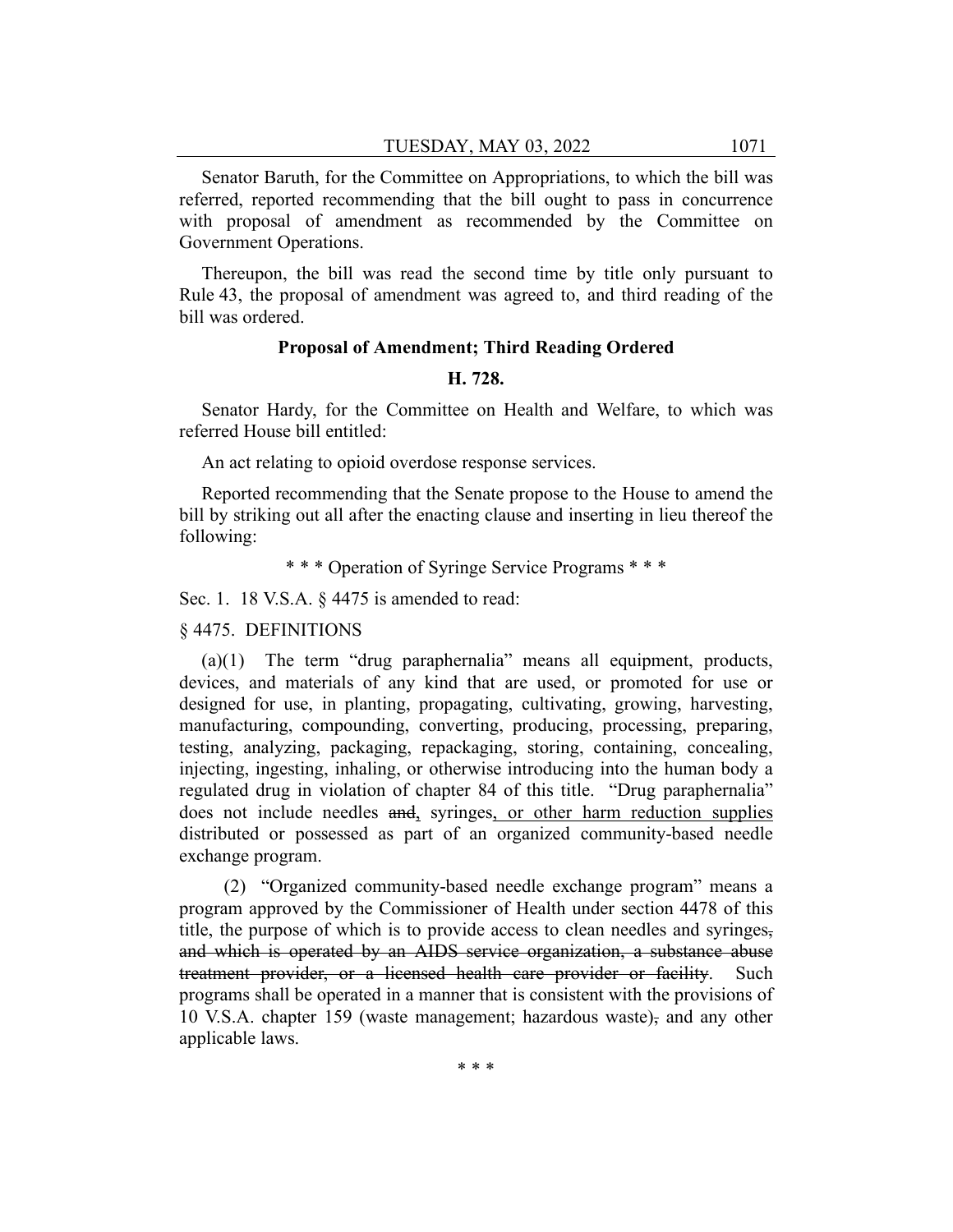## Sec. 2. REPORT; NEEDLE EXCHANGE PROGRAM GUIDELINES

On or before January 1, 2023, the Department of Health shall submit a written report to the House Committee on Human Services and to the Senate Committee on Health and Welfare on updates to the needle exchange program operating guidelines required pursuant to 18 V.S.A. § 4478 that reflect current practice and consideration of the feasibility and costs of designating organizations to deliver peer-operated needle exchange.

> \* \* \* Prior Authorization of Medication-Assisted Treatment Medications for Medicaid Beneficiaries \* \* \*

Sec. 3. 33 V.S.A. § 1901k is added to read:

## § 1901k. MEDICATION-ASSISTED TREATMENT MEDICATIONS

(a) The Agency of Human Services shall provide coverage to Medicaid beneficiaries for medically necessary medication-assisted treatment for opioid use disorder when prescribed by a health care professional practicing within the scope of the professional's license and participating in the Medicaid program.

(b) Upon approval of the Drug Utilization Review Board, the Agency shall cover at least one medication in each therapeutic class for methadone, buprenorphine, and naltrexone as listed on Medicaid's preferred drug list without requiring prior authorization.

# Sec. 4. REPORT; PRIOR AUTHORIZATION; MEDICATION-ASSISTED TREATMENT

(a) On or before December 1, 2022, the Department of Vermont Health Access shall research the following, in consultation with individuals representing diverse professional perspectives, and submit its findings related to prior authorization for medication-assisted treatment to the Drug Utilization Review Board and Clinical Utilization Review Board for review, consideration, and recommendations:

(1) the quantity limits and preferred medications for buprenorphine products;

(2) the feasibility and costs for adding mono-buprenorphine products as preferred medications and the current process for verifying adverse effects;

(3) how other states' Medicaid programs address prior authorization for medication-assisted treatment, including the 60-day deferral of prior authorization implemented by Oregon's Medicaid program;

(4) the appropriateness and feasibility of removing annual renewal of prior authorization;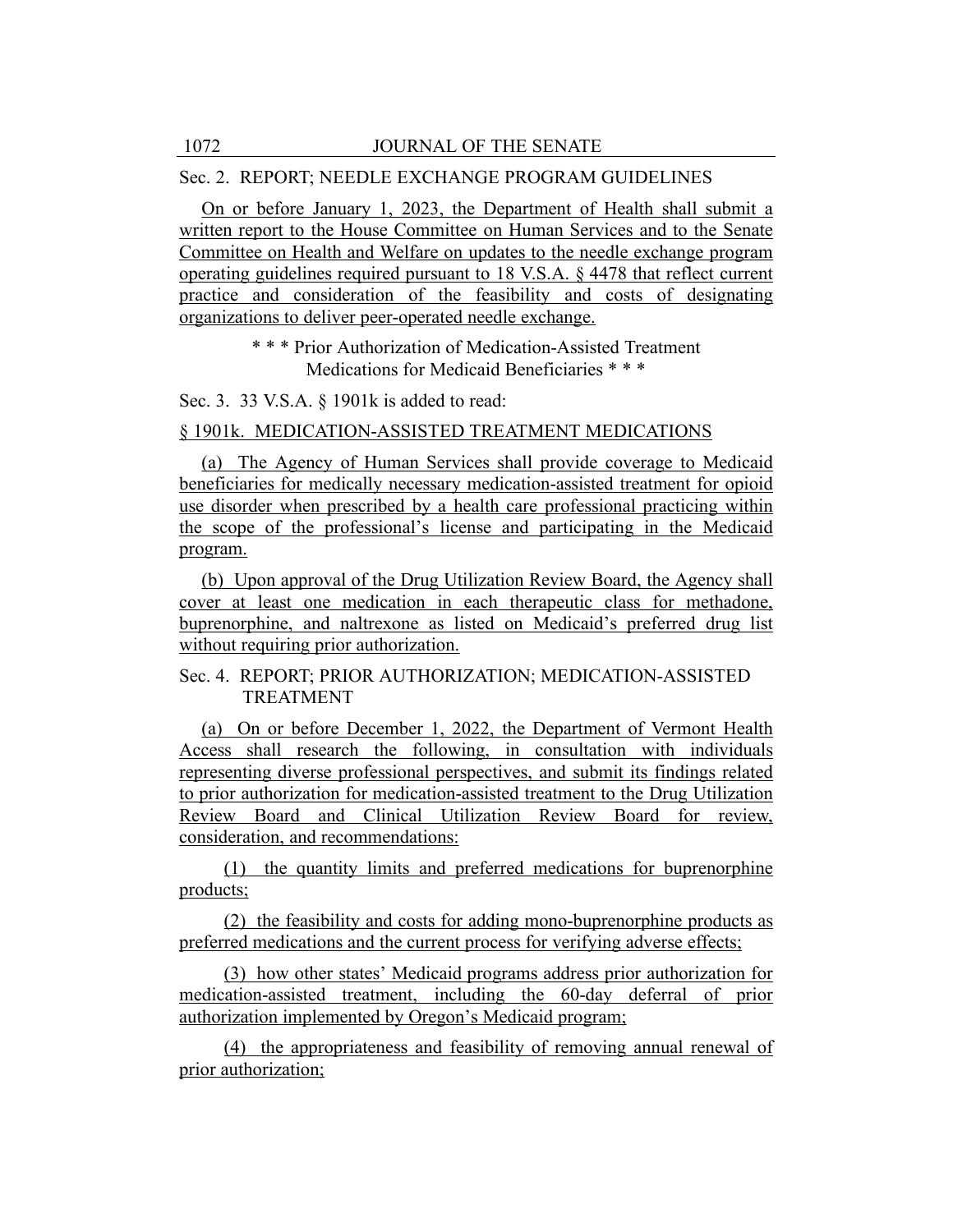(5) the appropriateness of creating parity between hub-and-spoke providers with regard to medication-assisted treatment quantity limits; and

(6) creating an automatic emergency 72-hour pharmacy override default.

(b) Prior to providing a recommendation to the Department, the Drug Utilization Review Board and the Clinical Utilization Review Board shall include as an agenda item at their respective meetings the Department's findings related to prior authorization required pursuant to subsection (a) of this section.

(c) On or before January 15, 2023, the Department shall submit a written report containing both the Department's initial research and findings and the Drug Utilization Review Board and the Clinical Utilization Review Board's recommendations pursuant to subsection (a) of this section to the House Committee on Human Services and to the Senate Committee on Health and Welfare.

Sec. 5. [Deleted.]

Sec. 6. [Deleted.]

Sec. 7. REPORTS; PRIOR AUTHORIZATION FOR MEDICATION-ASSISTED TREATMENT; MEDICAID

On or before February 1, 2023, 2024, and 2025, the Department of Vermont Health Access shall report to the House Committees on Health Care and on Human Services and to the Senate Committee on Health and Welfare regarding prior authorization processes for medication-assisted treatment in Vermont's Medicaid program during the previous calendar year, including:

(1) which medications required prior authorization;

(2) the reason for initiating prior authorization;

(3) how many prior authorization requests the Department received and, of these, how many were approved and denied and the reason for approval or denial;

(4) the average and longest length of time the Department took to process a prior authorization request; and

(5) how many prior authorization appeals the Department received and, of these, how many were approved and denied and the reason for approval or denial.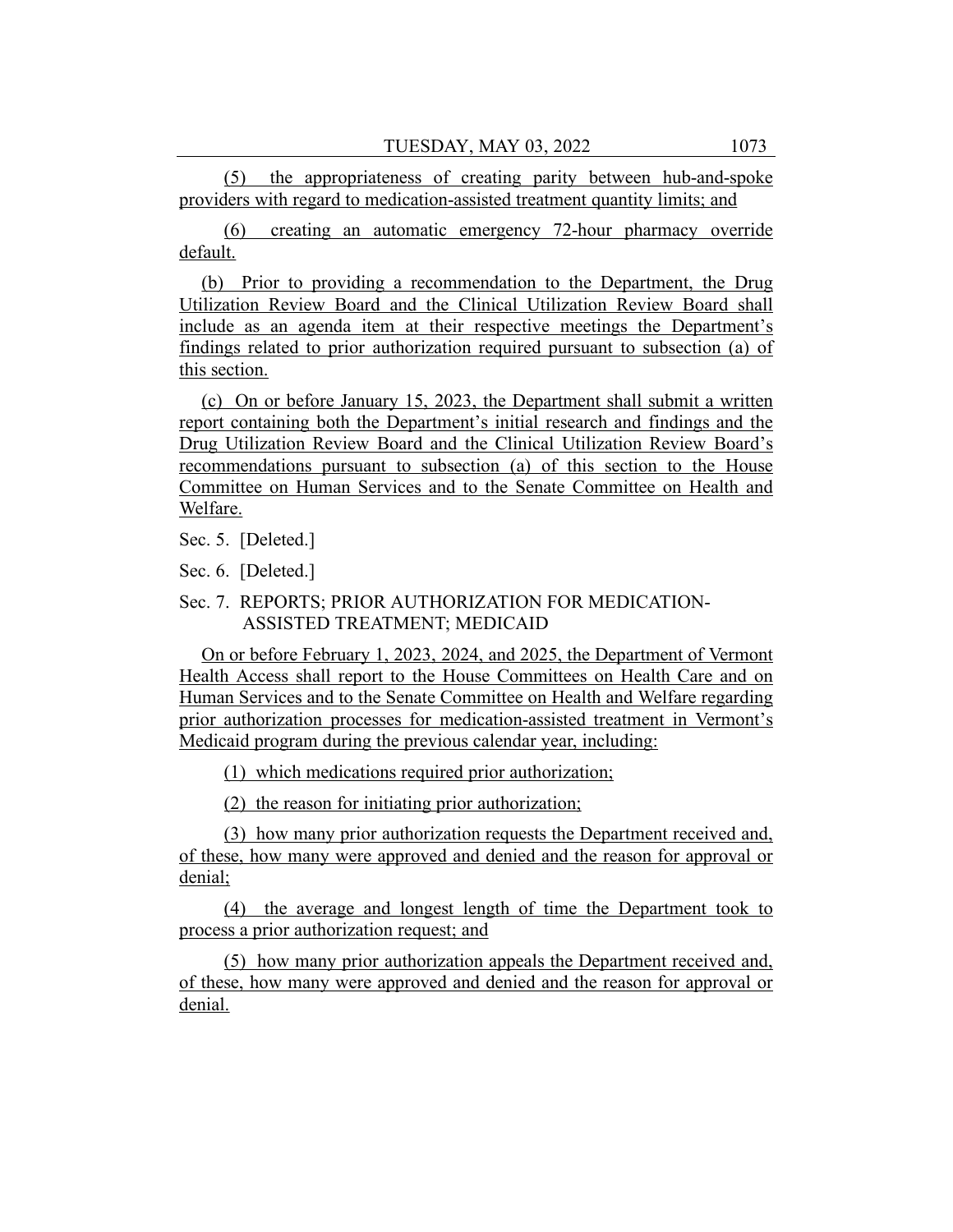\* \* \* Overdose Prevention Site Working Group \* \* \*

# Sec. 8. OVERDOSE PREVENTION SITE WORKING GROUP

(a) Creation. In recognition of the rapid increase in overdose deaths across the State, with a record number of opioid-related deaths in 2021, there is created the Overdose Prevention Site Working Group to identify the feasibility and liability of implementing overdose prevention sites in Vermont. The Working Group shall review the findings from previously completed reports on this topic and current efforts to examine and implement an overdose prevention site.

(b) Membership. The Working Group shall be composed of the following members:

(1) the Commissioner of Health or designee;

(2) the Commissioner of Public Safety or designee;

(3) a representative, appointed by the State's Attorneys Offices;

(4) two representatives, appointed by the Vermont League of Cities and Towns, from different regions of the State;

(5) two individuals with lived experience of opioid use disorder, including at least one of whom is in recovery; one member appointed by the Howard Center's Safe Recovery program; and one member appointed by the Vermont Association of Mental Health and Addiction Recovery;

(6) the Program Director from the Consortium on Substance Use;

(7) the Program Director from the Howard Center's Safe Recovery program;

(8) a primary care prescriber with experience providing medicationassisted treatment within the hub-and-spoke model, appointed by the Clinical Director of Alcohol and Drug Abuse Programs; and

(9) an emergency department physician, appointed by the Vermont Medical Society.

(c) Powers and duties. The Working Group shall:

(1) conduct an inventory of overdose prevention sites nationally;

(2) identify the feasibility, liability, and cost of both publicly funded and privately funded overdose prevention sites;

(3) make recommendations on municipal and local actions necessary to implement overdose prevention sites;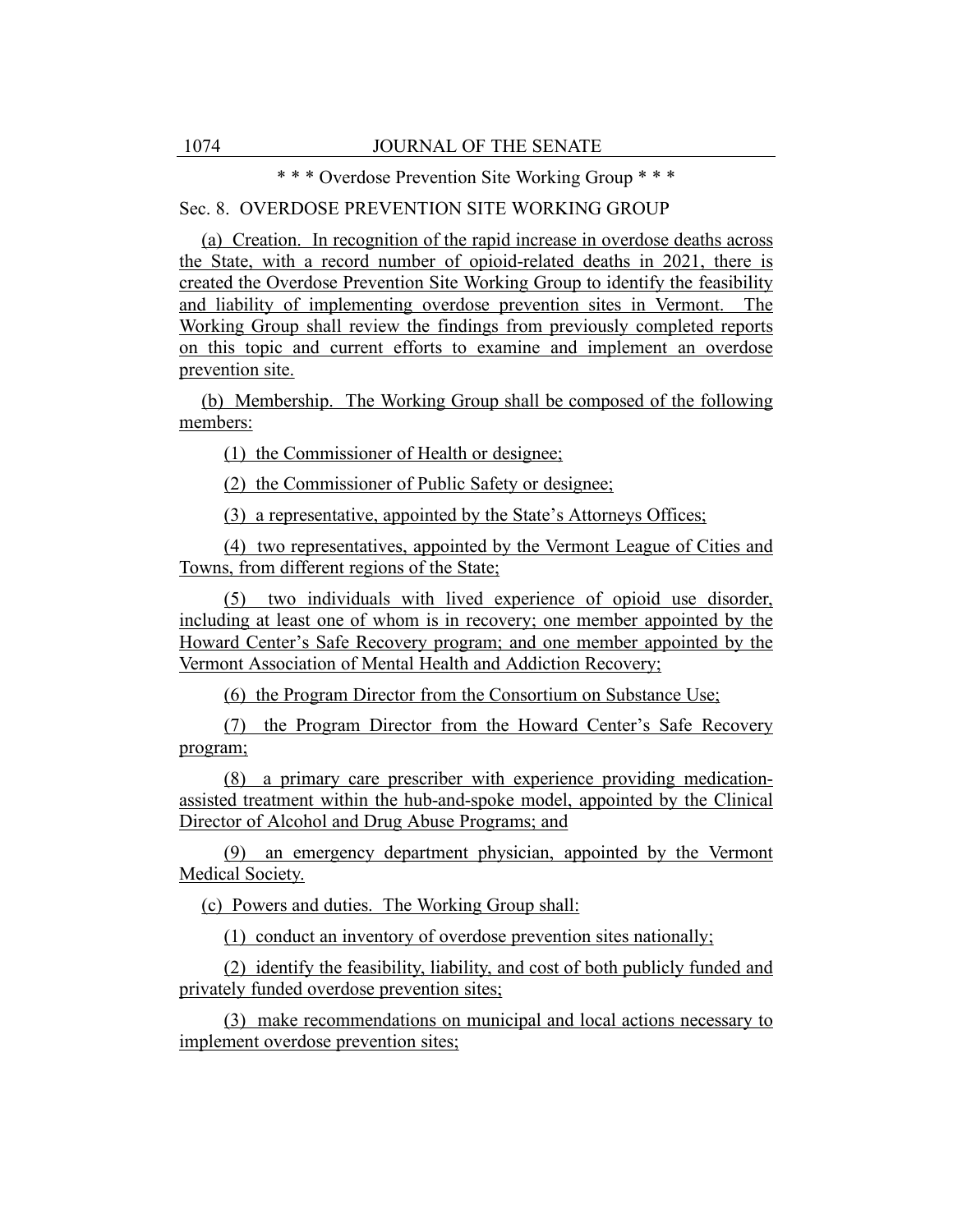(4) make recommendations on executive and legislative actions necessary to implement overdose prevention sites, if any; and

(5) develop an actionable plan for the design, facility fit-up, and implementation of one or more overdose prevention sites in Vermont.

(d) Assistance. The Working Group shall have the administrative, technical, and legal assistance of the Department of Health.

(e) Report. On or before January 15, 2023, the Working Group shall submit a written report to the House Committee on Human Services and the Senate Committee on Health and Welfare with its findings and any recommendations for legislative action.

(f) Meetings.

(1) The Commissioner of Health or designee shall call the first meeting of the Working Group to occur on or before July 15, 2022.

(2) The Committee shall select a chair from among its members at the first meeting.

(3) A majority of the membership shall constitute a quorum.

(4) The Working Group shall cease to exist on January 15, 2023.

(g) Compensation and reimbursement. Members of the Working Group shall be entitled to per diem compensation and reimbursement of expenses as permitted under 32 V.S.A. § 1010 for not more than eight meetings. These payments shall be made from monies appropriated to the Department of Health.

(h) As used in this section, "overdose prevention site" means a facility where individuals can use previously acquired regulated drugs as defined in 18 V.S.A. § 4201.

\* \* \* Program Presentations \* \* \*

Sec. 9. MOBILE MEDICATION-ASSISTED TREATMENT

On or before February 15, 2023, the designated agencies operating mobile medication-assisted treatment services shall present information regarding their services to the House Committee on Human Services and to the Senate Committee on Health and Welfare. The Department of Health's Division of Alcohol and Drug Abuse Programs shall also present a summary of its use of federal funds for mobile medication-assisted treatment services and an assessment as to the efficacy of mobile medication-assisted treatment services at preventing overdose deaths.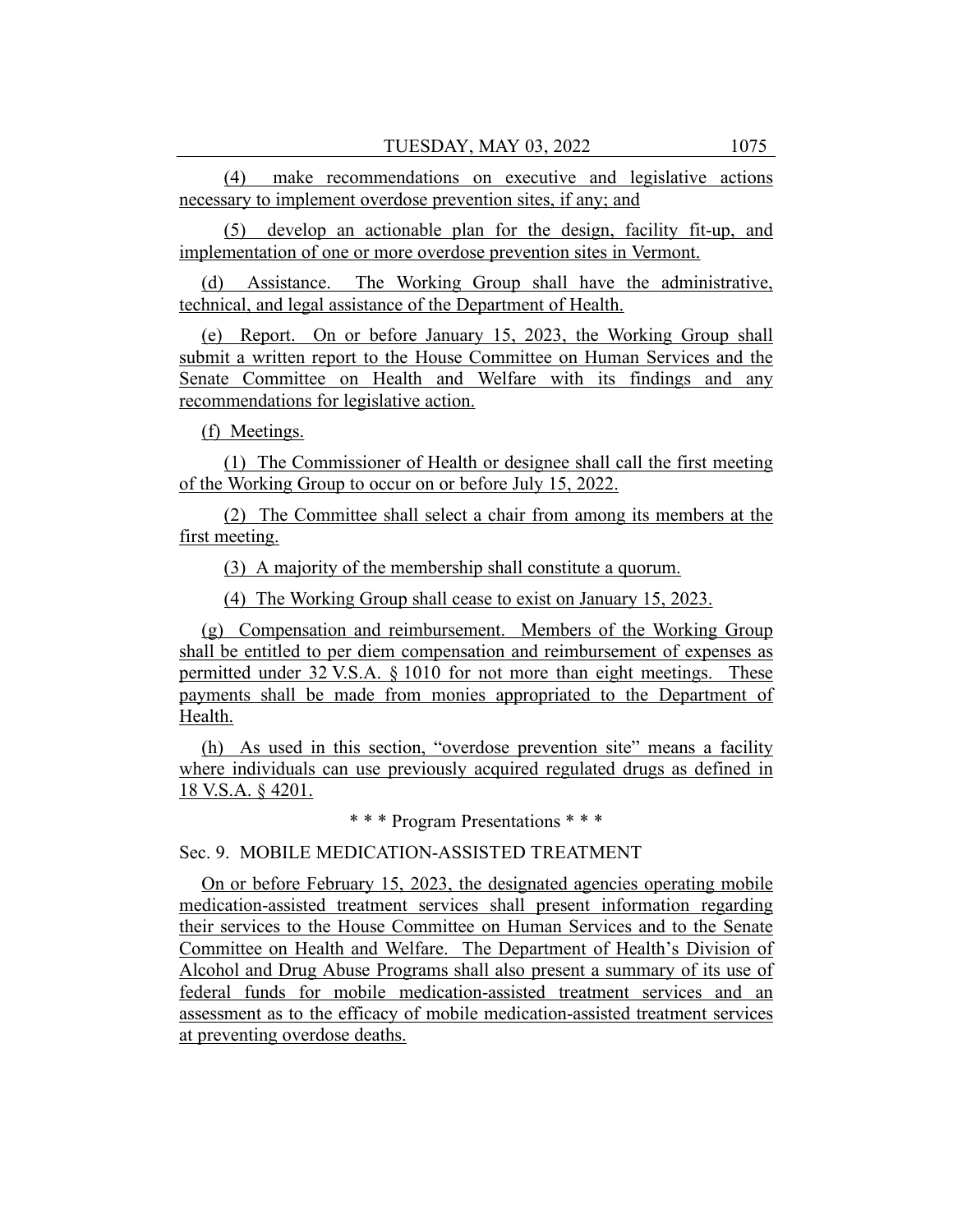## Sec. 10. SUBSTANCE USE SUPPORT FOR JUSTICE INVOLVED VERMONTERS

The Departments of Health and of Corrections shall continue existing efforts to support access to medication-assisted treatment services to individuals in the custody of the Department of Corrections and those individuals transitioning out of the custody of the Department of Corrections. On or before February 15, 2023, the Departments shall jointly present to the House Committees on Corrections and Institutions and on Human Services and to the Senate Committees on Health and Welfare and on Judiciary information:

(1) summarizing their use of federal funds for this purpose; and

(2) regarding the provision of medication-assisted treatment services to justice-involved individuals.

Sec. 11. OVERDOSE EMERGENCY RESPONSE SUPPORT

The Agency of Human Services shall continue existing efforts to provide or facilitate connections to substance use treatment, recovery, or harm reduction services at the time of an emergency response to an overdose. On or before February 15, 2023, the Agency shall present information to the House Committee on Human Services and to the Senate Committee on Health and Welfare summarizing the use of federal funds and status of this work.

\* \* \* Effective Date \* \* \*

Sec. 12. EFFECTIVE DATE

This act shall take effect on July 1, 2022.

And that the bill ought to pass in concurrence with such proposal of amendment.

Senator Westman, for the Committee on Appropriations, to which the bill was referred, reported recommending that the bill ought to pass in concurrence with proposal of amendment as recommended by the Committee on Health and Welfare.

Thereupon, the bill was read the second time by title only pursuant to Rule 43.

Thereupon, pending the question, Shall the Senate propose to the House that the bill be amended as recommended by the Committee on Health and Welfare?, Senators Hardy, Cummings, Hooker and Lyons moved to amend the proposal of amendment of the Committee on Health and Welfare, as follows: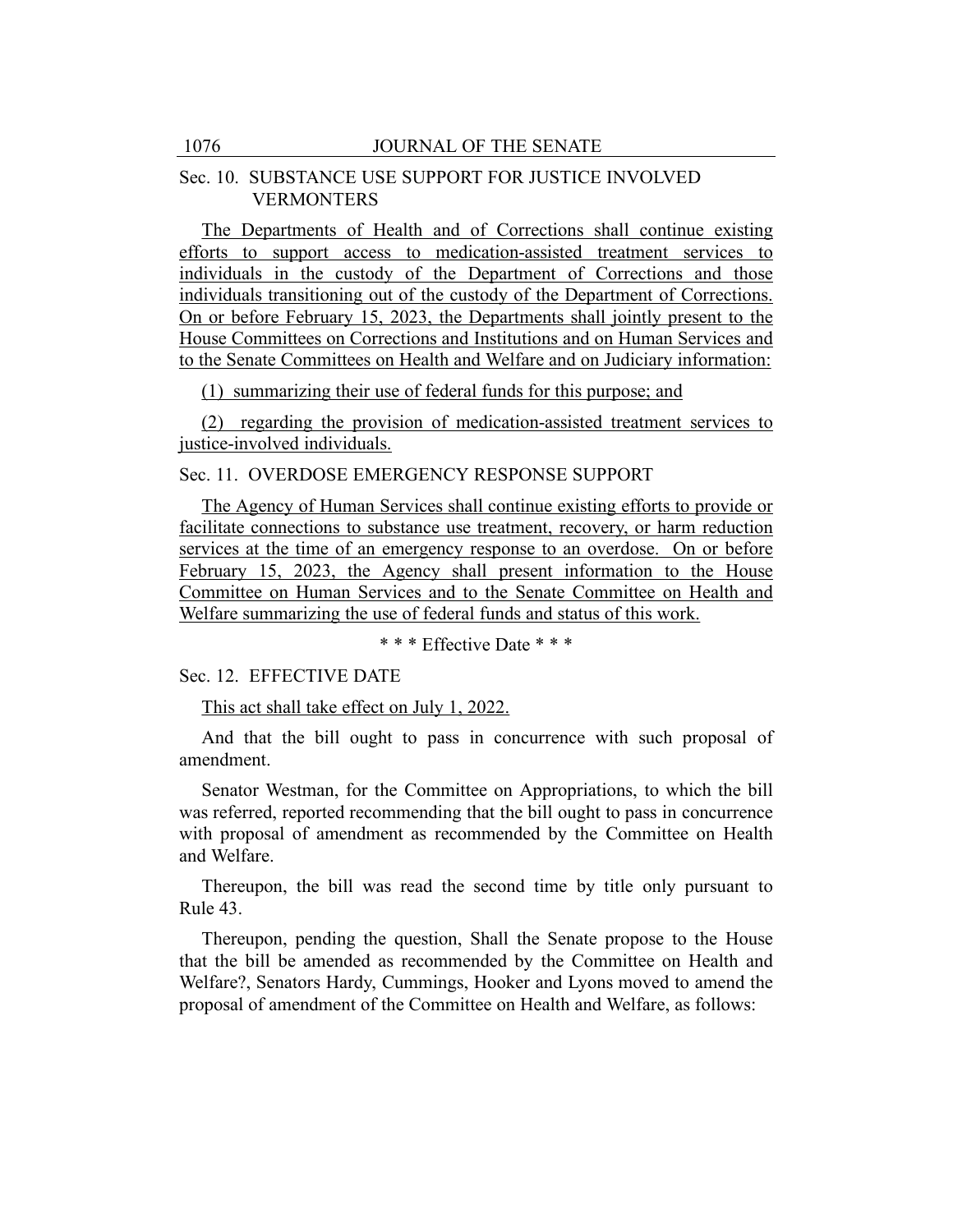First: In Sec. 8, Overdose Prevention Site Working Group, by striking out subsection (e) in its entirety and inserting in lieu thereof a new subsection (e) to read as follows:

(e) Report. On or before January 15, 2023, the Working Group shall submit a written report to the House Committee on Human Services and the Senate Committee on Health and Welfare with its findings and any recommendations for legislative action, including the plan developed pursuant to subdivision (c)(5) of this section and the estimated cost to implement the plan.

Second: In Sec. 9, mobile medication-assisted treatment, by inserting a sentence at the end of the section to read as follows:

As part of their respective presentations, the designated agencies and the Department shall describe geographic inequities in the provision of methadone services and provide proposals for addressing geographic inequities.

Which was agreed to.

Thereupon, the pending question, Shall the Senate propose to the House to amend the bill as recommended by the Committee on Health and Welfare, as amended?, was decided in the affirmative.

Thereupon, third reading of the bill was ordered on a roll call, Yeas 22, Nays 7.

Senator Terenzini having demanded the yeas and nays, they were taken and are as follows:

## **Roll Call**

**Those Senators who voted in the affirmative were:** Balint, Baruth, Bray, Campion, Chittenden, Clarkson, Cummings, Hardy, Hooker, Lyons, MacDonald, Mazza, McCormack, Nitka, Pearson, Perchlik, Pollina, Ram Hinsdale, Sears, Sirotkin, Starr, White.

**Those Senators who voted in the negative were:** Benning, Brock, Collamore, Ingalls, Parent, Terenzini, Westman.

**The Senator absent and not voting was:** Kitchel.

#### **Proposal of Amendment; Third Reading Ordered**

#### **H. 546.**

Senator White, for the Committee on Judiciary, to which was referred House bill entitled:

An act relating to racial justice statistics.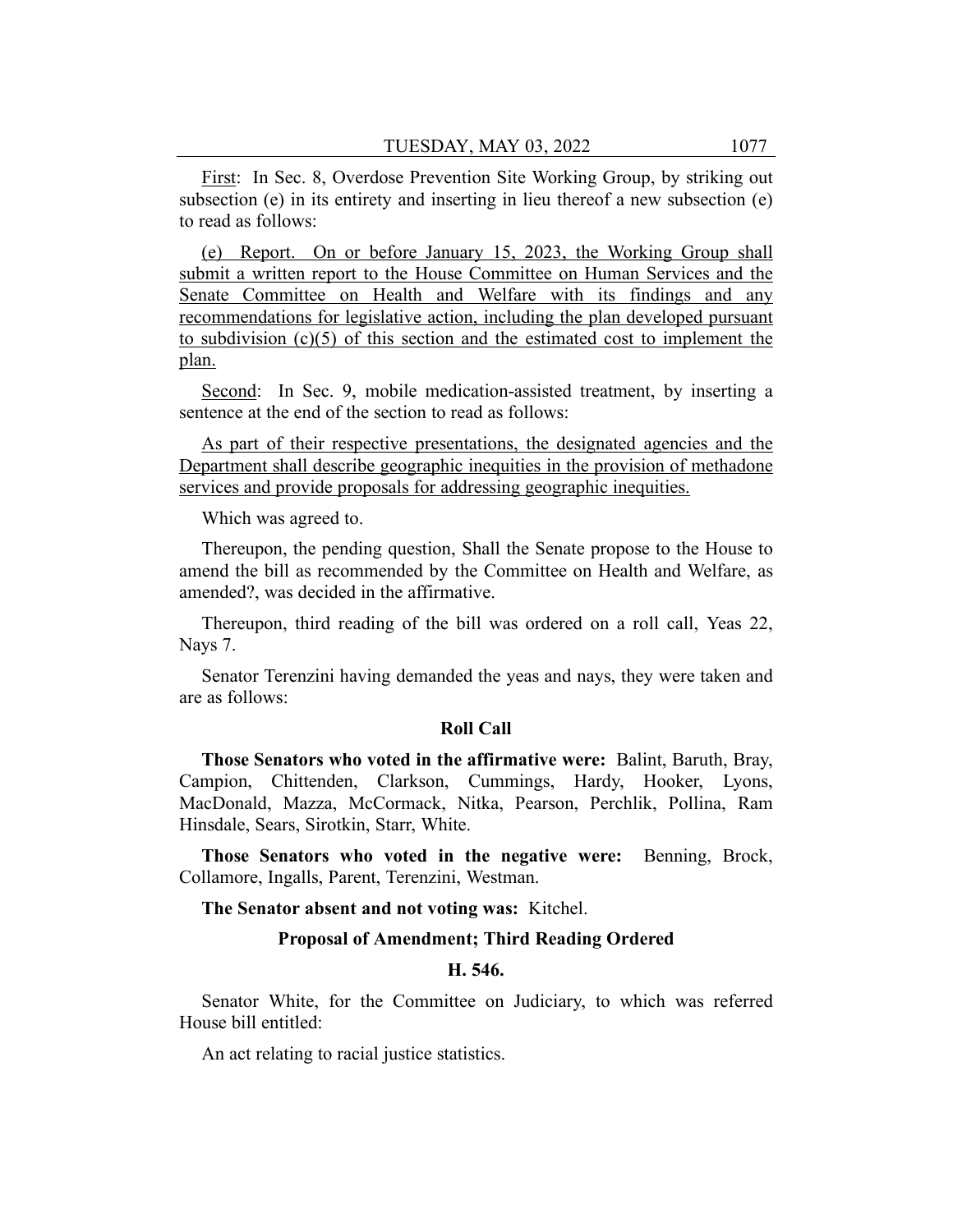Reported recommending that the Senate propose to the House to amend the bill by striking out all after the enacting clause and inserting in lieu thereof the following:

Sec. 1. 3 V.S.A. chapter 68 is amended to read:

CHAPTER 68. EXECUTIVE DIRECTOR OFFICE OF RACIAL EQUITY

## Subchapter 1. Executive Director of Racial Equity

\* \* \*

§ 5003. DUTIES OF EXECUTIVE DIRECTOR OF RACIAL EQUITY

\* \* \*

(e) The Executive Director of Racial Equity shall oversee the Division of Racial Justice Statistics (Division) established in subchapter 2 of this chapter.

(1) The Director shall have general charge of the Division.

(2) The Director may apply for grant funding, if available, to advance or support any responsibility within the Division's jurisdiction.

(e)(f) The Director shall periodically report to the Racial Equity Advisory Panel and the Racial Disparities in the Criminal and Juvenile Justice Systems Advisory Panel on the progress toward carrying out the duties as established by this section.

 $(f)(g)$  On or before January 15, 2020, and annually thereafter, the Director shall report to the House and Senate Committees on Government Operations demonstrating the State's progress in identifying and remediating systemic racial bias within State government.

\* \* \*

Subchapter 2. Division of Racial Justice Statistics

## § 5011. DIVISION OF RACIAL JUSTICE STATISTICS; CREATION; PURPOSE

(a) Creation. There is created within the Office of Racial Equity the Division of Racial Justice Statistics to collect and analyze data related to systemic racial bias and disparities within the criminal and juvenile justice systems.

(b) Purpose. The mission of the Division is to collect and analyze data relating to racial disparities with the intent to center racial equity throughout these efforts. The purpose of the Division is to create, promote, and advance a system and structure that provides access to appropriate data and information, ensuring that privacy interests are protected and principles of transparency and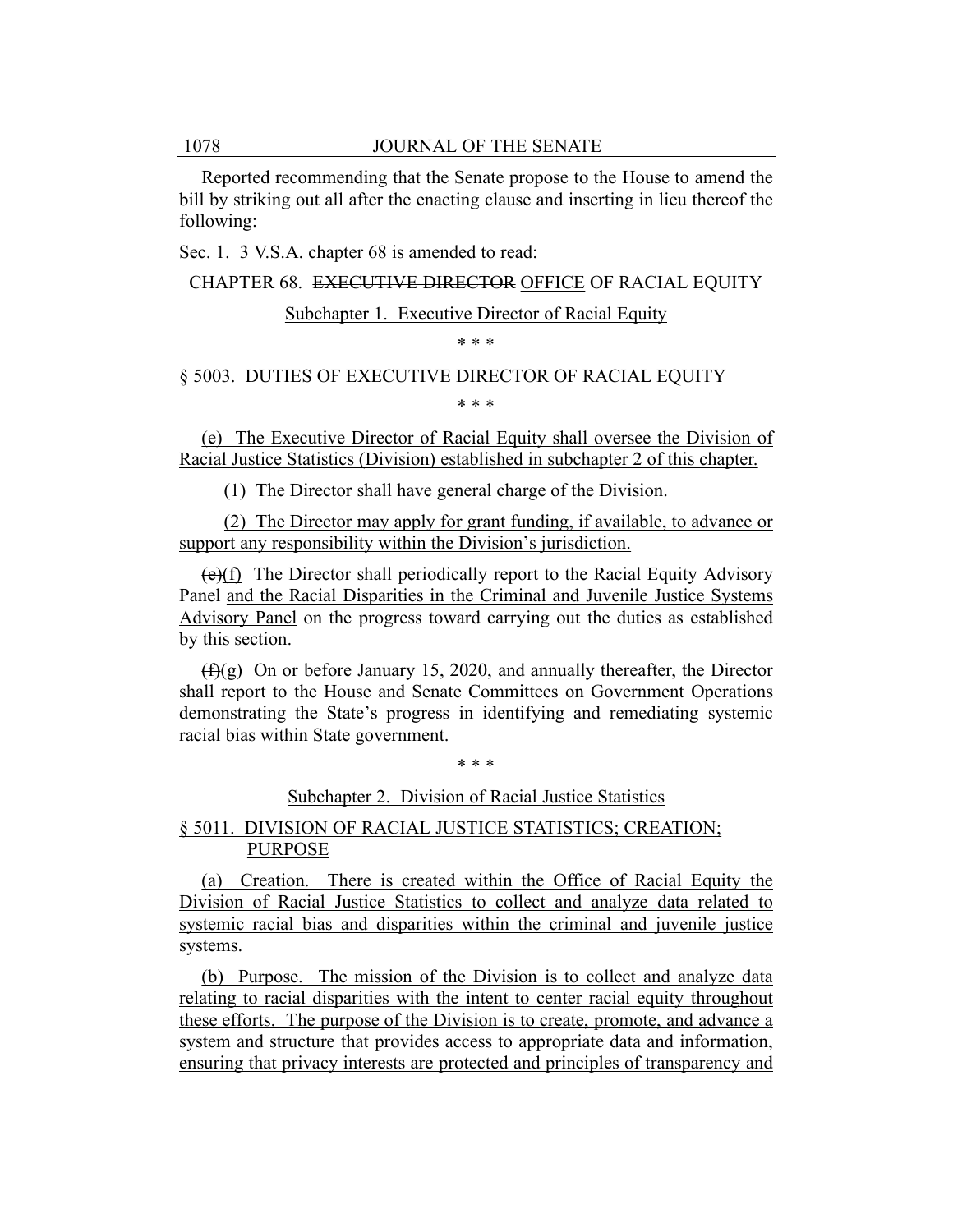accountability are clearly expressed. The data are to be used to inform policy decisions that work toward the amelioration of racial disparities across various systems of State government.

# § 5012. DUTIES

(a) The Division shall have the following duties:

(1) Work collaboratively with, and have the assistance of, all State and local agencies and departments identified pursuant to subdivision 5013(a)(2) of this title for purposes of collecting all data related to systemic racial bias and disparities within the criminal and juvenile justice systems.

(2) Collect and analyze the data related to systemic racial bias and disparities within the criminal and juvenile justice systems.

(3) Conduct justice information sharing gap analyses.

(4) Maintain an inventory of justice technology assets and a data dictionary to identify elements and structure of databases and relationships, if any, to other databases.

(5) Develop a justice technology strategic plan, which shall be updated annually. The justice technology strategic plan shall include identification and prioritization of data needs and requirements to fulfill new or emerging data research proposals or operational enhancements.

(6) Develop interagency agreements and memorandums of understanding for data sharing and publish public use files.

(7) Report its data, analyses, and recommendations to the Racial Justice Statistics Advisory Council and the Racial Disparities in the Criminal and Juvenile Justice Systems Advisory Panel on a monthly basis.

(b) On or before January 15, 2023 and annually thereafter, the Division shall report its data, analyses, and recommendations to the House and Senate Committees on Judiciary and on Government Operations. The report may include an operational assessment of the Division's structure and staffing levels and any recommendations for necessary adjustments.

(c) To carry out its duties under this subchapter, the Division may adopt procedural and substantive rules in accordance with the provisions of chapter 25 of this title.

#### § 5013. DATA GOVERNANCE

(a) Data collection. In consultation with the Racial Disparities in the Criminal and Juvenile Justice Systems Advisory Panel and the Racial Justice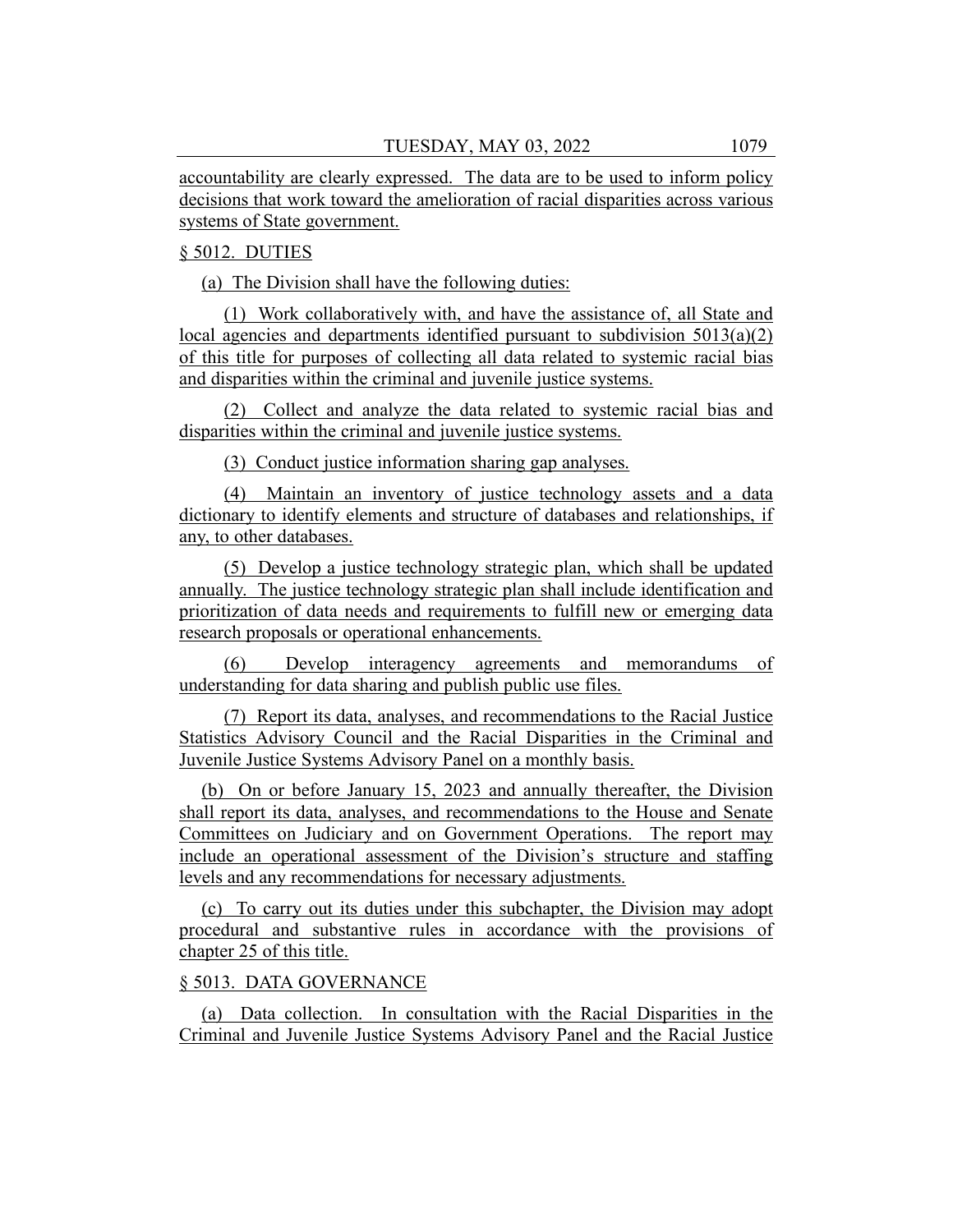Statistics Advisory Council, the Division shall establish the data to be collected to carry out the duties of this subchapter.

(1) Any data or records transmitted to or obtained by the Division that are exempt from public inspection and copying under the Public Records Act shall remain exempt and shall be kept confidential to the extent required by law. A State or local agency or department that transmits data or records to the Division shall be the sole records custodian for purposes of responding to requests for the data or records. The Division may direct any request for these data or records to the transmitting agency or department for response, provided that the Division shall respond to a Public Records Act request for nonidentifying data used by the Division for preparation of the reports required by subdivision  $5012(a)(7)$  and subsection  $5012(b)$  of this title.

(2) The Division shall identify which State and local agencies or departments possess the data necessary for the Division to perform the requirements and objectives of this subchapter. An agency or department identified pursuant to this subdivision shall, upon request, provide the Division with any data that the Division determines is relevant to its purpose under subsection 5011(b) of this title, provided that the Office of the Defender General shall not be required to make any disclosures that would violate 1 V.S.A.  $\S 317(c)(3)$ . The Division may identify non-State entities that possess the data necessary for the Division to perform the requirements and objectives of this subchapter and have access to the data of an identified entity pursuant to a data sharing agreement or memorandum of understanding.

(3) The Division shall, pursuant to section 218 of this title, establish, maintain, and implement an active and continuing management program for its records and information, including data, with support and services provided by the Vermont State Archives and Records Administration pursuant to section 117 of this title and the Agency of Digital Services pursuant to section 3301 of this title.

(b) Data analysis. The Division shall analyze the data collected pursuant to this subchapter in order to:

(1) identify the stages of the criminal and juvenile justice systems at which racial bias and disparities are most likely to occur;

(2) organize and synthesize the data in a cohesive and logical manner so that it can be best presented and understood; and

(3) present the data to the Racial Justice Statistics Advisory Council as required under this subchapter.

(c) Data governance policy. The Division shall develop and adopt a data governance policy and shall establish: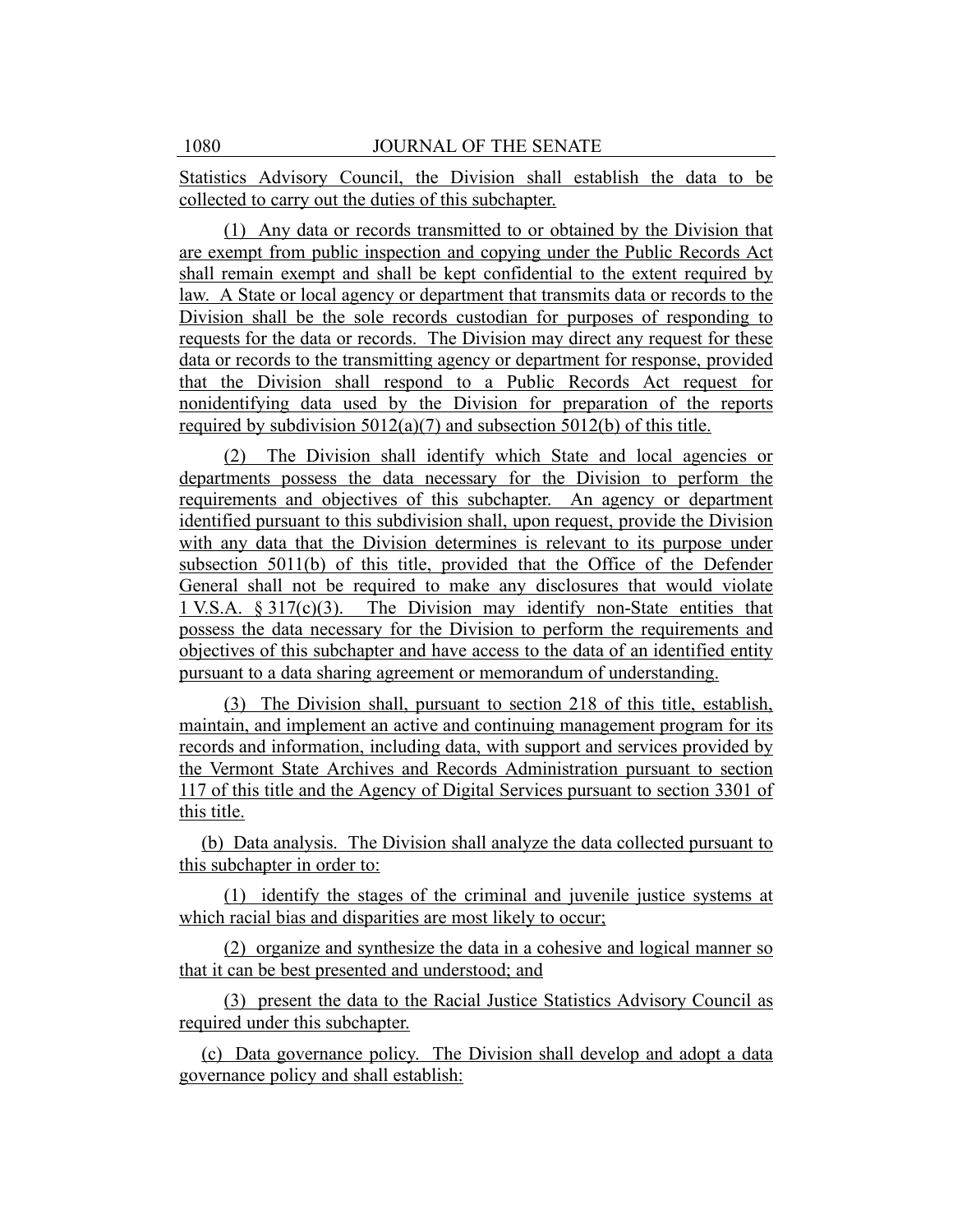(1) a system or systems to standardize the collection and retention of the data collected pursuant to this subchapter; and

(2) methods to permit sharing and communication of the data between the State agencies, local agencies, and external researchers, including the use of data sharing agreements.

(d) Data collection. The Division shall recommend to State and local agencies evidence-based practices and standards for the collection of racial justice data.

(e) Publicly available data.

(1) The Division shall maintain a public-facing website and dashboard that maximizes the transparency of the Division's work and ensures the ability of the public and historically impacted communities to review and understand the data collected by the Division and its analyses.

(2) The Division shall develop public use data files.

## § 5014. RACIAL JUSTICE STATISTICS ADVISORY COUNCIL

(a) Creation. The Racial Justice Statistics Advisory Council is established within the Office of Racial Equity to serve in an advisory capacity to the Division of Racial Justice Statistics. The Council shall be organized and have the duties and responsibilities as provided in this section. The Council shall have the administrative, legal, and technical support of the Agency of Administration.

(b) Membership.

(1) Appointments. The Council shall consist of seven members, as follows:

(A) an individual with substantive expertise in community-based research on racial equity, to be appointed by the Governor; and

(B)(i) six individuals who have experience with or knowledge about one or more of the following situations:

(I) facing eviction;

(II) violence, discrimination, or criminal conduct, including law enforcement misconduct;

(III) moving to Vermont as an immigrant or refugee;

(IV) effects of racial disparities and discipline policies within the educational system; or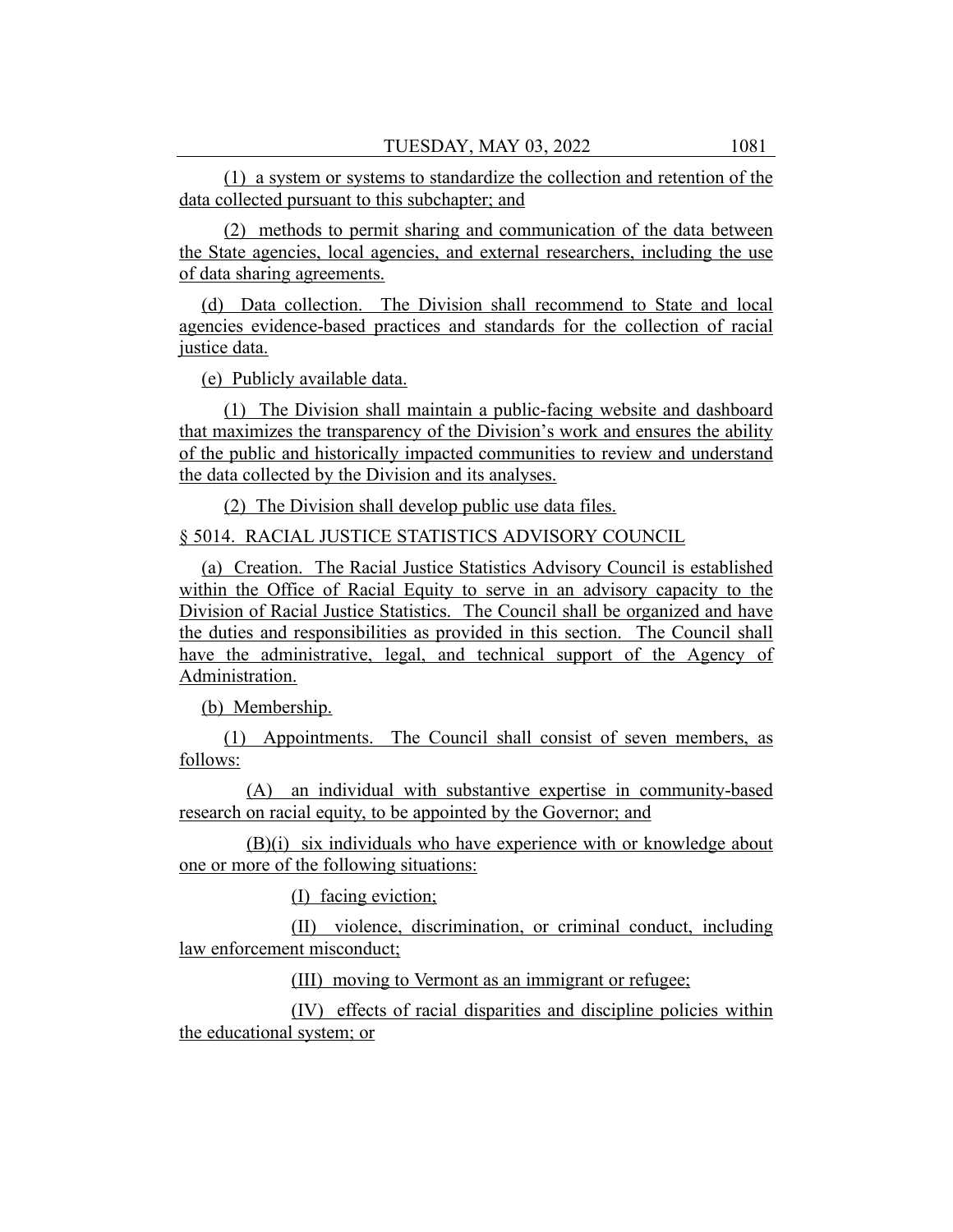(V) participation in treatment programs addressing mental health, substance use disorder, and reentry programs; and

(ii) appointments made pursuant to this subdivision (B) shall be made by the following entities, each of which shall appoint one member: NAACP, Vermont Racial Justice Alliance, Migrant Justice, AALV Inc., Vermont Commission on Native American Affairs, and Outright Vermont.

(2) Qualifications. Members shall be drawn from diverse backgrounds to represent the interests of communities of color and other historically disadvantaged communities throughout the State and, to the extent possible, have experience working to implement racial justice reform and represent geographically diverse areas of the State.

(3) Terms. The term of each member shall be four years. As terms of currently serving members expire, appointments of successors shall be in accord with the provisions of this section. Appointments of members to fill vacancies or expired terms shall be made by the authority that made the initial appointment to the vacated or expired term. Members shall serve until their successors are appointed. Members shall serve not more than two consecutive terms in any capacity.

(4) Chair and terms. Members of the Council shall elect by majority vote the Chair of the Council. Members of the Council shall be appointed on or before November 1, 2022 in order to prepare as they deem necessary for the establishment of the Council, including the election of the Chair of the Council. Terms of members shall officially begin on January 1, 2023.

(c) Duties. The Council shall have the following duties and responsibilities:

(1) work with and assist the Director or designee to implement the requirements of this subchapter;

(2) advise the Director to ensure ongoing compliance with the purpose of this subchapter;

(3) evaluate the data and analyses received from the Division and make recommendations to the Division as a result of the evaluations;

(4) report monthly to on its findings and recommendations regarding the work of the Division to the Racial Disparities in the Criminal and Juvenile Justice Systems Advisory Panel; and

(5) on or before January 15, 2023 and annually thereafter, report to the House and Senate Committees on Judiciary and on Government Operations on: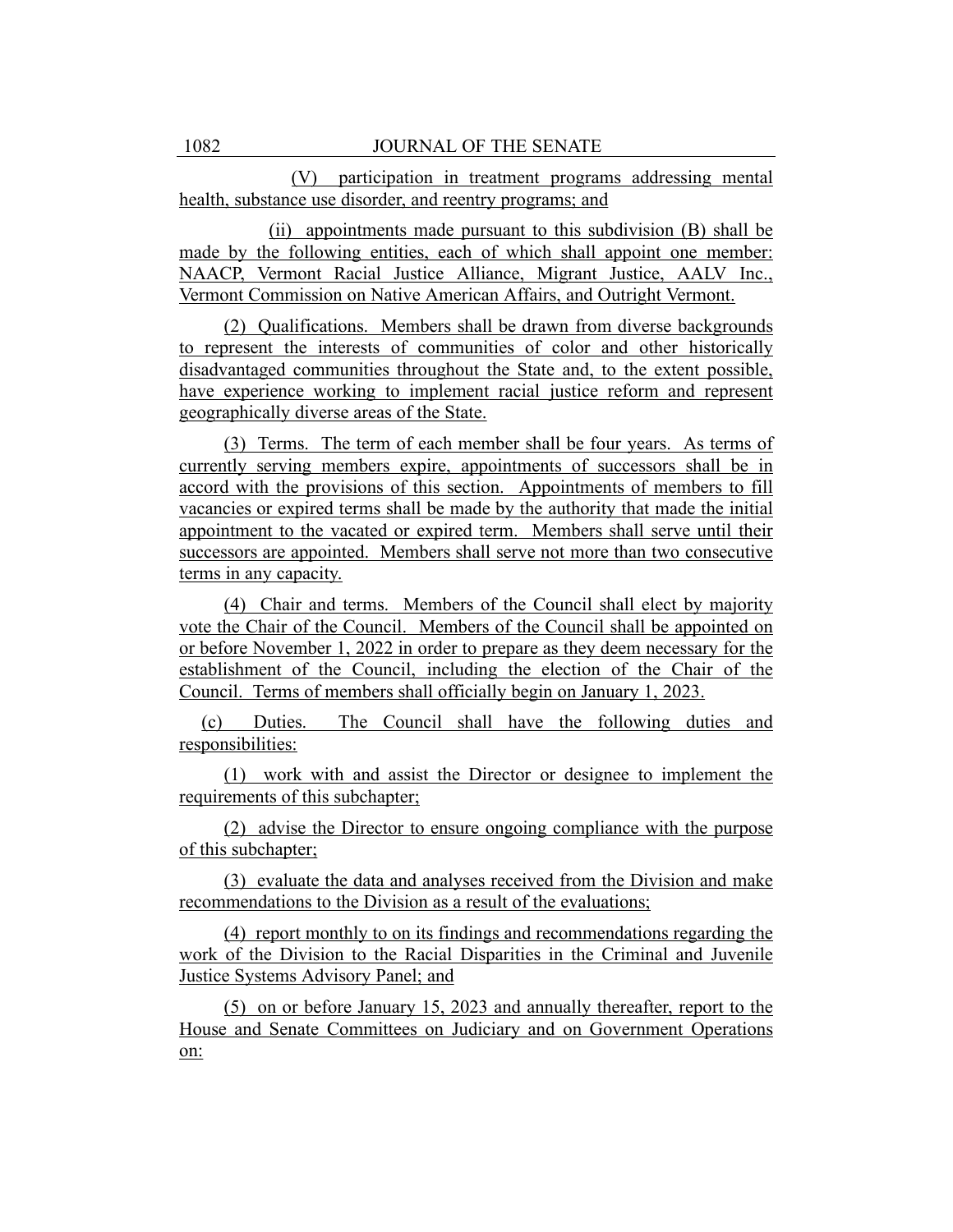(A) its findings regarding systemic racial bias and disparities within the criminal and juvenile justice systems based upon the data and analyses the Council receives from the Division pursuant to subdivision  $5012(a)(7)$  of this subchapter; and

(B) a status report on progress made and recommendations for further action, including legislative proposals, to address systemic racial bias and disparities within the criminal and juvenile justice systems.

(d) Meetings. The Council shall meet monthly.

(e) Compensation. Each member of the Council shall be entitled to per diem compensation and reimbursement of expenses pursuant to 32 V.S.A. § 1010.

(f) This section shall be repealed on June 30, 2027.

# Sec. 2. RACIAL JUSTICE STATISTICS ADVISORY COUNCIL; IMPLEMENTATION

(a) First meeting. The first meeting of the Racial Justice Statistics Advisory Council shall be called by the Director of Racial Equity or designee. All subsequent meetings shall be called by the Chair.

(b) Staggered terms. Notwithstanding Sec. 1 of this act, the initial terms of the Council members beginning on January 1, 2023 shall be as follows:

(1) Members appointed pursuant to 3 V.S.A.  $\S$  5014(b)(1)(A) and  $(b)(1)(B)(i)(I)$  shall be appointed to a two-year term.

(2) Members appointed pursuant to 3 V.S.A.  $\S 5014(b)(1)(B)(i)(II)$  and (III) shall be appointed to a three-year term.

(3) Members appointed pursuant to 3 V.S.A.  $\S 5014(b)(1)(B)(i)(IV)$  and (V) shall be appointed to a four-year term.

Sec. 3. DIVISION OF RACIAL JUSTICE STATISTICS; POSITIONS

The following new positions are created in the Division of Racial Justice Statistics:

(1) one full-time, exempt Division leader, who shall be an Information Technology Data Analyst; and

(2) two full-time, exempt Information Technology Data Analysts, at a level to be determined by the Division.

Sec. 4. APPROPRIATION

The following appropriations shall be made in fiscal year 2023: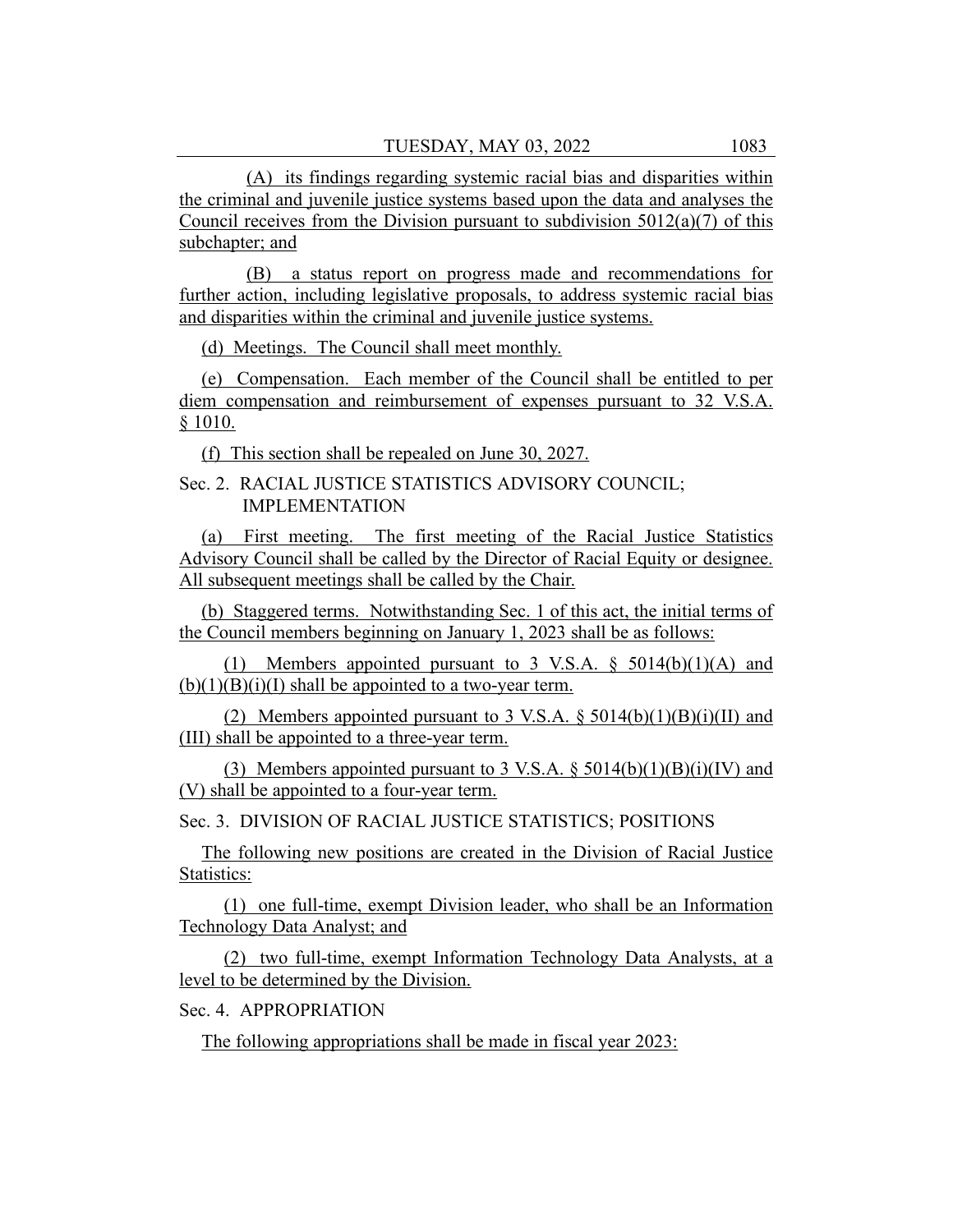(1) \$363,000.00 from the General Fund to the Office of Racial Equity for the Division of Racial Justice Statistics;

(2) \$3,360.00 from the General Fund to the Office of Racial Equity for per diem compensation and reimbursement of expenses under 32 V.S.A. § 1010 for members of the Racial Justice Statistics Advisory Council established by 3 V.S.A. § 5014; and

(3) \$520,300.00 from the General Fund to the Agency of Digital Services to assist and support the Division of Racial Justice Statistics in the Office of Racial Equity.

#### Sec. 5. EFFECTIVE DATE

#### This act shall take effect on July 1, 2022.

And that the bill ought to pass in concurrence with such proposal of amendment.

Senator Baruth, for the Committee on Appropriations, to which the bill was referred, reported recommending that the bill ought to pass in concurrence with proposal of amendment as recommended by the Committee on Judiciary.

Thereupon, the bill was read the second time by title only pursuant to Rule 43, the proposal of amendment was agreed to, and third reading of the bill was ordered.

#### **Proposal of Amendment; Third Reading Ordered**

#### **H. 551.**

Senator Benning, for the Committee on Judiciary, to which was referred House bill entitled:

An act relating to prohibiting racially and religiously restrictive covenants in deeds.

Reported recommending that the Senate propose to the House to amend the bill by striking out all after the enacting clause and inserting in lieu thereof the following:

## Sec. 1. LEGISLATIVE INTENT

While racially and religiously restrictive covenants have been held unenforceable by courts since the U.S. Supreme Court's 1948 decision in *Shelley v. Kramer*, 344 U.S. 1 (1948), no State law currently exists to render these covenants void and to put an end to what was an invidious, historical practice of discrimination in the United States. This practice was responsible, in part, for preventing persons of racial and religious minority backgrounds from fully participating in one of the greatest expansions of wealth and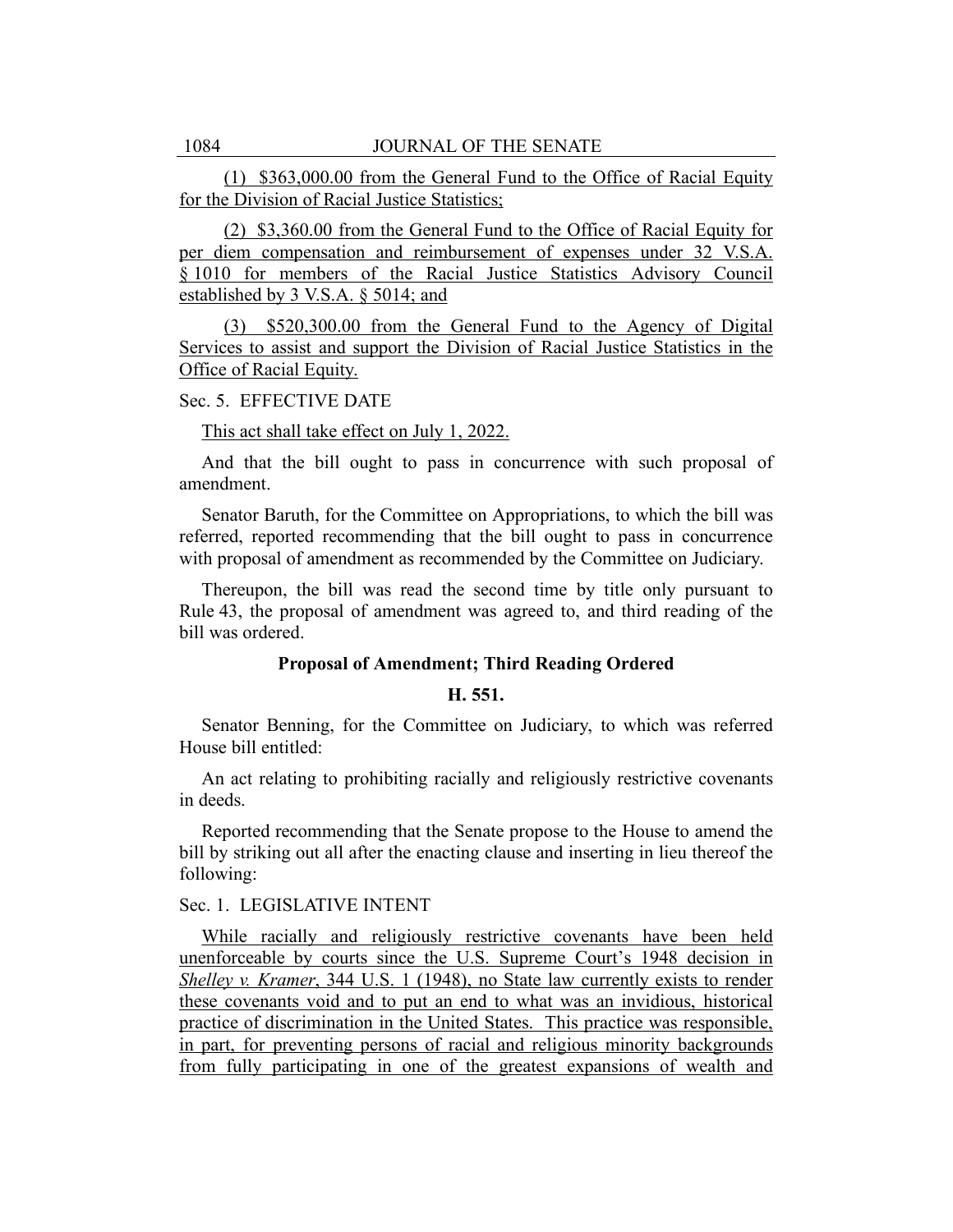prosperity in this country's history through federally backed mortgages and freely available homeownership. It is the intent of the General Assembly that this act prohibit racially and religiously restrictive covenants from ever being used in Vermont again, regardless of their enforceability, and that it ensure that existing racially and religiously restrictive covenants remain in municipal land records to preserve the historical record and maintain critical evidence of a pervasive system of discrimination that existed in Vermont and throughout the country.

Sec. 2. 27 V.S.A. § 546 is added to read:

# § 546. RACIALLY AND RELIGIOUSLY RESTRICTIVE COVENANTS IN DEEDS PROHIBITED

(a) A deed, mortgage, plat, or other recorded device recorded on or after July 1, 2022 shall not contain a covenant, easement, or any other restrictive or reversionary interest purporting to restrict the ownership or use of real property on the basis of race or religion.

(b) A covenant, easement, or any other restrictive or reversionary interest in a deed, mortgage, plat, or other recorded device purporting to restrict the ownership or use of real property on the basis of race or religion is declared contrary to the public policy of the State of Vermont and shall be void and unenforceable. This subdivision shall apply to a restrictive covenant executed at any time.

Sec. 3. EFFECTIVE DATE

This act shall take effect on July 1, 2022.

And that the bill ought to pass in concurrence with such proposal of amendment.

Thereupon, the bill was read the second time by title only pursuant to Rule 43, the proposal of amendment was agreed to, and third reading of the bill was ordered on a roll call, Yeas 30, Nays 0.

Senator Benning having demanded the yeas and nays, they were taken and are as follows:

## **Roll Call**

**Those Senators who voted in the affirmative were:** Balint, Baruth, Benning, Bray, Brock, Campion, Chittenden, Clarkson, Collamore, Cummings, Hardy, Hooker, Ingalls, Kitchel, Lyons, MacDonald, Mazza, McCormack, Nitka, Parent, Pearson, Perchlik, Pollina, Ram Hinsdale, Sears, Sirotkin, Starr, Terenzini, Westman, White.

**Those Senators who voted in the negative were:** None.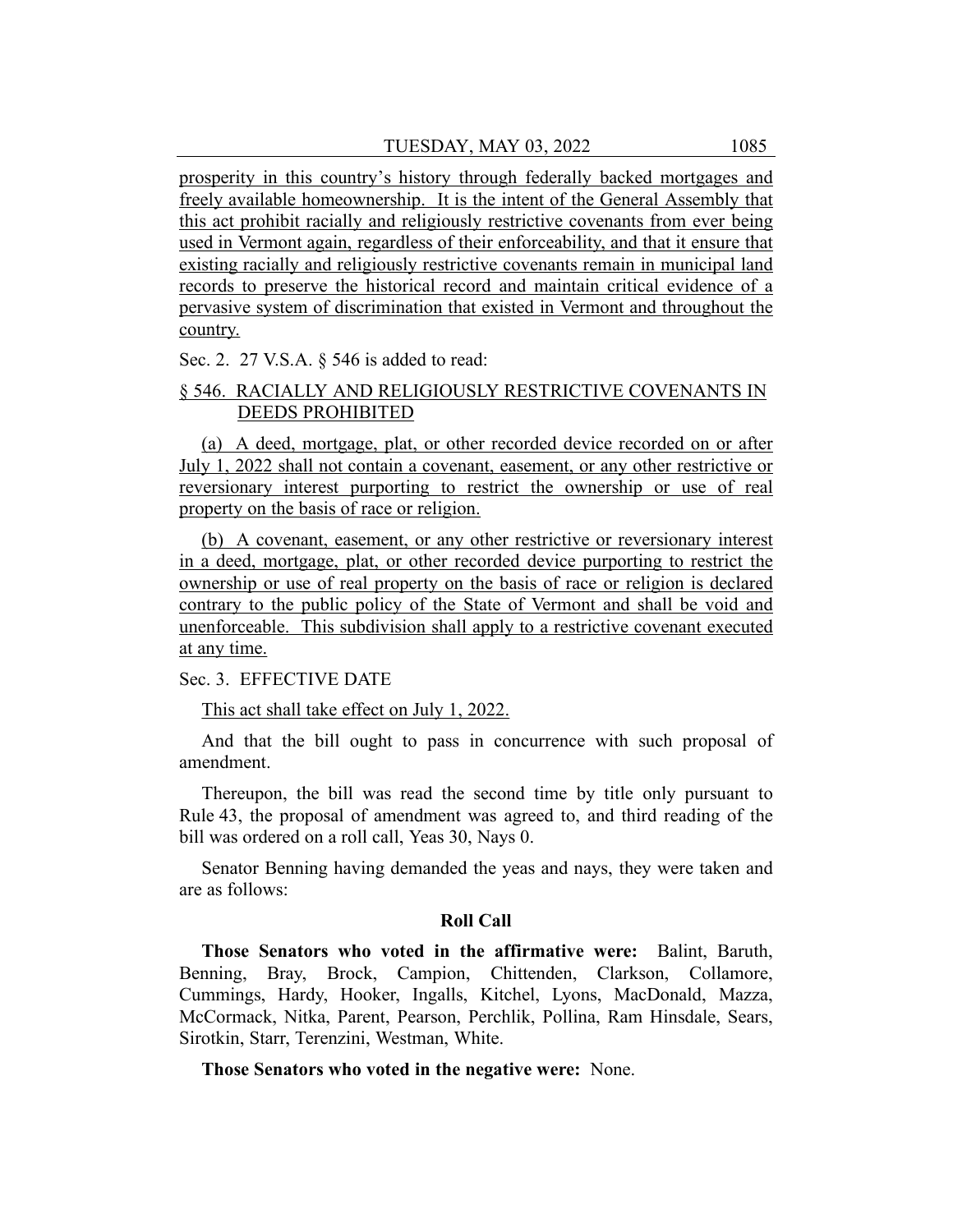#### **House Proposals of Amendment Concurred In with Amendment**

#### **S. 280.**

House proposals of amendment to Senate bill entitled:

An act relating to miscellaneous changes to laws related to vehicles.

Were taken up.

The House proposes to the Senate to amend the bill as follows:

First: In Sec. 2, 23 V.S.A.  $\S$  1209a, in subdivision  $(b)(1)(A)(ii)$ , by inserting "or a regulated drug" following "other than alcohol"

Second: By striking out Sec. 10, effective dates, and its corresponding reader assistance heading in their entireties and inserting in lieu thereof the following:

> \* \* \* Transportation Network Companies (TNC); Preemption; Sunset Extension; Report \* \* \*

Sec. 10. 23 V.S.A. § 754 is amended to read:

§ 754. PREEMPTION; SAVINGS CLAUSE

(a) Municipal ordinances, resolutions, or bylaws regulating transportation network companies are preempted to the extent they are inconsistent with the provisions of this chapter.

(b) Subsection (a) of this section shall not apply to a municipal ordinance, resolution, or bylaw regulating transportation network companies adopted by a municipality with a population of more than 35,000 residents based on the 2010 census and in effect on July 1, 2017. This subsection shall be repealed on July 1, 2022 2025.

Sec. 11. TRANSPORTATION NETWORK COMPANIES (TNC) REPORT

(a) The Commissioner of Motor Vehicles, in consultation with the City of Burlington; the Vermont League of Cities and Towns; and transportation network companies (TNCs), as defined in 23 V.S.A. § 750(a)(4), doing business in Vermont, shall file a written report with recommendations on how, if at all, to amend 23 V.S.A. § 754 and, as applicable, 23 V.S.A. chapter 10 with the House Committees on Commerce and Economic Development, on Judiciary, and on Transportation and the Senate Committees on Finance, on Judiciary, and on Transportation on or before March 15, 2024.

(b) In preparing the report, the Commissioner of Motor Vehicles shall review the following related to TNCs: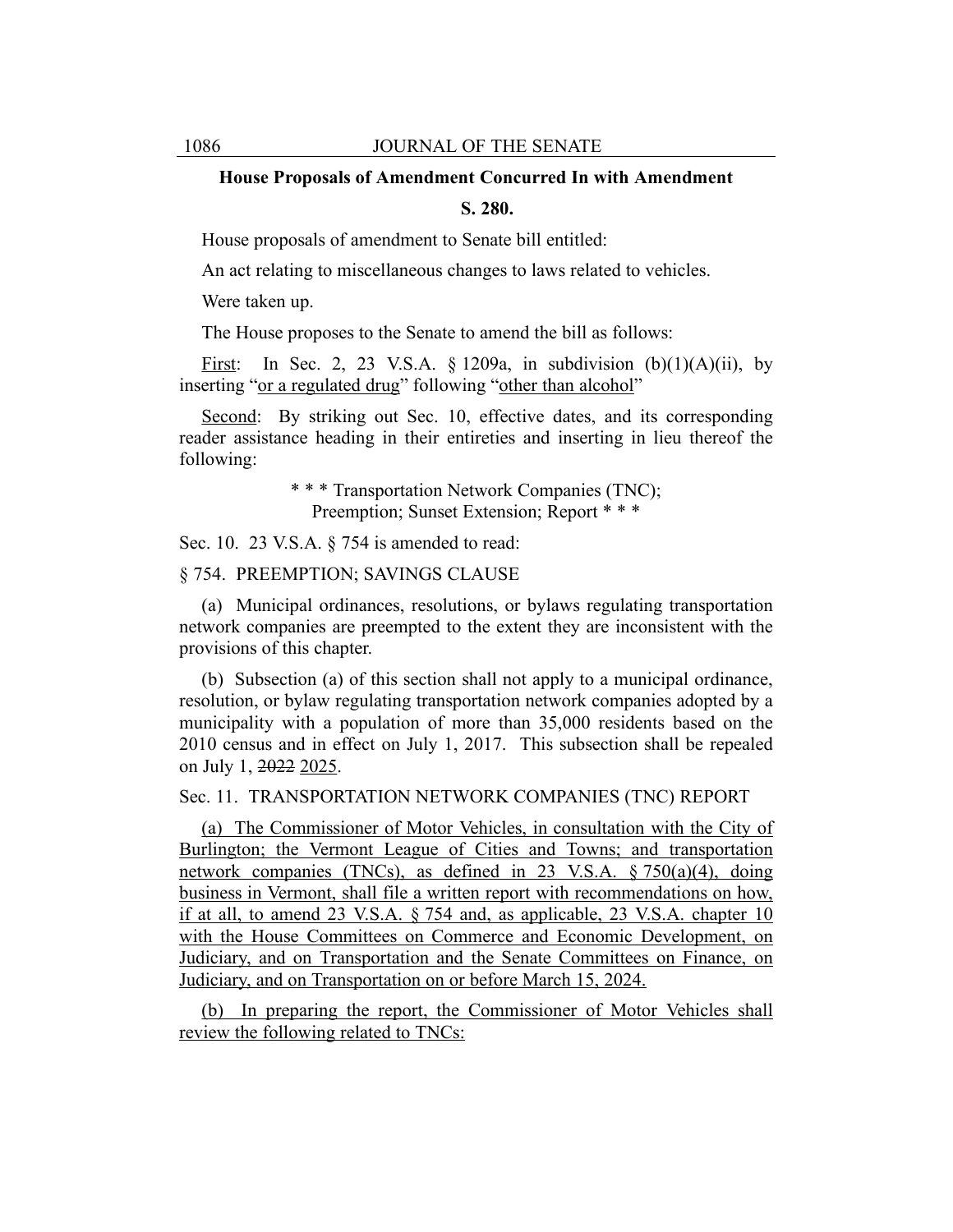(1) changes in ridership and consumer practices for calendar years 2018 to 2023, including market penetration across the State;

(2) the results of and process for audits conducted on a State or municipal level;

(3) an analysis prepared by the City of Burlington and TNCs of the differences between the State's regulatory scheme and the City of Burlington's regulatory scheme, including whether allowing those inconsistencies is or will be detrimental or beneficial to any of the following: the State, the traveling public, TNCs, the City of Burlington, or other municipalities; and

(4) significant regulatory changes on a national level.

\* \* \* Gross Weight Limits on Highways; Permit Portal; Report \* \* \*

# Sec. 12. REPORT ON INCREASING GROSS WEIGHT LIMITS ON HIGHWAYS THROUGH SPECIAL ANNUAL PERMIT AND STATUS OF PERMIT PORTAL

(a) The Secretary of Transportation or designee, in collaboration with the Commissioner of Forests, Parks and Recreation or designee, the Executive Director of the Vermont League of Cities and Towns or designee, and the President of the Vermont Forest Products Association or designee and with the assistance of the Commissioner of Motor Vehicles or designee, shall examine adding one or more additional special annual permits to 23 V.S.A. § 1392 to allow for the operation of motor vehicles at a gross vehicle weight over 99,000 pounds and shall file a written report on the examination and any recommendations with the House and Senate Committees on Transportation on or before January 15, 2023.

(b) At a minimum, the examination shall address:

(1) allowing for a truck trailer combination or truck tractor, semi-trailer combination transporting cargo of legal dimensions that can be separated into units of legal weight without affecting the physical integrity of the load to bear a maximum of 107,000 pounds on six axles or a maximum of 117,000 pounds on seven axles by special annual permit;

(2) limitations for any additional special annual gross vehicle weight permits based on highway type, including limited access State highway, nonlimited access State highway, class 1 town highway, and class 2 town highway;

(3) limitations for any additional special annual gross vehicle weight permits based on axle spacing and axle-weight provisions;

(4) reciprocity treatment for foreign trucks from a state or province that recognizes Vermont vehicles permitted at increased gross weights;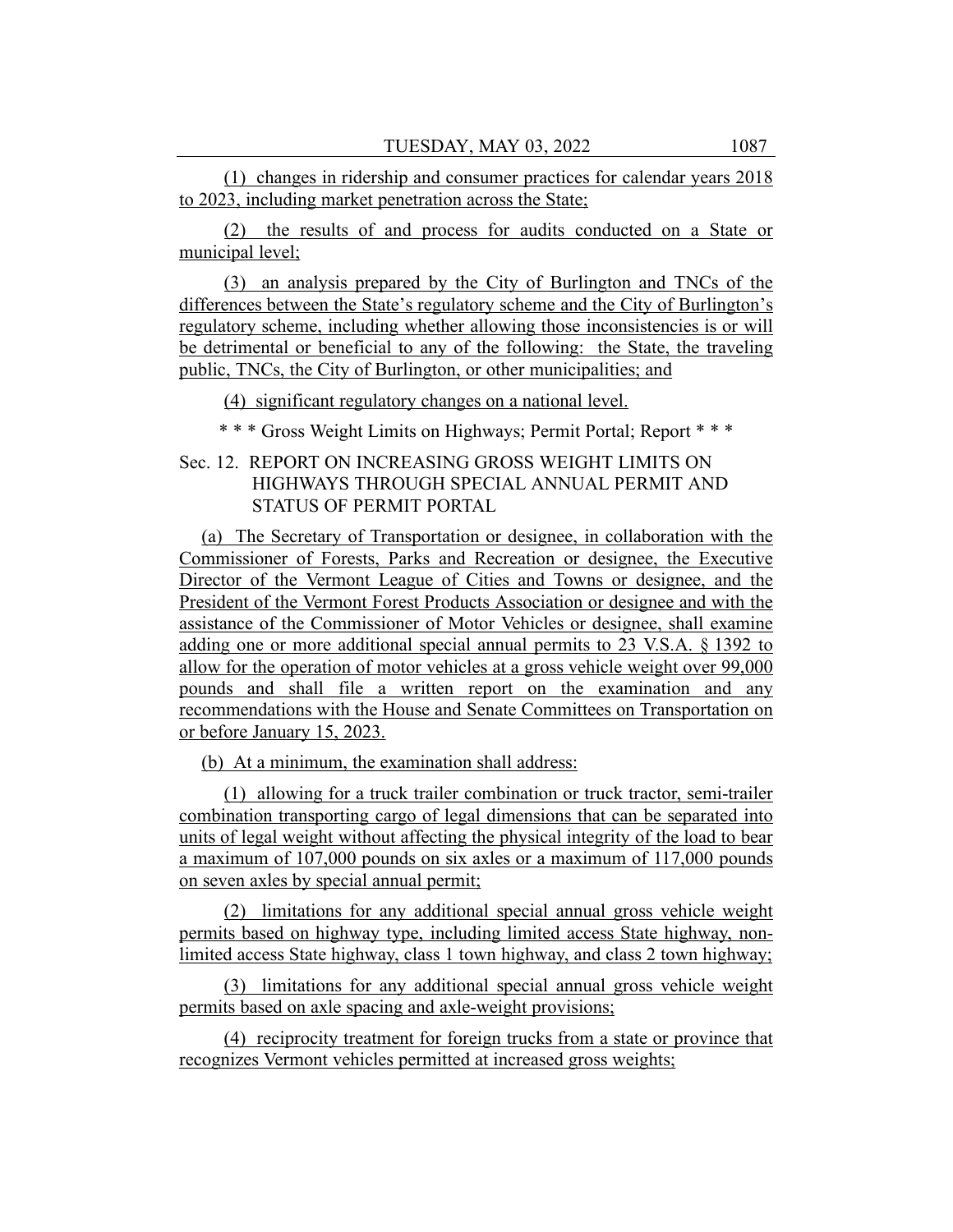(5) permit fees for any additional special annual gross vehicle weight permits;

(6) additional penalties, including civil penalties and permit revocation, for gross vehicle weight violations; and

(7) impacts of any additional special annual gross vehicle permits on the forest economy and on the management and forest cover of Vermont's landscape.

(c) The Secretary of Transportation or designee, in consultation with the Commissioner of Motor Vehicles or designee, shall also include an update on the development and implementation of the centralized online permitting system that the Commissioner of Motor Vehicles was authorized to initiate the design and development of pursuant to 2021 Acts and Resolves No. 149, Sec. 26(a) in the report required under subsection (a) of this section.

\* \* \* Distracted Driving; Report \* \* \*

Sec. 13. DISTRACTED DRIVING; REPORT

(a) Findings. The General Assembly finds that:

(1) Distracted driving is any activity that diverts attention from driving, including talking or texting on a portable electronic device.

(2) Sending or reading a text could take an individual's eyes off the road for five seconds or more. At 55 miles per hour, that is like an operator driving the length of an entire football field with closed eyes.

(3) In 2020, 113 individuals were convicted under 23 V.S.A. § 1095a, 1095b, or 1099 (Vermont statutes that prohibit a non-commercial driver's license holder from using a portable electronic device or texting while operating a motor vehicle).

(4) In 2020, 3,142 individuals were killed by distracted driving in the United States.

(b) Recommendations.

(1) The Vermont State Highway Safety Office, in consultation with the Departments of Motor Vehicles and of Public Safety, the Vermont Sheriffs' Association, the Vermont League of Cities and Towns, the Vermont Department of State's Attorneys and Sheriffs, the Vermont Association of Court Diversion and Pretrial Services, and the Vermont Judiciary, shall file written recommendations on how, if at all, the State should modify its approach to the education, enforcement, and conviction of the non-commercial driver's license distracted driving violations under 23 V.S.A. §§ 1095a, 1095b,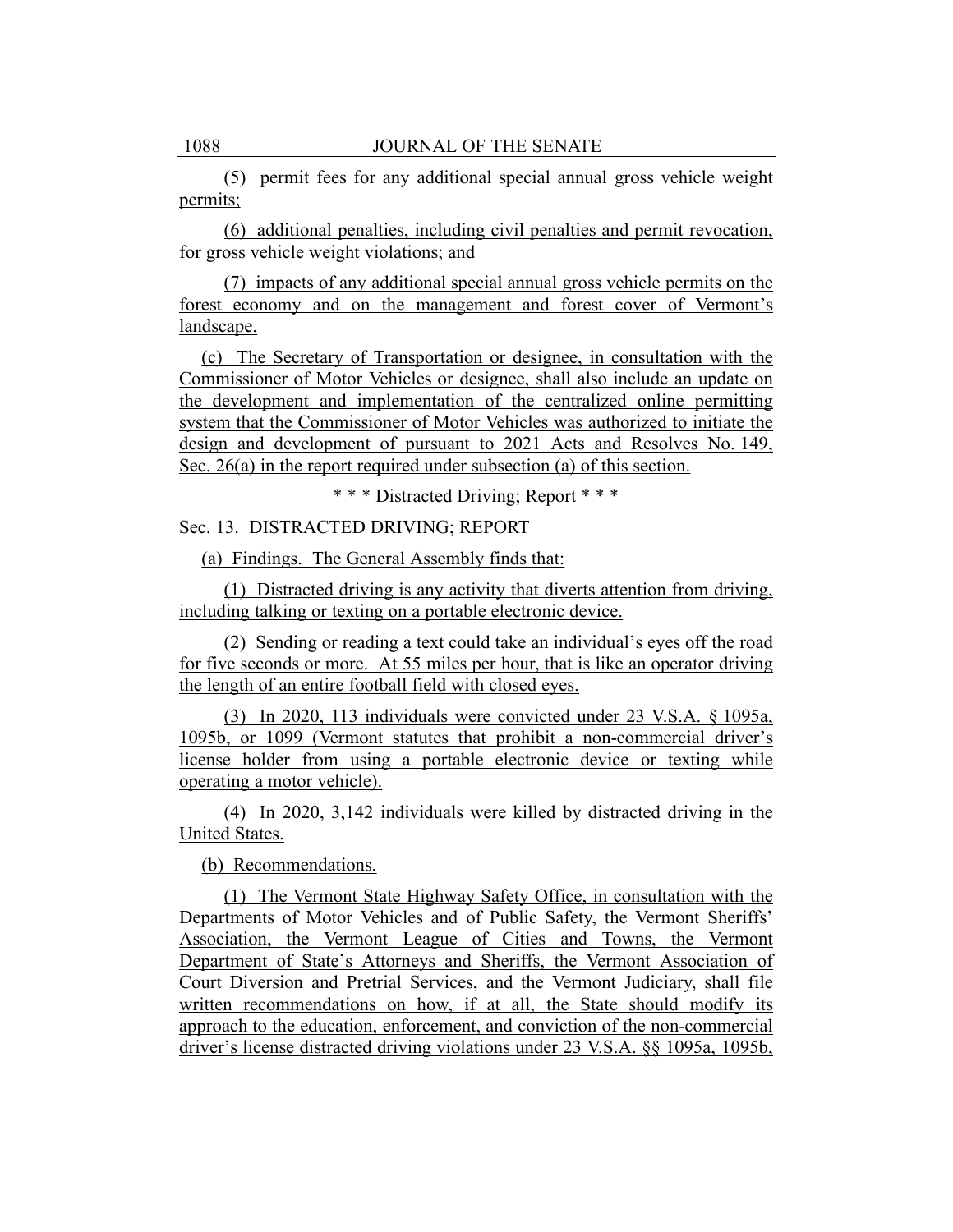and 1099 with the House and Senate Committees on Judiciary and on Transportation on or before January 15, 2023.

(2) As part of making any recommendations, the Vermont State Highway Safety Office shall review what is and what is not working to minimize distracted driving in Vermont and other states, especially amongst operators under 18 years of age, and examine:

(A) the use of monetary penalties, points, suspensions, revocations, and recalls, including escalations based on the number and location of distracted driving violations;

(B) the use of diversion programs and other mandated education; and

(C) how to balance education, enforcement, and conviction.

\* \* \* Idling; Public Outreach \* \* \*

Sec. 14. IDLING; PUBLIC OUTREACH CAMPAIGN

(a) The Department of Environmental Conservation, Air Quality and Climate Division, in consultation with the Departments of Motor Vehicles and of Public Safety, shall implement a public outreach campaign on idling that, at a minimum, addresses that:

(1) in most cases, idling violates 23 V.S.A. § 1110;

(2) unnecessary idling harms human health, pollutes the air, wastes fuel and money, and causes excess engine wear;

(3) based on estimates, if every motor vehicle in Vermont reduced unnecessary idling by just one minute per day, over the course of a year Vermonters would save over 1,000,000 gallons of fuel and over \$2,000,000.00 in fuel costs, and Vermont would reduce CO2 emissions by more than 10,000 metric tons; and

(4) while individual actions may be small, the cumulative impacts of idling are large.

(b) The public outreach campaign shall disseminate information on idling through e-mail; a dedicated web page on idling that is linked through the websites for the Agency of Natural Resources and the Departments of Environmental Conservation, of Motor Vehicles, and of Public Safety; social media platforms; community posting websites; radio; television; and printed written materials.

\* \* \* General Statement of Policy; Transportation Planning \* \* \*

Sec. 15. 19 V.S.A. § 10b is amended to read:

§ 10b. STATEMENT OF POLICY; GENERAL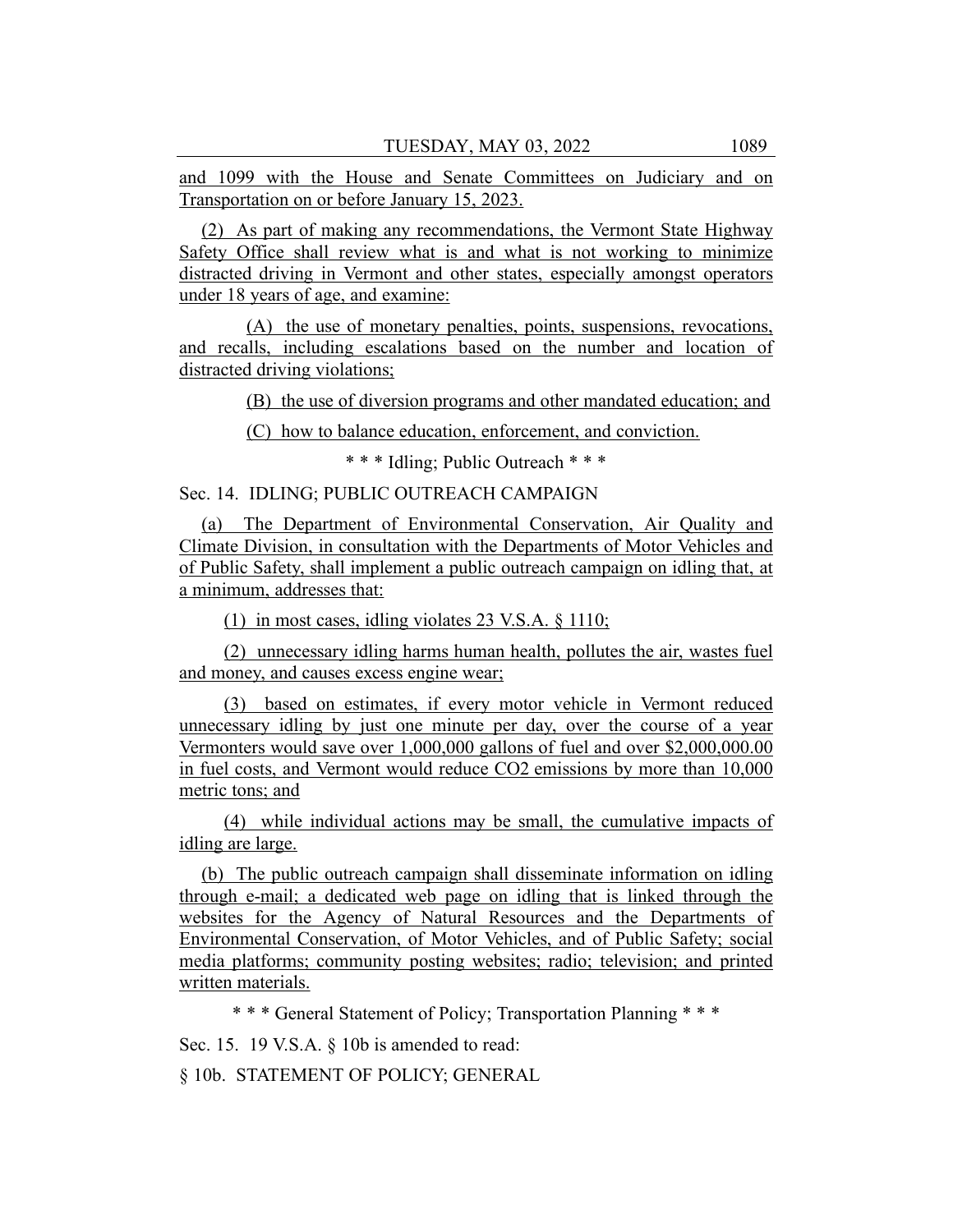(a) The Agency shall be the responsible agency of the State for the development of transportation policy. It shall develop a mission statement to reflect:

(1) that State transportation policy shall be to encompass, coordinate, and integrate all modes of transportation and to consider "complete streets" principles, which are principles of safety and accommodation of all transportation system users, regardless of age, ability, or modal preference; and

(2) the need for transportation projects that will improve the State's economic infrastructure, as well as the use of resources in efficient, coordinated, integrated, cost-effective, and environmentally sound ways, and that will be consistent with the recommendations of the Comprehensive Energy Plan (CEP) issued under 30 V.S.A. § 202b, the recommendations of the Climate Action Plan (CAP) issued under 10 V.S.A. § 592, and any rules adopted in accordance with 10 V.S.A. § 593;

(3) the need for the Agency to lead, assist, and partner in the transformation of the transportation sector to meet the emissions reduction requirements of the Global Warming Solutions Act, codified at 10 V.S.A. § 578, and ensure that there is an environmentally clean, efficient, multimodal system that will have economic, environmental, equity, and public health benefits for all Vermonters; and

(4) the importance of transportation infrastructure resilience and strategies to construct or retrofit, or both, transportation infrastructure to prepare for and adapt to changes in the climate, add redundancy and efficiency to the transportation network, and use maintenance and operational strategies to address transportation disruptions.

(b) The Agency shall coordinate planning and education efforts with those of the Vermont Climate Change Oversight Committee Council, established under 10 V.S.A. § 591, and those of local and regional planning entities to:

(1) to ensure that the transportation system as a whole is integrated, that access to the transportation system as a whole is integrated, and that statewide, local, and regional conservation and efficiency opportunities and practices are integrated; and

(2) to support employer-led or local or regional government-led conservation, efficiency, rideshare, and bicycle programs and other innovative transportation advances, especially employer-based incentives.

(c) In developing the State's annual Transportation Program, the Agency shall, consistent with the planning goals listed in 24 V.S.A.  $\S$  4302 as amended by 1988 Acts and Resolves No. 200 and with appropriate consideration to local, regional, and State agency plans: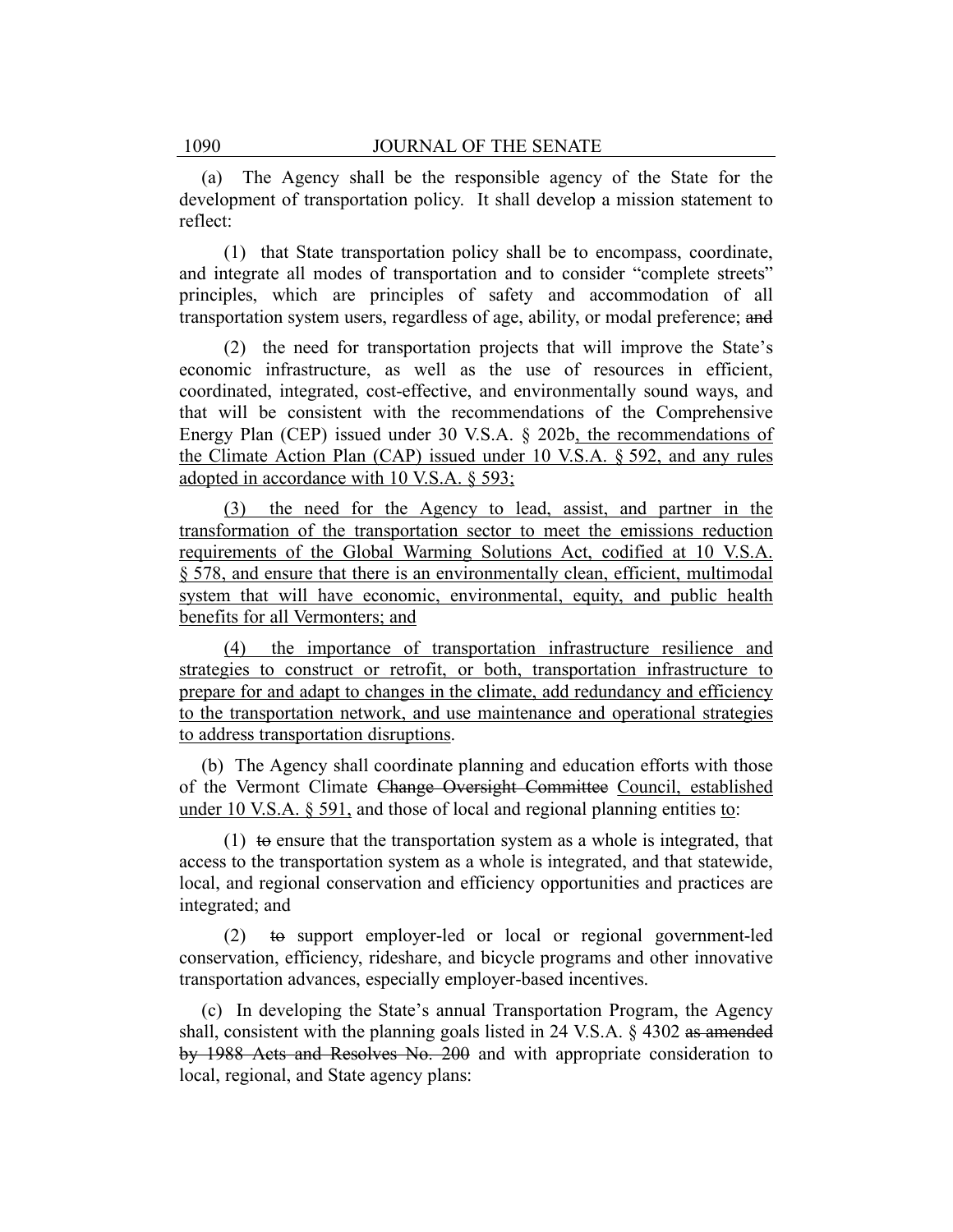(1) Develop or incorporate designs that provide integrated, safe, and efficient transportation and that are consistent with the recommendations of the CEP and the CAP.

\* \* \*

Sec. 16. 19 V.S.A. § 10*i* is amended to read:

objectives:

## § 10i. TRANSPORTATION PLANNING PROCESS

(a) Long-range systems plan. The Agency shall establish and implement a planning process through the adoption of a long-range multi-modal multimodal systems plan integrating all modes of transportation. The longrange multi-modal multimodal systems plan shall be based upon Agency transportation policy developed under section 10b of this title,; other policies approved by the General Assembly<sub>7</sub>; Agency goals, mission, and objectives<sub>7</sub>; and demographic and travel forecasts, design standards, performance criteria, and funding availability. The long-range systems plan shall be developed with participation of the public and local and regional governmental entities and pursuant to the planning goals and processes set forth in 1988 Acts and Resolves No. 200. The plan shall be consistent with the Comprehensive Energy Plan (CEP) issued under 30 V.S.A. § 202b and the Climate Action Plan (CAP) issued under 10 V.S.A. § 592.

(c) Transportation Program. The Transportation Program shall be developed in a fiscally responsible manner to accomplish the following

\* \* \*

(1) managing, maintaining, and improving the State's existing transportation infrastructure to provide capacity, safety, and flexibility, and resiliency in the most cost-effective and efficient manner;

(2) developing an integrated transportation system that provides Vermonters with transportation choices;

(3) strengthening the economy, protecting the quality of the natural environment, and improving Vermonters' quality of life; and

(4) achieving the recommendations of the CEP and the CAP; and

(5) transforming the transportation sector to meet the State's emissions reduction requirements and ensure that there is an environmentally clean, efficient, multimodal system that will have economic, environmental, equity, and public health benefits for all Vermonters.

\* \* \*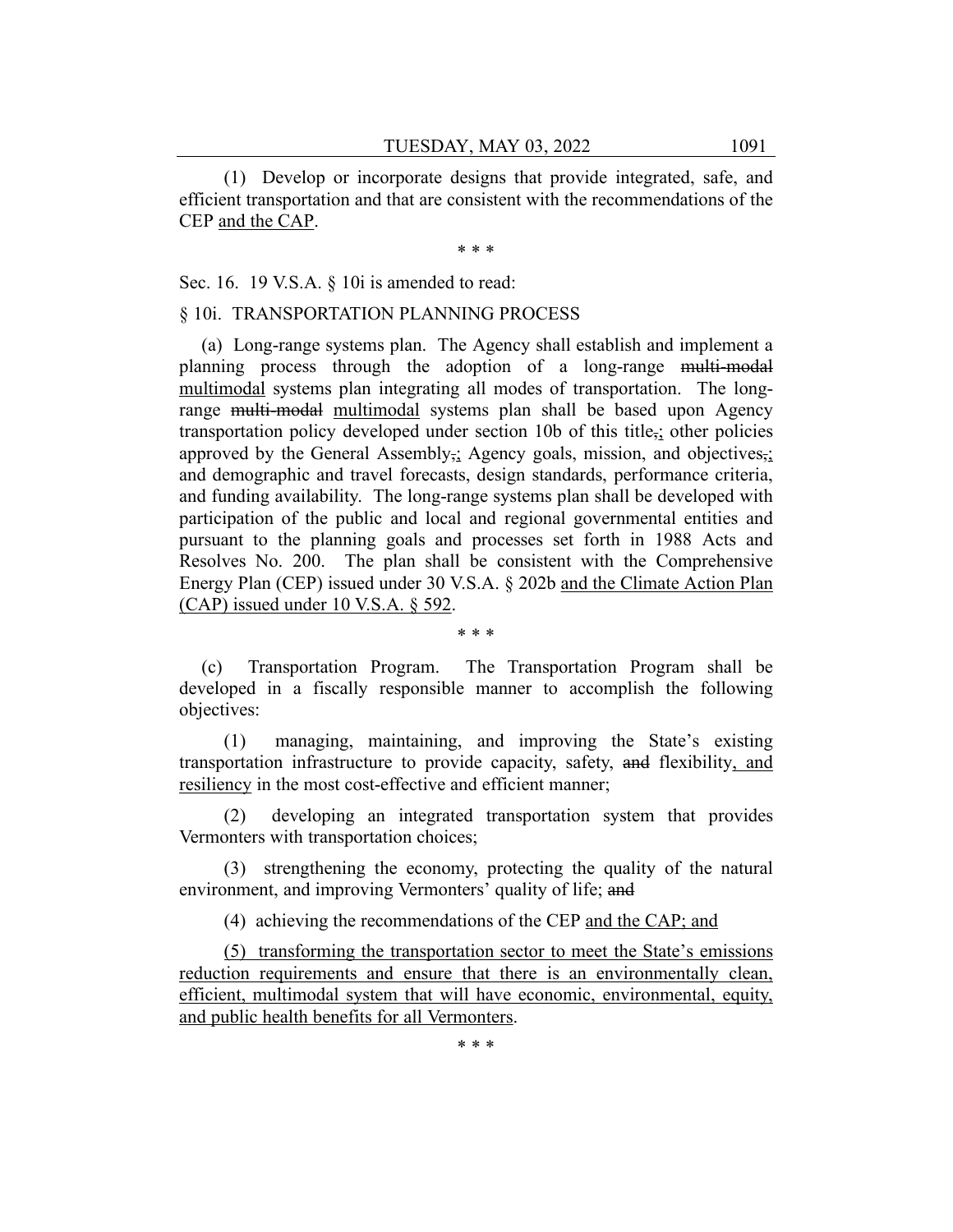(f) Emissions modeling.

(1) The Agency of Natural Resources shall coordinate with the Agency of Transportation to consider and incorporate relevant elements of the proposed Transportation Program and the effectiveness of those elements in reducing greenhouse gas emissions when developing and updating the Tracking and Measuring Progress Tool pursuant to 10 V.S.A. § 591(b)(3).

(2) The following shall be included in the reports required pursuant to section 10g of this chapter:

(A) the portion of the Tracking and Measuring Progress Tool related to the Transportation Program;

(B) a qualitative estimation of how effective the relevant elements of the proposed Transportation Program for the upcoming fiscal year will be in reducing greenhouse gas emissions and a quantitative estimation, based on the emission projections published in the Greenhouse Gas Inventory, if available, of how much more the greenhouse gas emissions from the transportation sector need to be reduced for the State to achieve its emissions reductions requirements; and

(C) a strategy and plan for how to reduce the greenhouse gas emissions from the transportation sector to achieve the recommendations in the CEP and the CAP during fiscal years beyond the upcoming fiscal year, with the expectation that the strategy and plan shall be used in the Agency of Transportation's ongoing planning.

\* \* \* Effective Dates \* \* \*

Sec. 17. EFFECTIVE DATES

(a) This section and Secs. 1 (new motor vehicle arbitration; 9 V.S.A. § 4173(d)), 3 (current Total Abstinence Program participants), 8 and 9 (abandoned vehicles; 23 V.S.A. §§ 2151 and 2153(a)), and 10 (transportation network companies regulation preemption; 23 V.S.A. § 754(b)) shall take effect on passage.

(b) Sec. 2 (Total Abstinence Program; 23 V.S.A. § 1209a) shall take effect on passage and apply to all individuals participating in or in the process of applying to participate in the Total Abstinence Program as of the effective date of this section without regard to when the individual's license was reinstated under the Total Abstinence Program.

(c) All other sections shall take effect on July 1, 2022.

Thereupon, pending the question, Shall the Senate concur in the House proposals of amendment?, Senators Perchlik, Mazza, Chittenden, Ingalls and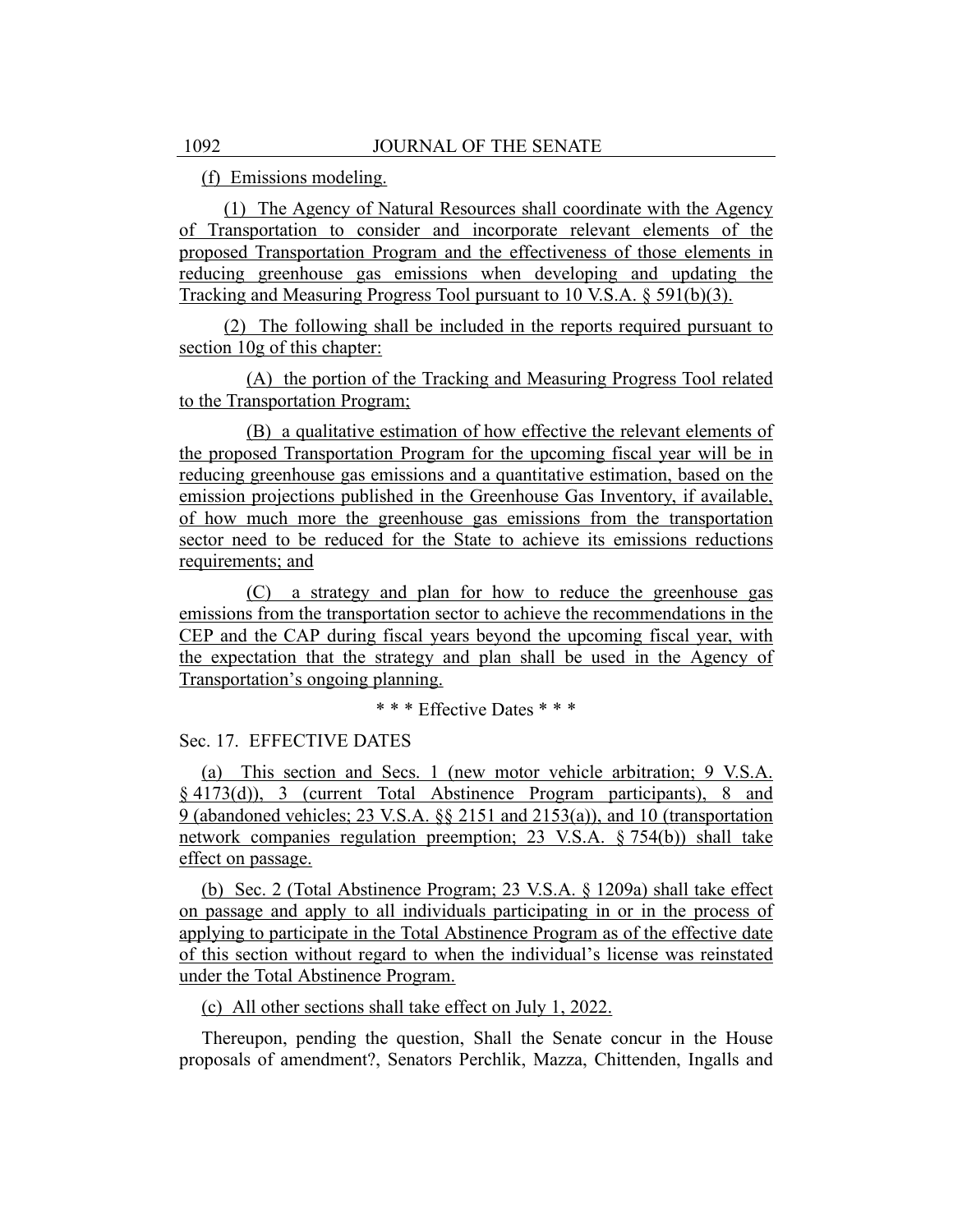Kitchel moved that the Senate concur in the House proposals of amendment with an amendment as follows:

By striking out Secs. 12, report on increasing gross weight limits on highways; 13, distracted driving; report; 14, idling; public outreach campaign; 15, 19 V.S.A. § 10b; 16, 19 V.S.A. § 10i; and 17, effective dates, and their corresponding reader assistance headings in their entireties and inserting in lieu thereof the following:

\* \* \* General Statement of Policy; Transportation Planning \* \* \*

Sec. 12. 19 V.S.A. § 10b is amended to read:

#### § 10b. STATEMENT OF POLICY; GENERAL

(a) The Agency shall be the responsible agency of the State for the development of transportation policy. It shall develop a mission statement to reflect:

(1) that State transportation policy shall be to encompass, coordinate, and integrate all modes of transportation and to consider "complete streets" principles, which are principles of safety and accommodation of all transportation system users, regardless of age, ability, or modal preference; and

(2) the need for transportation projects that will improve the State's economic infrastructure, as well as the use of resources in efficient, coordinated, integrated, cost-effective, and environmentally sound ways, and that will be consistent with the recommendations of the Comprehensive Energy Plan (CEP) issued under 30 V.S.A. § 202b, the recommendations of the Climate Action Plan (CAP) issued under 10 V.S.A. § 592, and any rules adopted in accordance with 10 V.S.A. § 593.

(b) The Agency shall coordinate planning and education efforts with those of the Vermont Climate Change Oversight Committee and those of local and regional planning entities to:

(1)  $\pm$  ensure that the transportation system as a whole is integrated, that access to the transportation system as a whole is integrated, and that statewide, local, and regional conservation and efficiency opportunities and practices are integrated; and

(2) to support employer-led or local or regional government-led conservation, efficiency, rideshare, and bicycle programs and other innovative transportation advances, especially employer-based incentives.

(c) In developing the State's annual Transportation Program, the Agency shall, consistent with the planning goals listed in 24 V.S.A.  $\S$  4302 as amended by 1988 Acts and Resolves No. 200 and with appropriate consideration to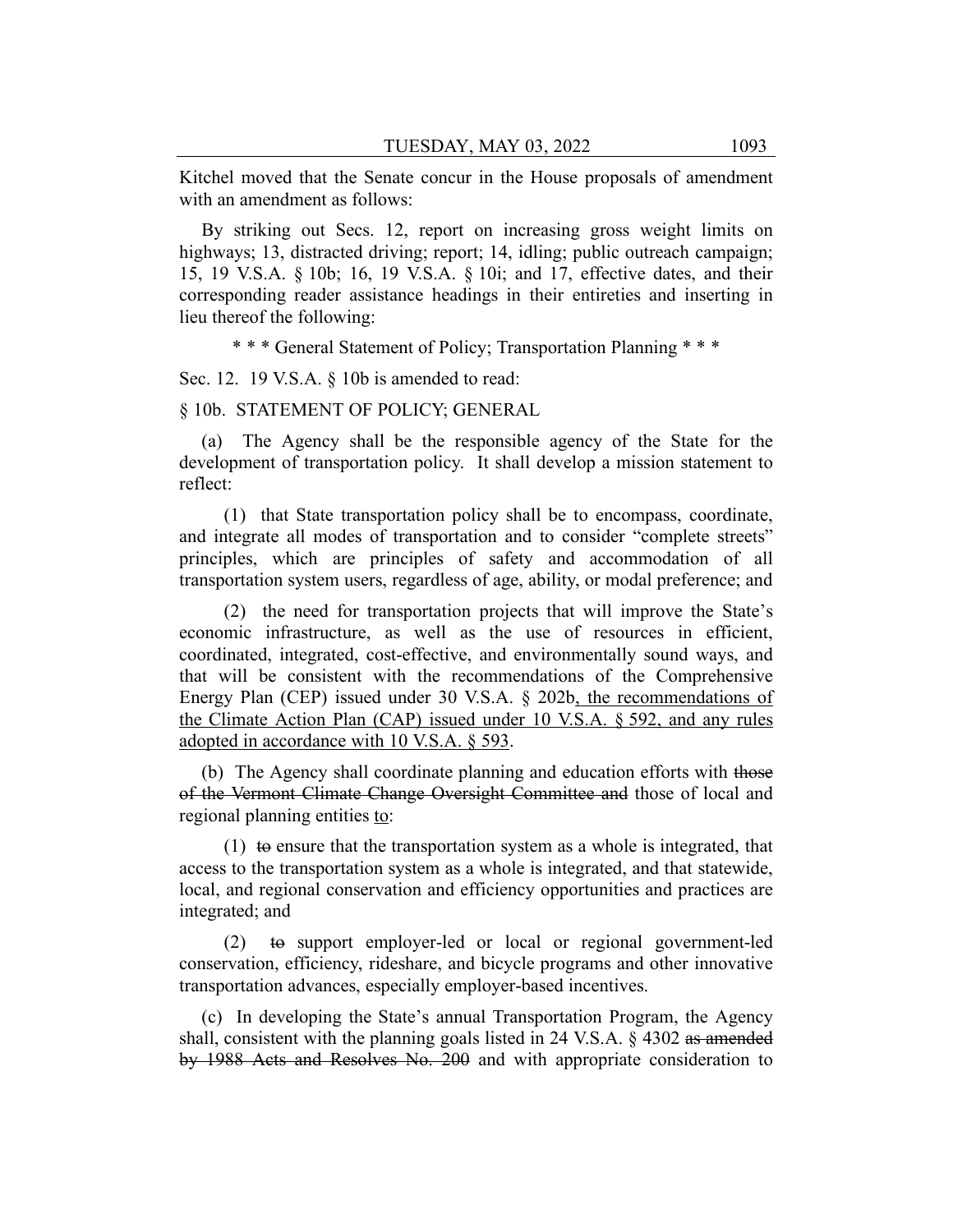local, regional, and State agency plans:

(1) Develop or incorporate designs that provide integrated, safe, and efficient transportation and that are consistent with the recommendations of the CEP and the CAP.

\* \* \*

Sec. 13. 19 V.S.A. § 10i is amended to read:

#### § 10i. TRANSPORTATION PLANNING PROCESS

(a) Long-range systems plan. The Agency shall establish and implement a planning process through the adoption of a long-range multi-modal multimodal systems plan integrating all modes of transportation. The longrange multi-modal multimodal systems plan shall be based upon Agency transportation policy developed under section 10b of this title,; other policies approved by the General Assembly<sub>5</sub>; Agency goals, mission, and objectives<sub>5</sub>; and demographic and travel forecasts, design standards, performance criteria, and funding availability. The long-range systems plan shall be developed with participation of the public and local and regional governmental entities and pursuant to the planning goals and processes set forth in 1988 Acts and Resolves No. 200. The plan shall be consistent with the Comprehensive Energy Plan (CEP) issued under 30 V.S.A. § 202b and the Climate Action Plan (CAP) issued under 10 V.S.A. § 592.

\* \* \*

(c) Transportation Program. The Transportation Program shall be developed in a fiscally responsible manner to accomplish the following objectives:

(1) managing, maintaining, and improving the State's existing transportation infrastructure to provide capacity, safety, and flexibility, and resiliency in the most cost-effective and efficient manner;

(2) developing an integrated transportation system that provides Vermonters with transportation choices;

(3) strengthening the economy, protecting the quality of the natural environment, and improving Vermonters' quality of life; and

(4) achieving the recommendations of the CEP and the CAP.

\* \* \*

\* \* \* Effective Dates \* \* \*

Sec. 14. EFFECTIVE DATES

(a) This section and Secs. 1 (new motor vehicle arbitration; 9 V.S.A.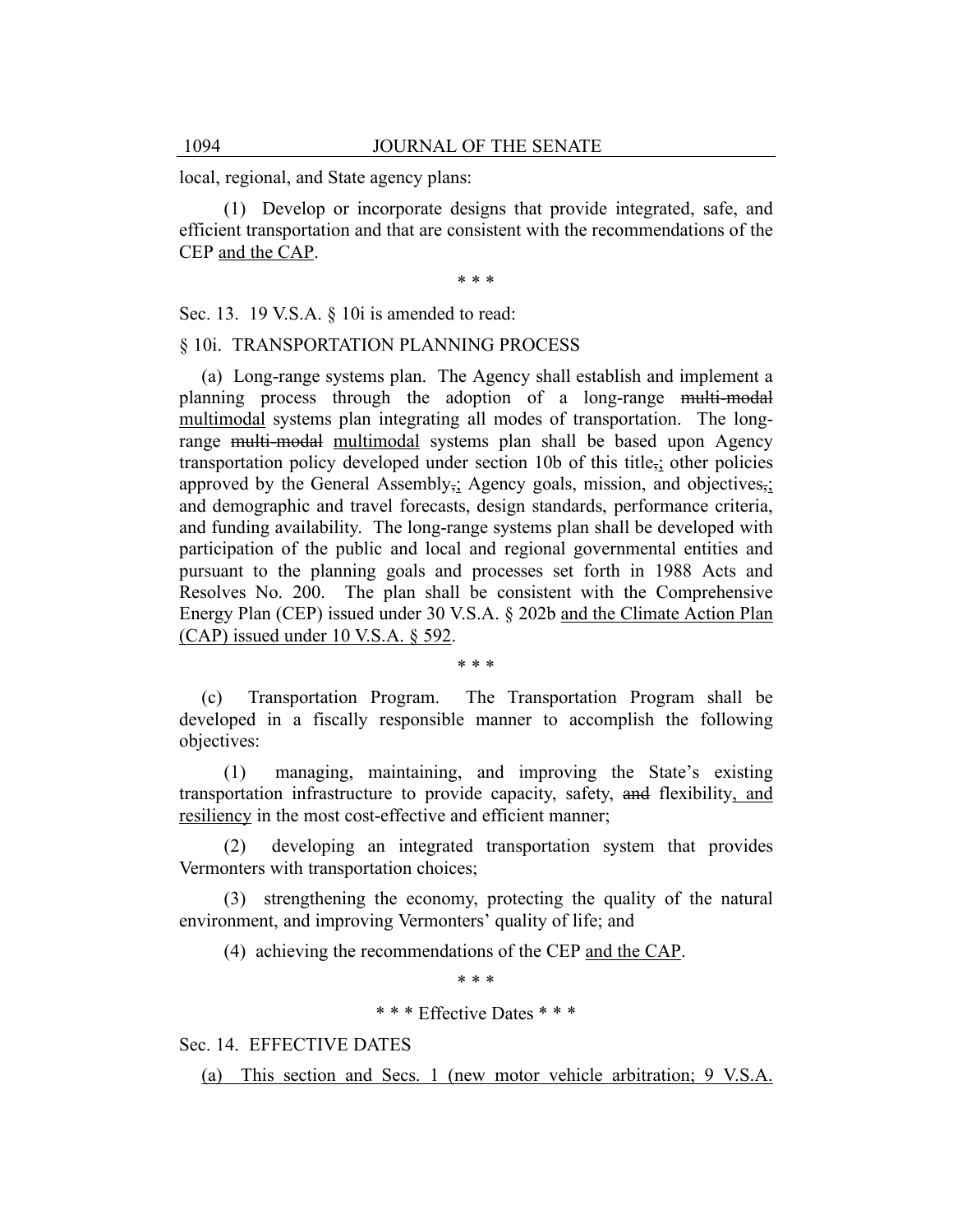§ 4173(d)), 3 (current Total Abstinence Program participants), 8 and 9 (abandoned vehicles; 23 V.S.A. §§ 2151 and 2153(a)), and 10 (transportation network companies regulation preemption; 23 V.S.A. § 754(b)) shall take effect on passage.

(b) Sec. 2 (Total Abstinence Program; 23 V.S.A. § 1209a) shall take effect on passage and apply to all individuals participating in or in the process of applying to participate in the Total Abstinence Program as of the effective date of this section without regard to when the individual's license was reinstated under the Total Abstinence Program.

(c) All other sections shall take effect on July 1, 2022.

Thereupon, the question, Shall the Senate concur in the House proposals of amendment with further proposal of amendment?, was decided in the affirmative.

## **Third Reading Ordered**

## **H. 500.**

Senator Bray, for the Committee on Natural Resources and Energy, to which was referred House bill entitled:

An act relating to prohibiting the sale of mercury lamps in the State.

Reported that the bill ought to pass in concurrence.

Thereupon, the bill was read the second time by title only pursuant to Rule 43, and third reading of the bill was ordered.

## **Proposals of Amendment; Third Reading Ordered**

## **H. 96.**

Senator Ram Hinsdale, for the Committee on Government Operations, to which was referred House bill entitled:

An act relating to creating the Truth and Reconciliation Commission.

Reported recommending that the Senate propose to the House to amend the bill by striking out all after the enacting clause and inserting in lieu thereof the following:

Sec. 1. INTENT

It is the intent of the General Assembly to establish the Vermont Truth and Reconciliation Commission to:

(1) examine and begin the process of dismantling institutional, structural, and systemic discrimination in Vermont, both past and present, that has been caused or permitted by State laws and policies;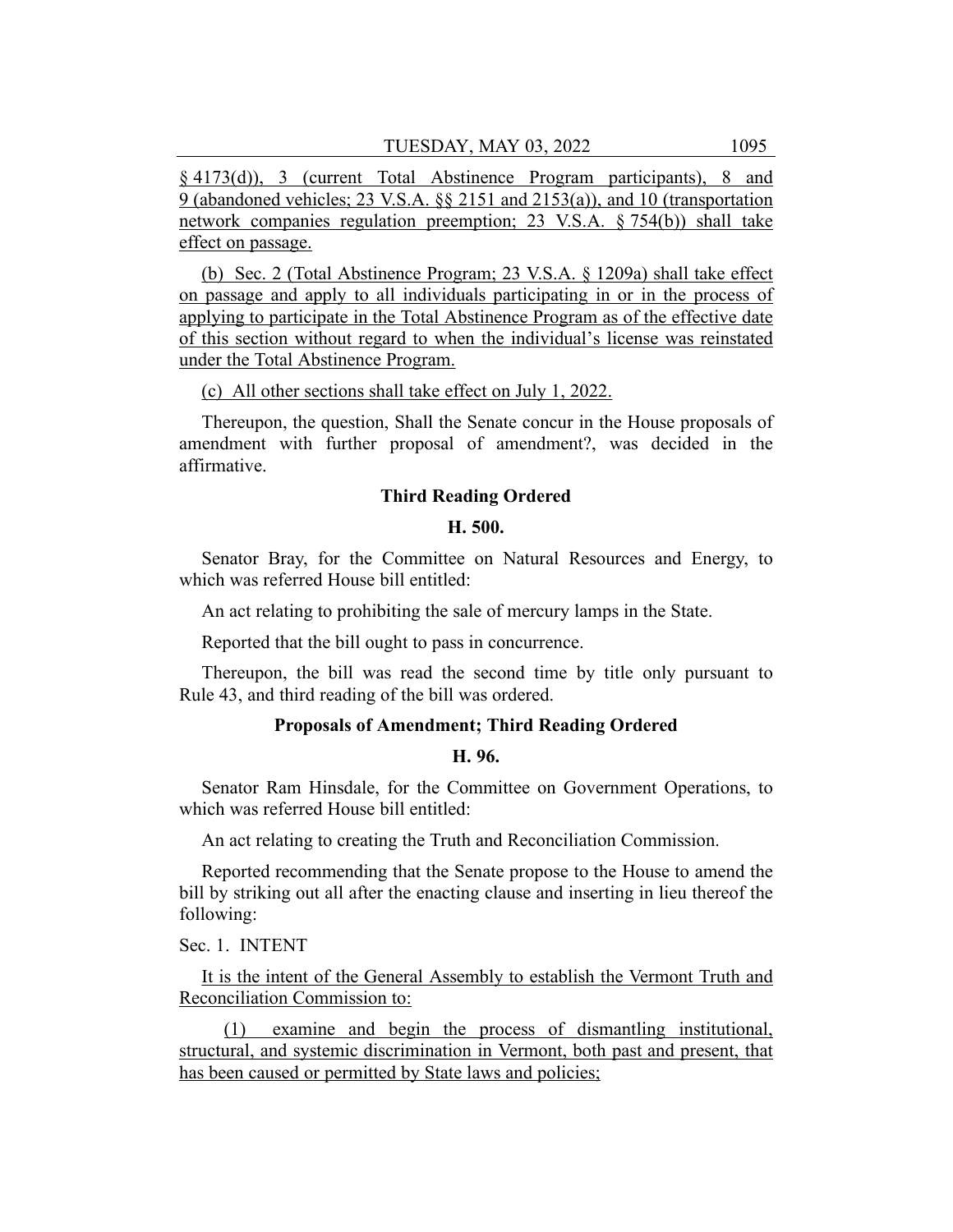(2) establish a public record of institutional, structural, and systemic discrimination in Vermont that has been caused or permitted by State laws and policies; and

(3) identify potential actions that can be taken by the State to repair the damage caused by institutional, structural, and systemic discrimination in Vermont that has been caused or permitted by State laws and policies and prevent the recurrence of such discrimination in the future.

Sec. 2. 1 V.S.A. chapter 25 is added to read:

## CHAPTER 25. TRUTH AND RECONCILIATION COMMISSION

## § 901. DEFINITIONS

As used in this chapter:

(1) "Commission" means the Vermont Truth and Reconciliation Commission, including its commissioners, committees, and staff.

(2) "Consultation" means a meaningful and timely process of seeking, discussing, and considering carefully the views of others in a manner that is cognizant of all parties' cultural values.

(3) "Panel" means the Selection Panel established pursuant to section 904 of this chapter.

(4) "Record" means any written or recorded information, regardless of physical form or characteristics.

## § 902. VERMONT TRUTH AND RECONCILIATION COMMISSION; ESTABLISHMENT; ORGANIZATION

(a) There is created and established a body corporate and politic to be known as the Vermont Truth and Reconciliation Commission to carry out the provisions of this chapter. The Truth and Reconciliation Commission is constituted a public instrumentality exercising public and essential government functions and the exercise by the Commission of the power conferred by this chapter shall be deemed and held to be the performance of an essential governmental function.

(b)(1) The Commission shall consist of three commissioners appointed pursuant to section 905 of this chapter and shall include one or more committees established by the commissioners to examine institutional, structural, and systemic discrimination caused or permitted by State laws and policies experienced by each of the following populations and communities in Vermont:

(A) individuals who identify as Native American or Indigenous;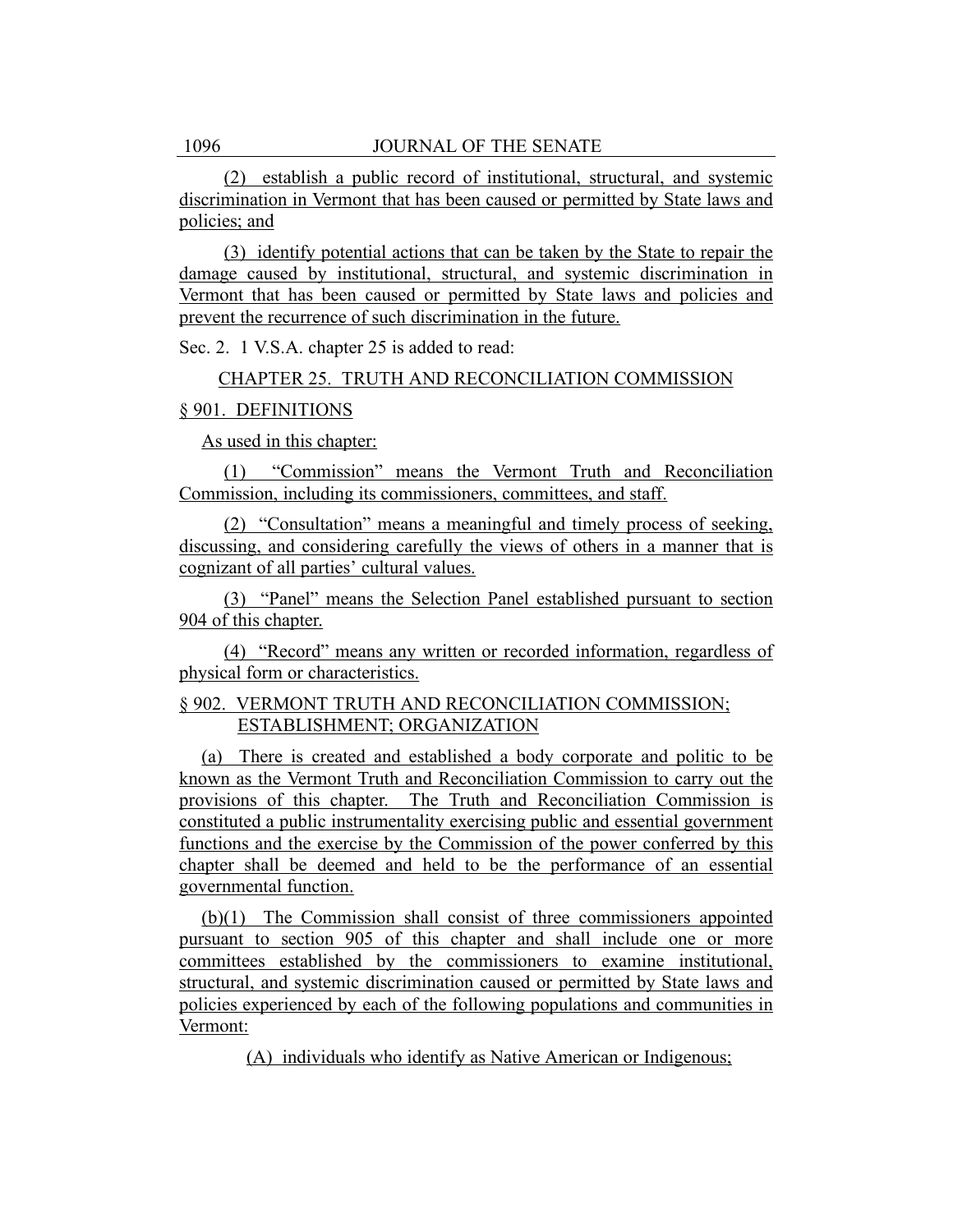(B) individuals with a physical, psychiatric, or mental condition or disability and the families of individuals with a physical, psychiatric, or mental condition or disability;

(C) Black individuals and other individuals of color;

(D) individuals with French Canadian, French-Indian, or other mixed ethnic or racial heritage; and

(E) in the commissioners' discretion, other populations and communities that have experienced institutional, structural, and systemic discrimination caused or permitted by State laws and policies.

(2)(A) Each committee shall consist of the commissioners and members appointed by the commissioners in consultation with the populations and communities identified pursuant to subdivision (1) of this subsection (b).

(B) The commissioners shall ensure that the members of each committee shall be broadly representative of the populations and communities who are the subject of that committees' work.

(C) The commissioners may appoint not more than 30 committee members in the aggregate across all of the committees established pursuant to subdivision  $906(a)(1)$  of this chapter.

(D)(i) Except as otherwise provided pursuant to subdivision (ii) of this subdivision  $(2)(D)$ , committee members shall be entitled to per diem compensation and reimbursement of expenses as permitted under 32 V.S.A. § 1010 for not more than eight meetings per calendar year. These payments shall be made from monies appropriated to the Commission.

(ii) The commissioners may authorize committee members to receive per diem compensation and reimbursement of expenses as permitted under 32 V.S.A. § 1010 for additional meetings in each calendar year. Payments for additional meetings shall be made from grants or additional funding received by the Commissioners pursuant to subdivision 906(b)(11) of this chapter. In no event shall the per diem compensation and reimbursement of expenses for any additional meetings exceed the amounts permitted pursuant to 32 V.S.A. § 1010.

(3) Nothing in this subsection shall be construed to require the Commission to examine institutional, structural, and systemic discrimination experienced by the populations and communities identified in subdivision (1) of this subsection in isolation or separately from each other.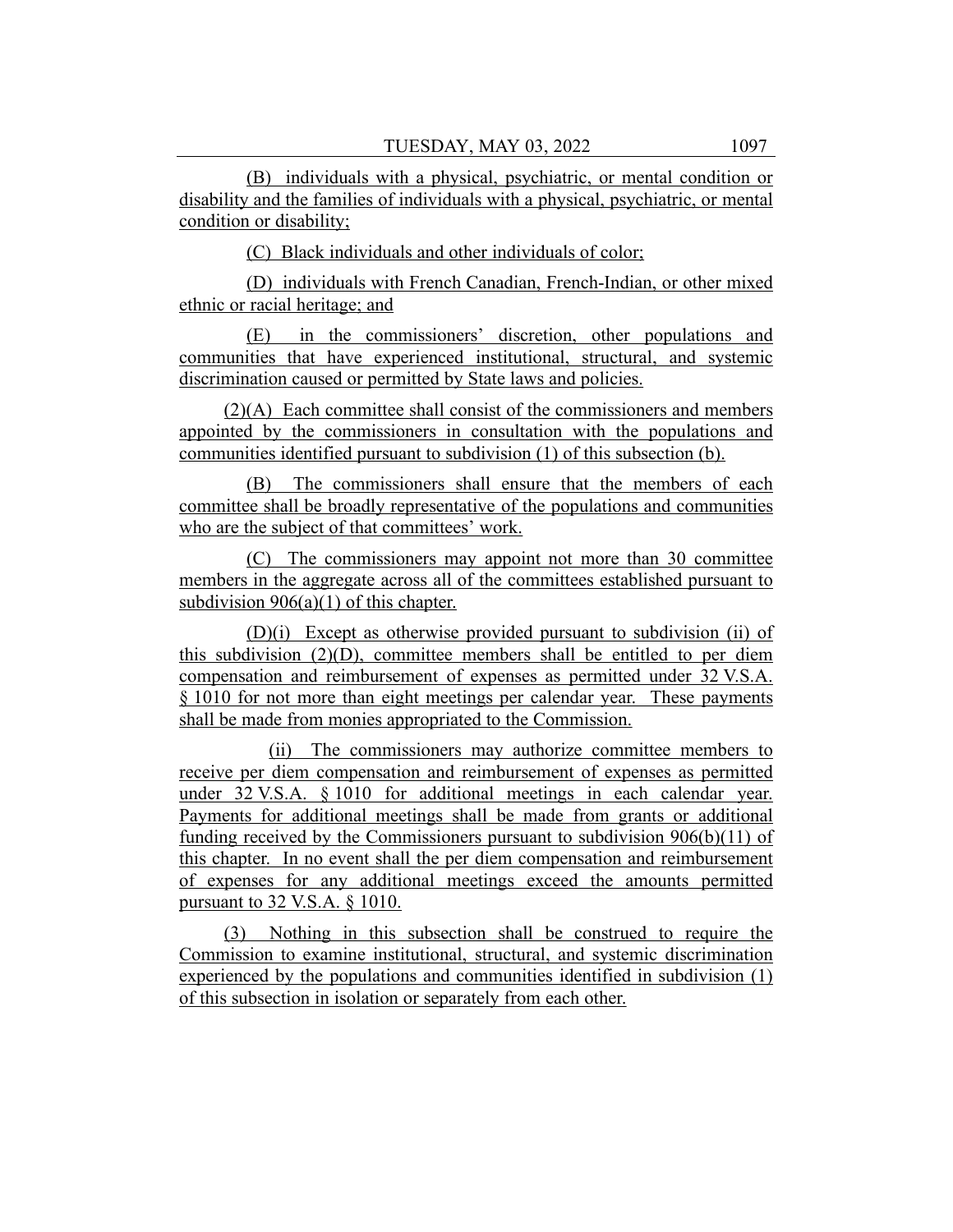## § 903. COMMISSIONERS

(a) Commissioners shall be full-time State employees and shall be exempt from the State classified system.

(b) The commissioners shall receive compensation equal to one-half that of a Superior Court Judge.

(c) The term of each commissioner shall begin on the date of appointment and end on July 1, 2026.

## § 904. SELECTION PANEL; MEMBERSHIP; DUTIES

(a)(1) The Selection Panel shall be composed of seven members selected on or before September 1, 2022 by a majority vote of the following:

(A) the Executive Director of Racial Equity or designee;

(B) the Executive Director of the Vermont Center for Independent Living or designee;

(C) an individual, who shall not be a current member of the General Assembly, appointed by the Speaker of the House;

(D) an individual, who shall not be a current member of the General Assembly, appointed by the Committee on Committees; and

(E) an individual appointed by the Chief Justice of the Vermont Supreme Court.

(2) The individuals identified in subdivision (1) of this subsection:

(A) shall hold their first meeting on or before August 1, 2022 at the call of the individual appointed by the Chief Justice of the Vermont Supreme Court; and

(B) are encouraged to appoint individuals to the Selection Panel who include members of the populations and communities identified pursuant to subdivisions  $902(b)(1)(A)$ –(D) of this chapter and who are diverse with respect to socioeconomic status, work, education, geographic location, gender, and sexual identity.

(3) Individuals selected pursuant to subdivision (1) of this subsection who are not employees of the State of Vermont and who are not otherwise compensated or reimbursed for their attendance shall be entitled to per diem compensation and reimbursement of expenses pursuant to 32 V.S.A. § 1010 for not more than two meetings. These payments shall be made from amounts appropriated to the Truth and Reconciliation Commission.

(b)(1) The Selection Panel shall select and appoint the commissioners of the Truth and Reconciliation Commission as provided pursuant to section 905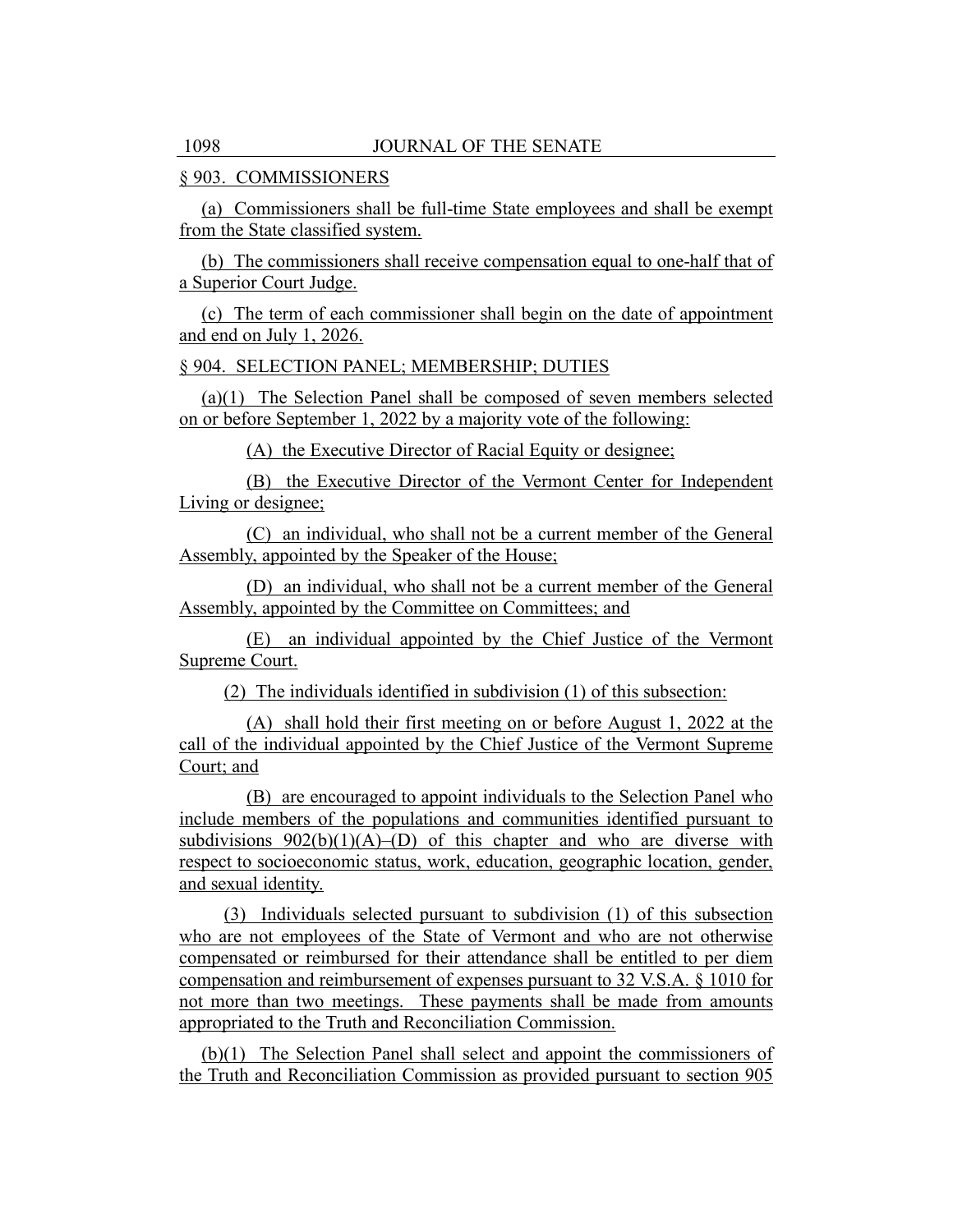of this chapter.

(2) To enable it to carry out its duty to select and appoint the commissioners of the Truth and Reconciliation Commission as provided pursuant to section 905 of this chapter, the Panel may:

(A) adopt procedures as necessary to carry out the duties set forth in section 905 of this chapter;

(B) establish and maintain a principal office;

(C) meet and hold hearings at any place in this State; and

(D) hire temporary staff to provide administrative assistance during the period from September 1, 2022 through January 15, 2023, provided that if the Panel extends the time to select commissioners pursuant to subdivision  $905(c)(1)$  of this chapter, it may retain staff to provide administrative assistance through March 31, 2023.

(c) The term of each member of the Panel shall begin on the date of appointment and end on January 15, 2023, except if the Panel extends the time to select commissioners pursuant to subdivision  $905(c)(1)$  of this chapter, the term of the Panel members shall end on March 31, 2023.

(d) The Panel shall select a chair and a vice chair from among its members.

(e)(1) Meetings shall be held at the call of the Chair or at the request of four or more members of the Panel.

(2) A majority of the current membership of the Panel shall constitute a quorum, and actions of the Panel may be authorized by a majority of the members present and voting at a meeting of the Panel.

(f) Members of the Panel shall be entitled to per diem compensation and reimbursement of expenses pursuant to 32 V.S.A. § 1010 for not more than 20 meetings during fiscal year 2023. These payments shall be made from amounts appropriated to the Truth and Reconciliation Commission.

# § 905. SELECTION OF COMMISSIONERS

(a)(1) Except as otherwise provided pursuant to subdivision  $(c)(1)$  of this section, the Selection Panel shall, on or before December 31, 2022, select three individuals to serve as the commissioners of the Vermont Truth and Reconciliation Commission.

(2) In carrying out its duty to select the commissioners, the Panel shall:

(A) Establish a public, transparent, and simple process for candidates to apply to serve as a commissioner.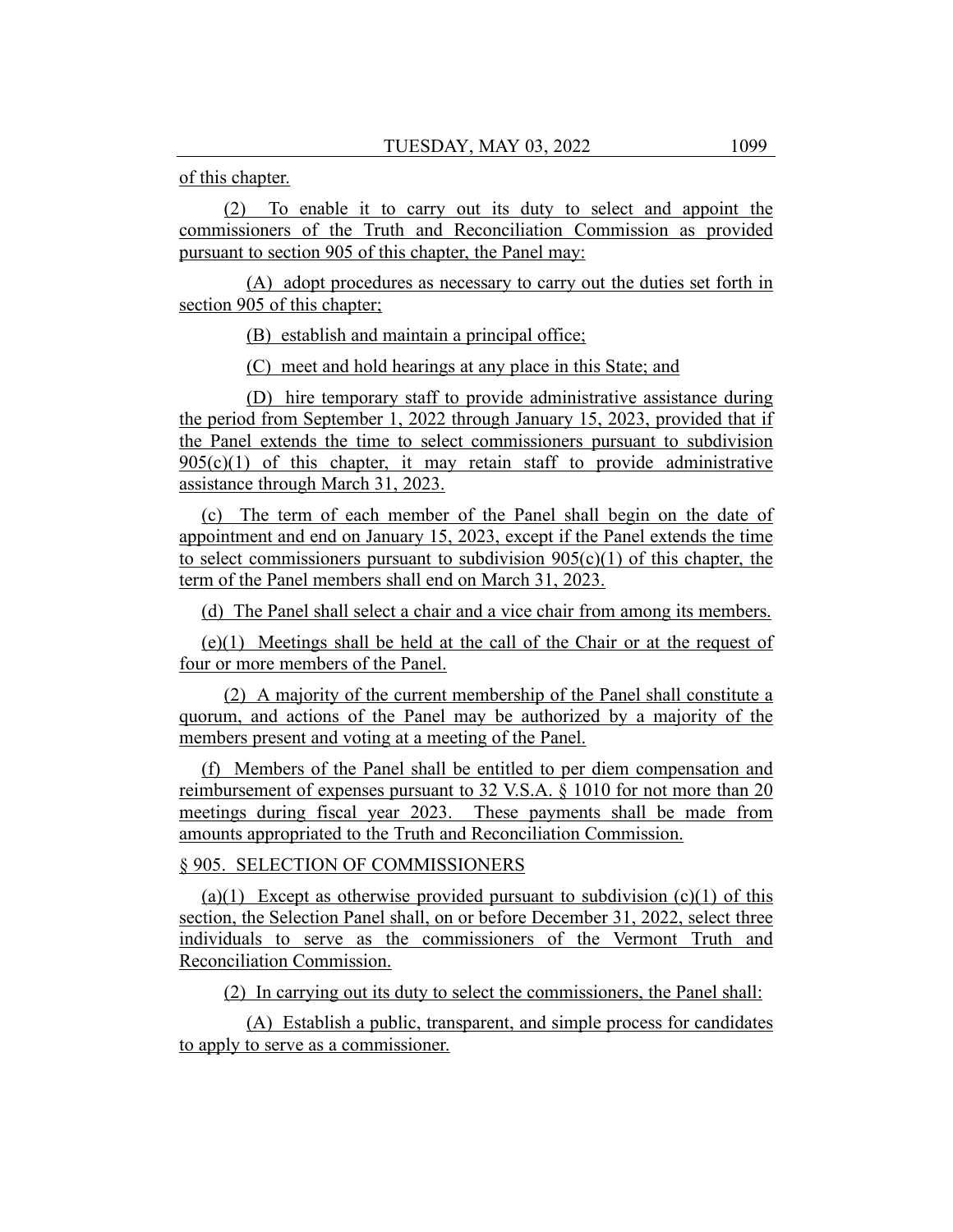(B) Publicize the application process, deadlines, and requirements to serve as a commissioner through media outlets, civil society organizations, and any other forms of public outreach that the Panel determines to be appropriate.

(C) Solicit nominations for individuals to serve as commissioners from civil society organizations in Vermont whose work relates to the mission of the Commission.

(D) Invite Vermont residents to submit applications to serve as commissioners.

(E) Hold one or more public hearings to provide an opportunity for members of the public to meet and ask questions of the finalists to serve as a commissioner.

(F) Hold private interviews with each individual selected by the Panel as a finalist for selection as a commissioner.

(G) Conduct criminal history record checks for finalists, provided that the Panel shall only consider felony convictions or convictions for crimes involving untruthfulness or falsification. A finalist who has been convicted of a felony or a crime involving untruthfulness or falsification shall be afforded an opportunity to explain the information and the circumstances regarding the conviction, including postconviction rehabilitation.

(H) Take any other actions that the Panel deems appropriate or necessary to carry out its duties in relation to the selection of commissioners.

(3) The three commissioners selected by the Panel shall:

(A) be residents of Vermont;

(B) not be members of the Selection Panel;

(C) have knowledge of the problems and challenges facing the populations and communities identified pursuant to subdivisions  $902(b)(1)(A)$ –(D) of this chapter; and

(D) satisfy any additional criteria established by the Panel.

(b) Not later than five days after selecting the commissioners pursuant to subsection (a) of this section, the Panel shall submit a brief report to the Governor and the General Assembly identifying the commissioners. The names of the commissioners shall be made available to the public on the same day that the report is submitted.

(c)(1) If the Panel is unable to identify three suitable applicants on or before December 31, 2022, the Panel may by a majority vote extend the time to select commissioners to March 31, 2023.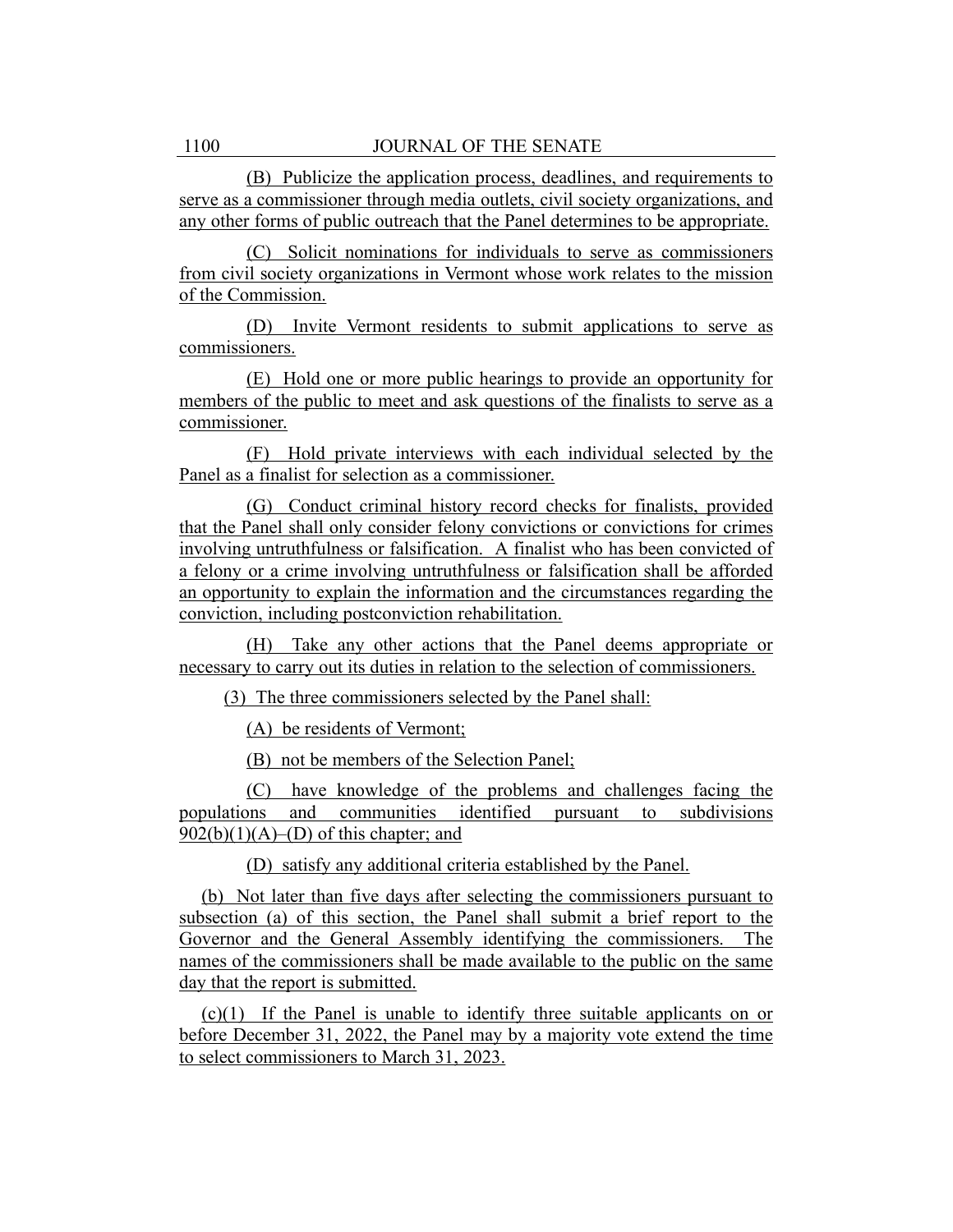(2) If the Panel extends the time to select commissioners pursuant to this subsection, the Panel shall, on or before January 5, 2023, submit a brief written report to the House Committee on General, Housing, and Military Affairs and the Senate Committee on Government Operations providing notice of its decision to extend the time to select commissioners and its reasons for doing so and identifying any changes to the provisions of this chapter that may be necessary to enable the Panel to successfully identify and select commissioners.

## § 906. POWERS AND DUTIES OF THE COMMISSIONERS

(a) Duties. The commissioners shall:

(1) establish, in consultation with the populations and communities identified pursuant to subdivision 902(b)(1) of this chapter and other interested parties in the commissioners' discretion, committees to examine institutional, structural, and systemic discrimination caused or permitted by State laws and policies that have been experienced by the populations and communities identified pursuant to subdivision 902(b)(1) of this chapter;

(2) determine, in consultation with the populations and communities identified pursuant to subdivision 902(b)(1) of this chapter, historians, social scientists, experts in restorative justice, and other interested parties in the commissioners' discretion, the scope and objectives of the work to be carried out by each committee established pursuant to subdivision (1) of this subsection;

(3) develop and implement a process for each committee established pursuant to subdivision (1) of this subsection to fulfill the objectives established pursuant to subdivision (2) of this subsection;

(4) work with the committees and Commission staff to carry out research, public engagement, and other work necessary to:

(A) identify and examine historic and ongoing institutional, structural, and systemic discrimination against members of the populations and communities identified pursuant to subdivision  $902(b)(1)$  of this chapter that has been caused or permitted by State laws and policies;

(B) determine the current status of members of the populations and communities identified pursuant to subdivision 902(b)(1) of this chapter; and

(C) satisfy the scope of work and the objectives established pursuant to subdivision (1) of this subsection (a);

(5) work with the committees and Commission staff to identify potential programs and activities to create and improve opportunities for or to eliminate disparities experienced by the populations and communities that are the subject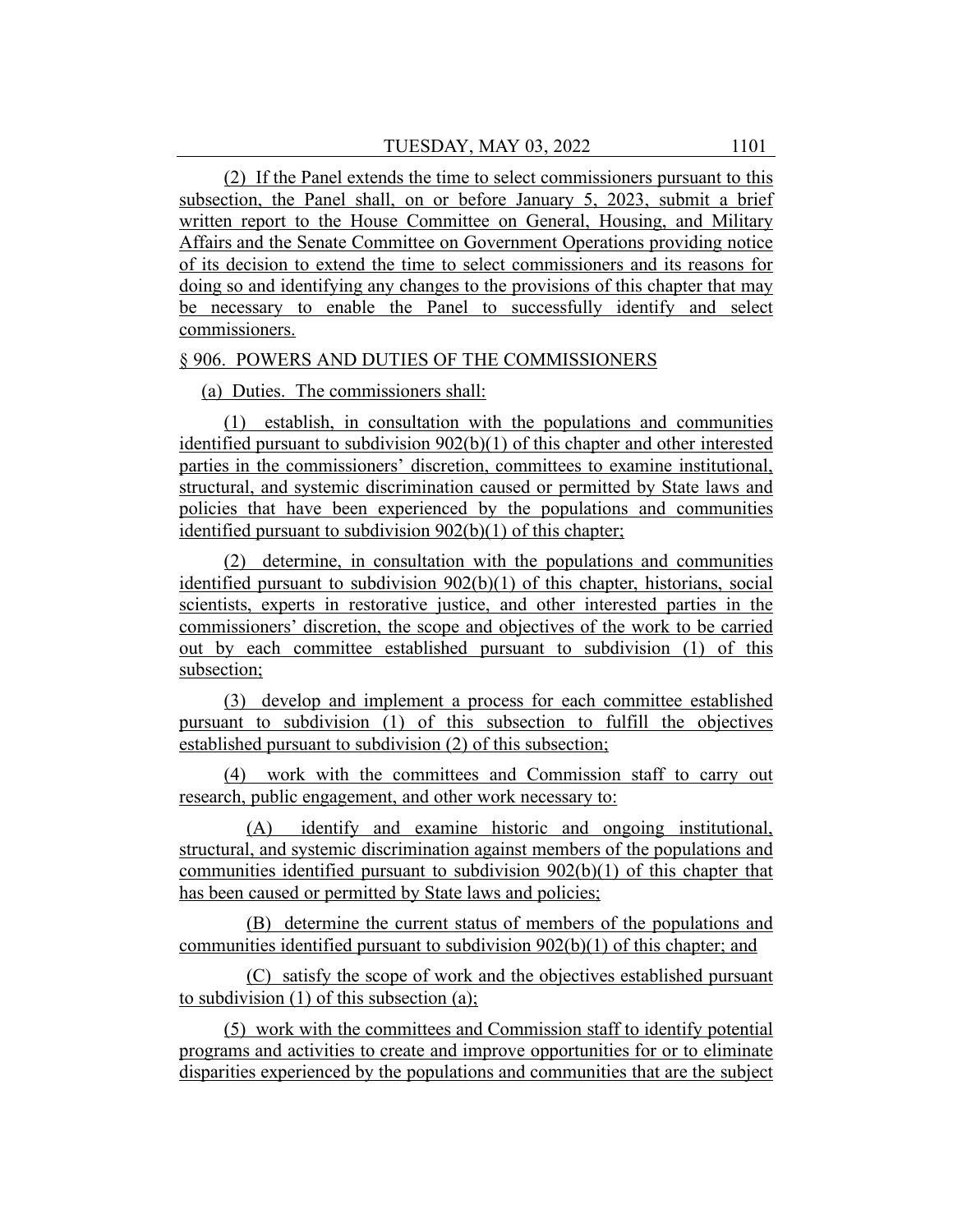of the committees' work;

(6) work with the committees and Commission staff to identify potential educational programs related to historic and ongoing institutional, structural, and systemic discrimination against members of the populations and communities that are the subject of the committees' work;

(7) work in consultation with the populations and communities identified pursuant to subdivision 902(b)(1) of this chapter, experts in restorative justice, and, in the commissioners' discretion, other interested parties to ensure that the work of the Commission is open, transparent, inclusive, and meaningful; and

(8) supervise the work of the Executive Director of the Commission.

(b) Powers. To carry out its duties pursuant to this chapter, the commissioners may:

(1) Adopt rules in accordance with 3 V.S.A. chapter 25 as necessary to implement the provisions of this chapter.

(2) Adopt procedures as necessary to carry out the duties set forth in subsection (a) of this section.

(3) Establish and maintain a principal office.

(4) Meet and hold hearings at any place in this State.

(5) Consult with local, national, and international experts on issues related to discrimination, truth and reconciliation, and restorative justice.

(6) Interview and take statements from members of the populations and communities identified pursuant to subdivision 902(b)(1) of this chapter; members of the public; and persons with knowledge of the institutional, structural, and systemic discrimination experienced by such populations and communities.

(7) Study, research, investigate, and report on the impact of State laws and policies on populations and communities identified pursuant to subdivision 902(b)(1) of this chapter. If the Commission determines that particular laws or policies caused or permitted institutional, structural, and systemic discrimination against a population or community, regardless of whether the discrimination was intentional or adversely impacted the population or community, the Commission may propose legislative or administrative action to the General Assembly or Governor, as appropriate, to remedy the impacts on the population or community.

(8) Enter into cooperative agreements with private organizations or individuals or with any agency or instrumentality of the United States or of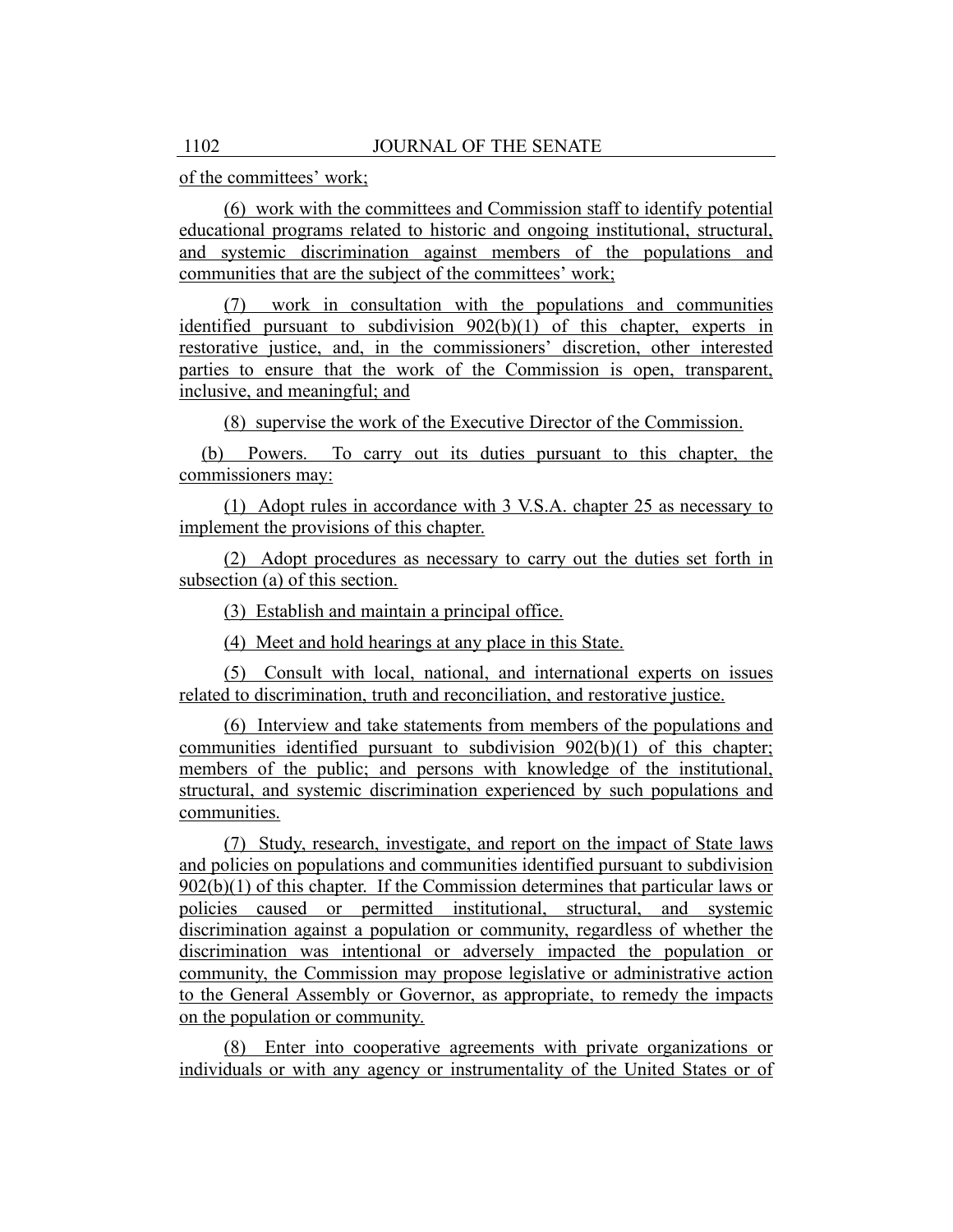this State to carry out the provisions of this chapter.

(9) Make and execute legal documents necessary or convenient for the exercise of its powers and duties under this chapter.

(10) Hire consultants and independent contractors to assist the Commission in carrying out the provisions of this chapter.

(11) Seek grants or funding other than annual State appropriations to further the work of the Commission.

(12) Take any other actions necessary to carry out the provisions of this chapter.

§ 907. EXECUTIVE DIRECTOR; DUTIES

(a) The Commissioners shall appoint an Executive Director. The Executive Director shall be a full-time State employee, shall be exempt from the State classified system, and shall serve at the pleasure of the commissioners.

(b) The Executive Director shall be responsible for the following:

(1) supervising and administering the implementation of the provisions of this chapter on behalf of the commissioners;

(2) assisting the commissioners in carrying out their duties;

(3) ensuring that the Commission has the resources and staff assistance necessary to collect historical materials, take statements from individuals, hold public hearings and events, and prepare and publish reports and other documents;

(4) facilitating communications between the Commission and members of the populations and communities identified pursuant to subdivision  $902(b)(1)$  of this chapter, interested parties, and members of the public;

(5) hiring staff, including researchers and administrative and legal professionals, as necessary to carry out the duties of the Commission; and

(6) preparing an annual budget for submission to the commissioners.

## § 908. REPORTS

(a) On or before January 15, 2024, the Commission shall submit to the Governor and General Assembly an interim report on the Commission's progress to date, the committees established pursuant to subdivision 906(a)(1) of this chapter and the scope and objectives of their work, emerging themes and issues that the Commission has identified, and, if available, any preliminary findings and recommendations for legislative or other action that the Commission believes should be prioritized to address instances of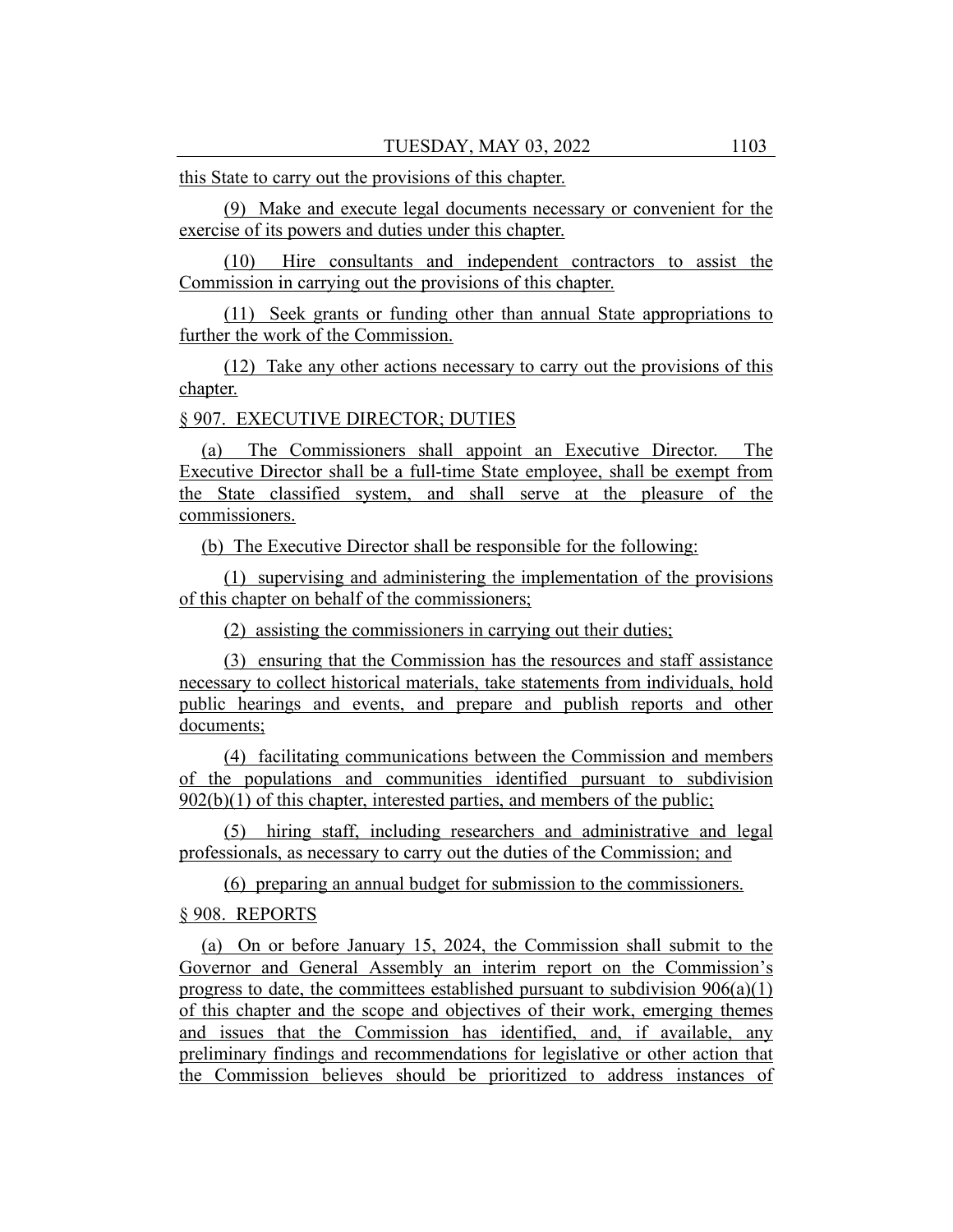institutional, structural, and systemic discrimination identified by the Commission.

(b)(1) On or before June 15, 2026, the Commission shall submit a final report incorporating the findings and recommendations of each committee. Each report shall detail the findings and recommendations of the relevant committee and shall include recommendations for actions that can be taken to eliminate ongoing instances of institutional, structural, and systemic discrimination and to address the harm caused by historic instances institutional, structural, and systemic discrimination.

(2) The Commission shall, on or before January 15, 2026, make a draft of the final report publicly available and provide copies of the draft to interested parties from the populations and communities identified pursuant to subdivision 902(b)(1) of this chapter and other interested parties. The Commission shall provide the interested parties and members of the public with not less than 60 days to review the draft and provide comments on it. The Commission shall consider fully all comments submitted in relation to the draft and shall include with the final version of the report a summary of all comments received and a concise statement of the reasons why the Commission decided to incorporate or reject any proposed changes. Comments submitted in relation to the final report shall be made available to the public in a manner that complies with the requirements of section 910 of this chapter.

(c) The Commission may, in its discretion, issue additional reports to the Governor, General Assembly, and public.

#### § 909. ACCESS TO INFORMATION; CONFIDENTIALITY

(a) Access to State records and information.

(1) The Commission shall have access to and the right to copy any record or other information held by all executive, administrative, and judicial agencies and departments and all instrumentalities of the State. All executive, administrative, and judicial agencies and departments and all instrumentalities of the State shall cooperate with the Commission with respect to any request for access to any record or other information and shall provide all records or other information requested by the Commission to the extent permitted by law.

(2) The Commission shall keep confidential any information received from an executive, administrative, or judicial agency or department or an instrumentality of the State that is confidential or is exempt from the Public Records Act.

(b) Confidentiality requirements.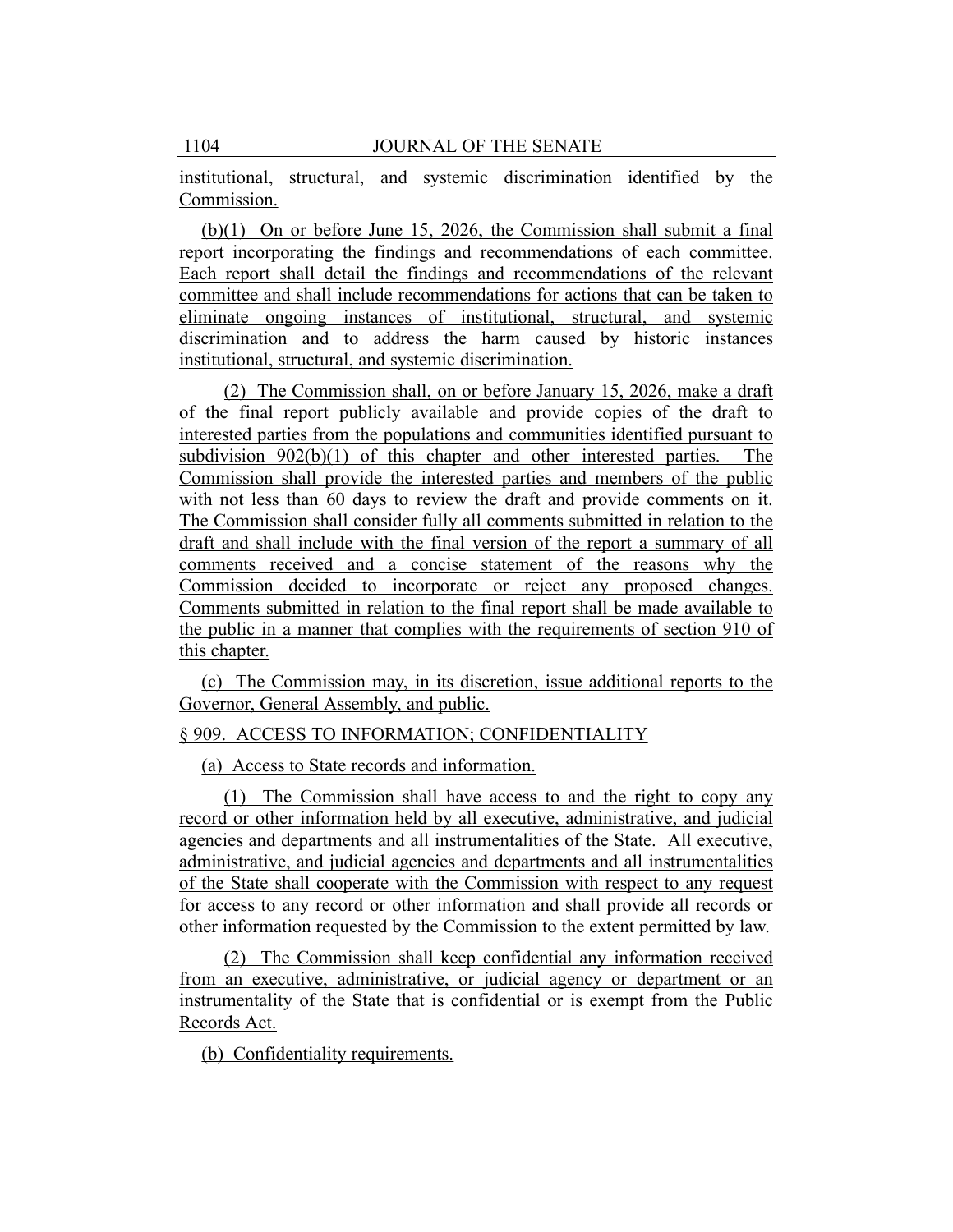(1) Except as otherwise provided pursuant to subsection (c) of this section, information and records acquired by or provided to the Commission that would in any manner reveal an individual's identity shall be kept confidential and shall be exempt from public inspection and copying under the Public Records Act.

(2) The Commission shall not include the personally identifying information of any individual in any report that it produces without the express, written consent of the individual.

(c) Exceptions.

(1) Except as provided in subdivision (2) of this subsection, information and records acquired by or provided to the Commission shall only be available to the public in an anonymized form that does not reveal the identity of any individual.

(2) Information or records acquired by or provided to the Commission may be disclosed in a manner that would reveal the identity of an individual if that individual has provided their express, written consent to the disclosure of the information or record in a manner that would reveal their identity.

(d) Private proceedings.

(1) The Commission shall permit any individual who is interviewed by the Commission to elect to have their interview conducted in a manner that protects the individual's privacy and to have any recording of the interview kept confidential by the Commission. Any other record or document produced in relation to an interview conducted pursuant to this subdivision  $(d)(1)$  shall only be available to the public in an anonymized form that does not reveal the identity of any individual.

(2) The Commission shall adopt procedures and safeguards to ensure to the greatest extent possible that it does not conduct any interview in a manner that is open to the public if the interview will reveal the identities of individuals other than the interviewee without the express, written consent of those individuals.

Sec. 3. APPROPRIATION

The sum of \$748,000.00 is appropriated from the General Fund to the Truth and Reconciliation Commission in fiscal year 2023.

Sec. 4. REPEAL

1 V.S.A. chapter 25 (Truth and Reconciliation Commission) is repealed on July 1, 2026.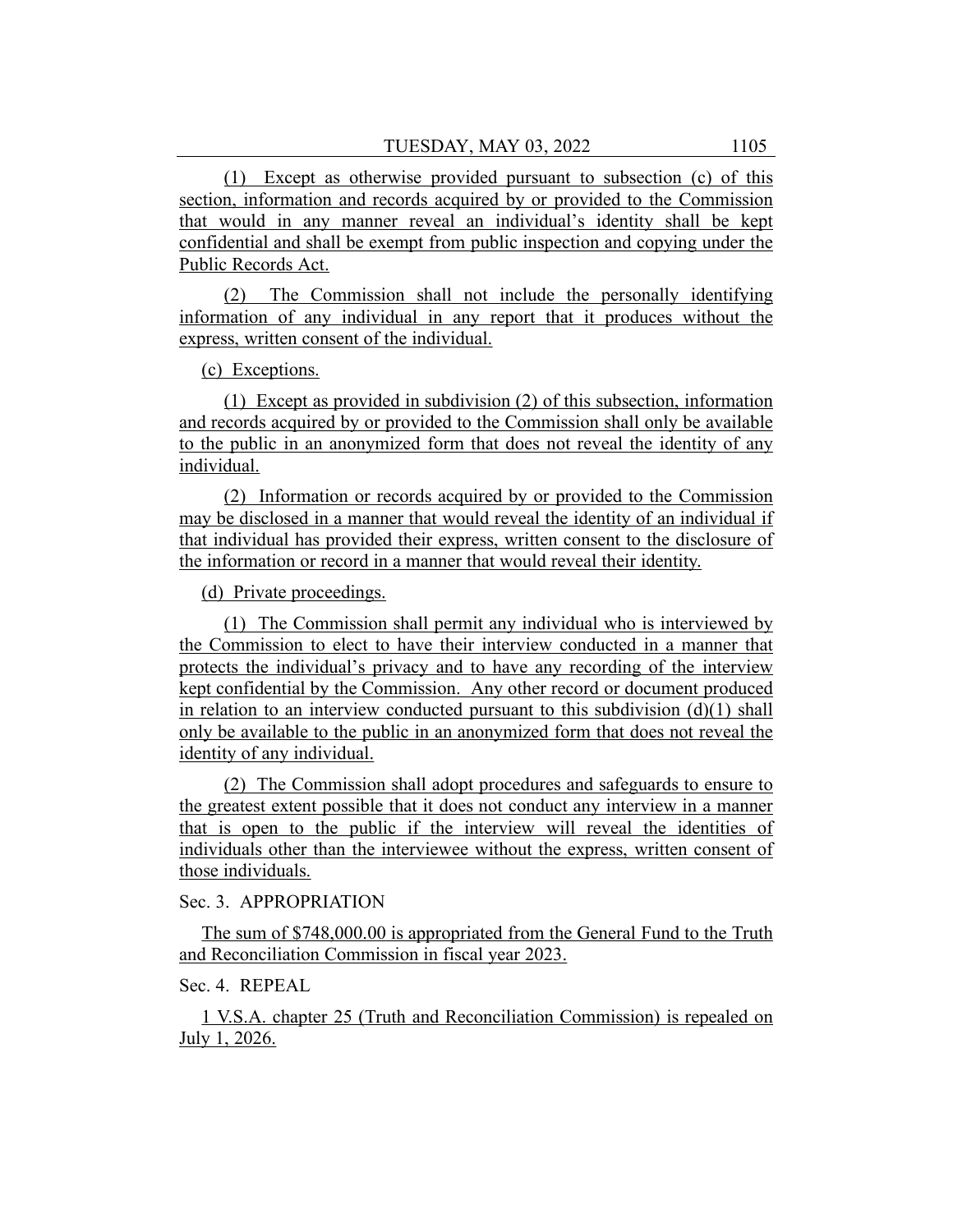## Sec. 5. EFFECTIVE DATE

This act shall take effect on passage.

And that the bill ought to pass in concurrence with such proposal of amendment.

Senator Baruth, for the Committee on Appropriations, to which the bill was referred, reported recommending that the Senate propose to the House that the bill be amended as recommended by the Committee on Government Operations with the following amendments thereto:

In Sec. 2, 1 V.S.A. chapter 25, Truth and Reconciliation Commission, after section 909, by adding section 910 to read as follows:

## § 910. ESTABLISHMENT OF POSITIONS

The establishment of the following exempt limited-service positions within the Truth and Reconciliation Commission is authorized in fiscal year 2023:

(1) one Executive Director;

(2) one Staff Attorney;

(3) one Researcher; and

(4) one Administrative Assistant.

And that the bill ought to pass in concurrence with such proposal of amendment.

Thereupon, the bill was read the second time by title only pursuant to Rule 43, and the recommendation of proposal of amendment of the Committee on Government Operations was amended as recommended by the Committee on Appropriations.

Thereupon, the proposal of amendment recommended by the Committee on Government Operations, as amended, was agreed to on a roll call, Yeas 22, Nays 7.

Senator Brock having demanded the yeas and nays, they were taken and are as follows:

#### **Roll Call**

**Those Senators who voted in the affirmative were:** Balint, Baruth, Bray, Campion, Chittenden, Clarkson, Cummings, Hardy, Hooker, Kitchel, Lyons, MacDonald, McCormack, Nitka, Pearson, Perchlik, Pollina, Ram Hinsdale, Sears, Sirotkin, Westman, White.

**Those Senators who voted in the negative were:** Benning, Brock, Collamore, Ingalls, Mazza, Parent, Starr.

**The Senator absent and not voting was:** Terenzini.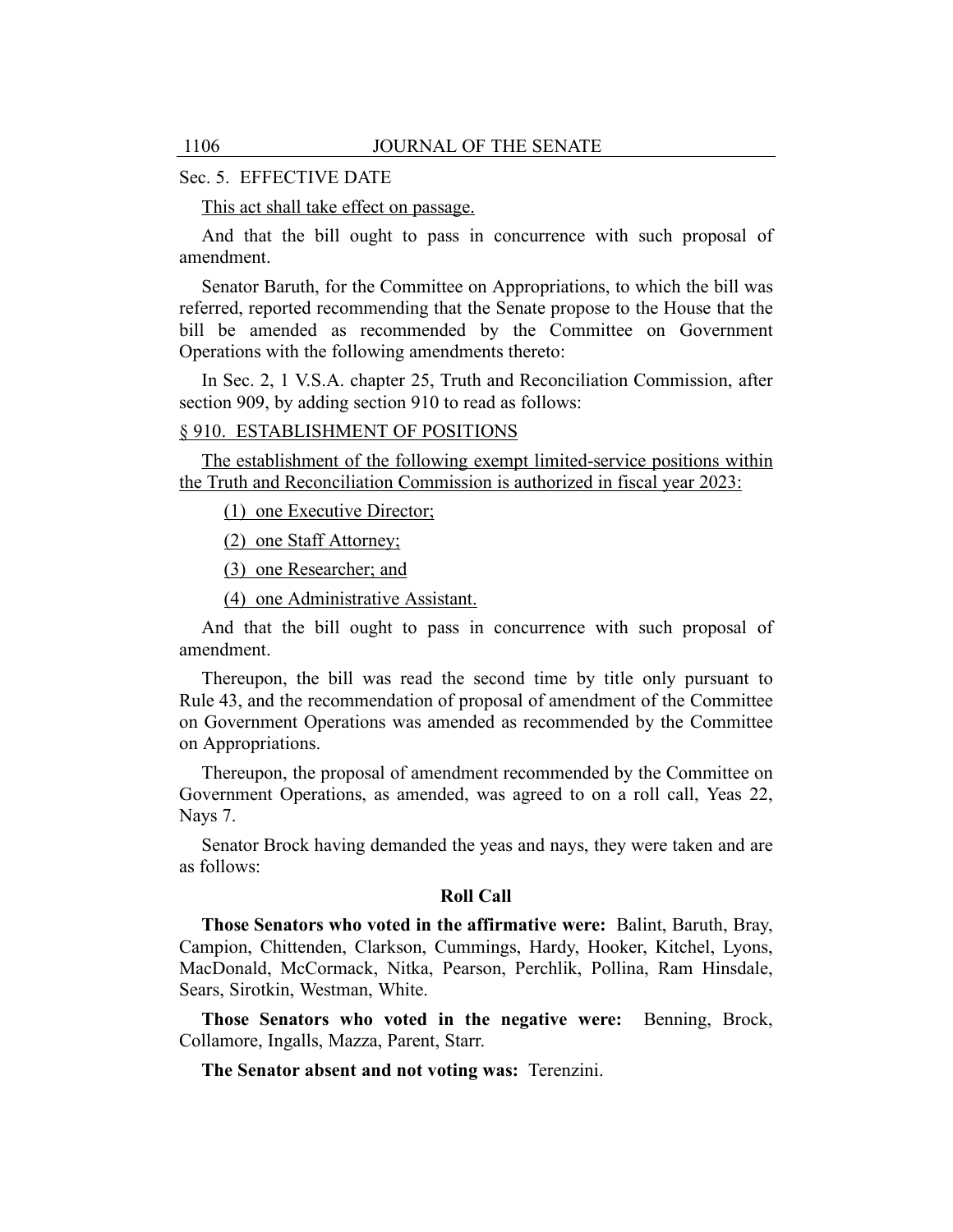Thereupon, third reading of the bill was ordered.

# **Committee Relieved of Further Consideration; Rules Suspended; House Proposal of Amendment Not Concurred In; Committee of Conference Requested**

## **S. 101.**

On motion of Senator Sirotkin, the Committee on Economic Development, Housing and General Affairs was relieved of further consideration of Senate bill entitled:

An act relating to promoting housing choice and opportunity in smart growth areas,

and the rules were suspended and the bill was taken up for immediate consideration.

The House proposes to the Senate to amend the bill as follows:

First: In Sec. 2, 24 V.S.A. § 4307, by striking it out in its entirety and inserting in lieu thereof the following:

Sec. 2. 24 V.S.A. § 4307 is added to read:

#### § 4307. MUNICIPAL BYLAW MODERNIZATION GRANTS

(a) There are created Municipal Bylaw Modernization Grants to assist municipalities in updating their land use and development bylaws to support a development pattern that is pedestrian oriented and consistent with the smart growth principles established in section 2791 of this title. The Grants shall be funded by monies allocated from the municipality allocation of the Municipal and Regional Planning Funds established in subdivision 4306 (a)(3)(C) of this title and any other monies appropriated for this purpose.

(b) A municipality that receives a grant shall use the funds for the adoption of bylaws that increase housing choice, affordability, and opportunity in smart growth areas. These smart growth areas shall be areas that reflect the smart growth principles established in section 2791 of this title, that are located outside important natural resource areas, and are located outside identified flood hazard areas and river corridors or are acceptable for infill development as defined in § 29–201 of the Vermont Flood Hazard Area and River Corridor Rule.

(c) Disbursement to municipalities shall be administered by the Department of Housing and Community Development through a competitive process providing the opportunity for all regions and any eligible municipality to compete regardless of size. The Department shall, to the extent reasonably possible, ensure that grants are awarded with the intent of achieving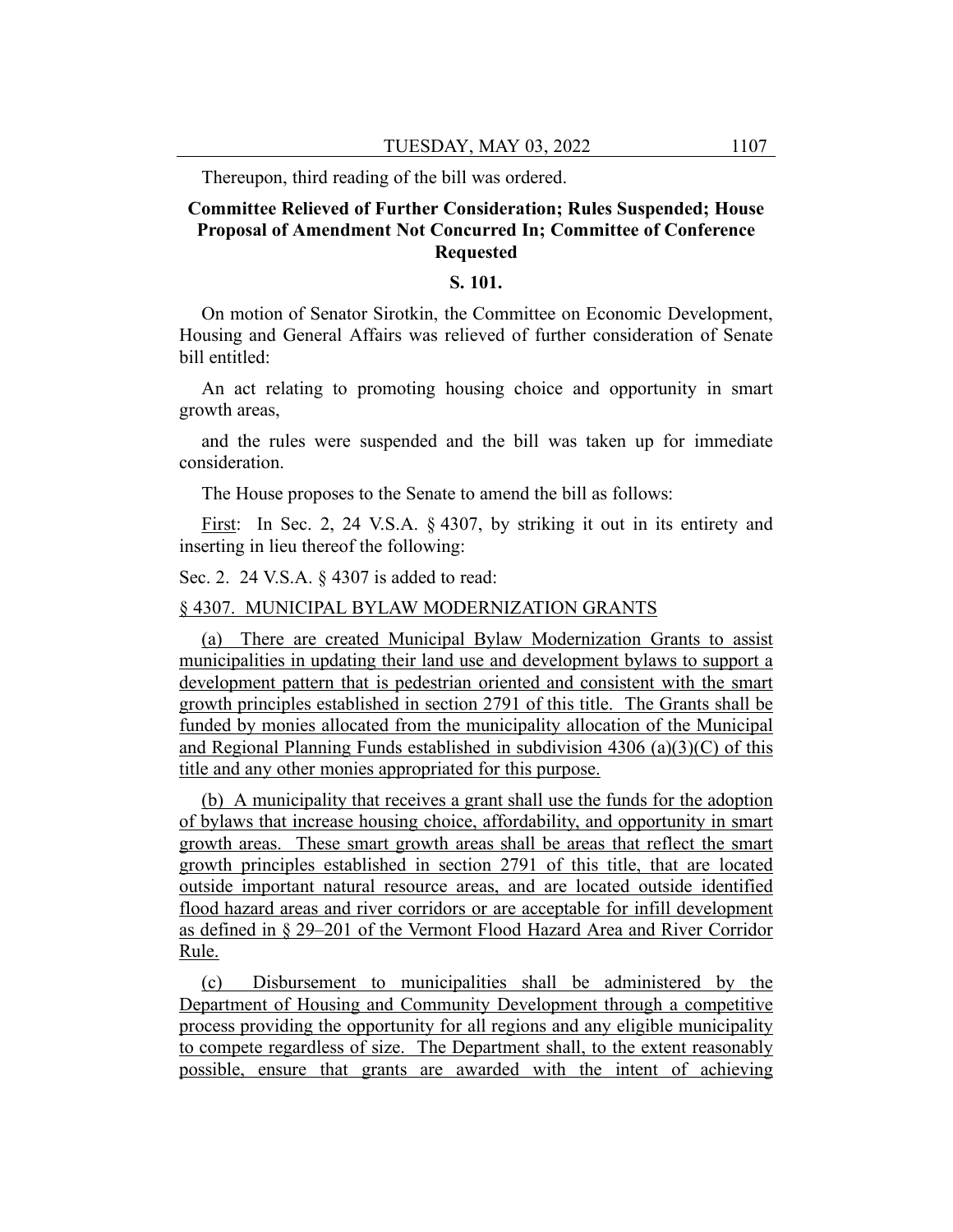geographic distribution across the State.

(d) Funds may be disbursed by the Department in installments to ensure the municipal bylaw updates meet the goals of this section.

(e) Funding may be used for mapping, the cost of regional planning commission staff or consultant time, carrying out the provisions of subchapters 5 through 10 of this chapter, and any other purpose approved by the Department.

(f) To receive a grant, the municipality shall:

(1) identify any municipal water supply and wastewater disposal capacity, opportunities, and constraints within mapped service areas in both traditional water and wastewater systems and smaller scale municipal systems, including soil-based wastewater treatment and decentralized water and wastewater systems;

(2) allow, at a minimum, duplexes within smart growth areas to the same extent that single-family dwellings are allowed;

(3) require parking waiver provisions in appropriate smart growth areas and situations;

(4) review and modify street standards that implement the complete streets principles as described in 19 V.S.A. § 309d and that are oriented to pedestrians;

(5) adopt dimensional, use, parking, and other standards that allow compact neighborhood form and support walkable lot and unit density, which may be achieved with a standard allowing at least four units per acre with site and building design standards or by other means established in guidelines issued by the Department; and

(6) demonstrate how the bylaws support implementation of the housing element of its municipal plan as provided in 24 V.S.A. § 4382(a)(10) related to addressing lower and moderate-income housing needs.

(g) On or before September 1, 2021, the Department shall adopt guidelines to assist municipalities applying for grants under this section.

Second: By striking out Secs. 7 (10 V.S.A. § 1974) and 8 (10 V.S.A. § 1983) and their reader assistance heading in their entirety.

and by renumbering the remaining sections to be numerically correct.

Third: By striking out Secs. 3–6, tax credits, and their reader assistance heading in their entireties and inserting in lieu thereof the following: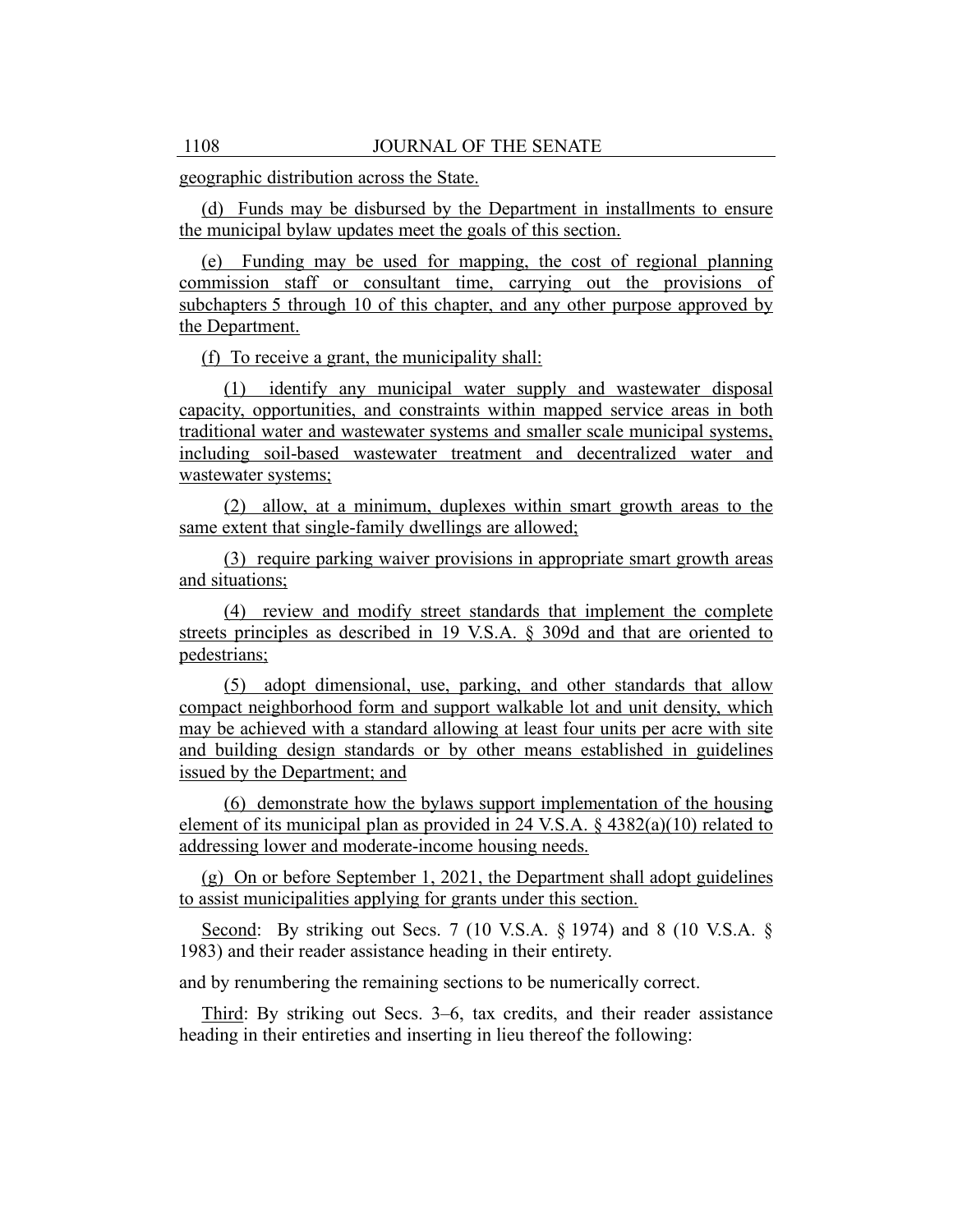\* \* \* Property Transfer Tax Surcharge \* \* \*

Sec. 3. 32 V.S.A. § 9602 is amended to read:

§ 9602. TAX ON TRANSFER OF TITLE TO PROPERTY

A tax is hereby imposed upon the transfer by deed of title to property located in this State, or a transfer or acquisition of a controlling interest in any person with title to property in this State. The amount of the tax equals one and one-quarter percent of the value of the property transferred, or  $$1.00$ , whichever is greater, except as follows:

\* \* \*

(4) With respect to all transfers by deed of title to property located in this State, a surcharge shall be imposed at the rate of one half of a percent of the value of the property transferred in excess of \$1,000,000.00.

(5) The Commissioner shall annually estimate the amount of revenue raised by the surcharge imposed pursuant to subdivision (4) of this section and transfer that same amount to the General Fund established under section 435 of this title.

\* \* \* Allocation of Property Transfer Tax Surcharge Revenue \* \* \*

Sec. 4. 32 V.S.A. § 435(b) is amended to read:

(b) The General Fund shall be composed of revenues from the following sources:

\* \* \*

 $(10)(A)$  33 percent of the revenue from the property transfer taxes levied pursuant to chapter 231 of this title and the revenue from the gains taxes levied each year pursuant to chapter 236 of this title; and

(B) notwithstanding subdivision (A) of this subdivision (b)(10), the revenue raised by the surcharge imposed pursuant to subdivision 9602(4) of this title;

\* \* \*

Sec. 5. 32 V.S.A. § 9610 is amended to read:

## § 9610. REMITTANCE OF RETURN AND TAX; INSPECTION OF RETURNS

\* \* \*

(c) Prior to distributions of property transfer tax revenues under 10 V.S.A. § 312, 24 V.S.A. § 4306(a), and subdivision 435(b)(10) of this title, two percent of the revenues received from the property transfer tax shall be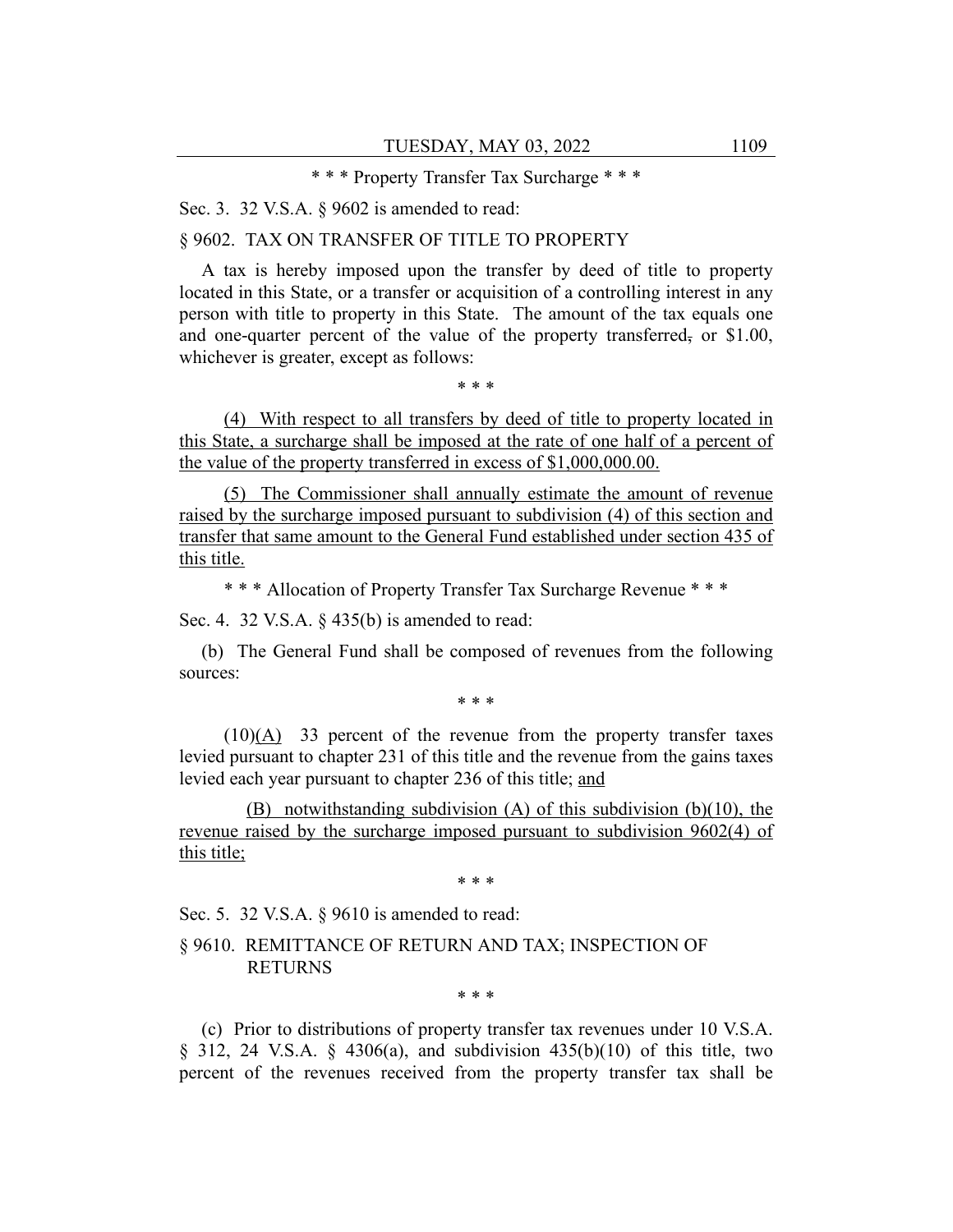deposited in a special fund in the Department of Taxes for Property Valuation and Review administration costs.

(d)(1) Prior to any distribution of property transfer tax revenue under 10 V.S.A. § 312, 24 V.S.A. § 4306(a), subdivision 435(b)(10) of this title, and subsection (c) of this section, \$2,500,000.00 of the revenue received from the property transfer tax shall be transferred to the Vermont Housing Finance Agency to pay the principal of and interest due on the bonds, notes, and other obligations authorized to be issued by the Agency pursuant to 10 V.S.A. § 621(22), the proceeds of which the Vermont Housing and Conservation Board shall use to create affordable housing pursuant to 10 V.S.A. § 314.

\* \* \*

(e) Notwithstanding subsections (c) and (d) of this section and any other provision of law to the contrary, the Commissioner of Taxes shall annually estimate the revenue raised by the surcharge imposed pursuant to subdivision 9602(4) of this chapter and transfer that same amount to the General Fund established under section 435 of this title.

\* \* \* Affordable Housing Tax Credit; Manufactured Homes \* \* \*

Sec. 6. 32 V.S.A.  $\S$  5930u(g) is amended to read:

 $(g)(1)$  In any fiscal year, the allocating agency may award up to:

(A) \$400,000.00 in total first-year credit allocations to all applicants for rental housing projects, for an aggregate limit of \$2,000,000.00 over any given five-year period that credits are available under this subdivision  $(A)$ ;.

 $(B)$  \$425,000.00 \$675,000.00 in total first-year credit allocations for loans or grants for owner-occupied unit financing or down payment loans as provided in subdivision (b)(2) of this section consistent with the allocation plan, including for new construction and manufactured housing, for an aggregate limit of  $\frac{2,125,000.00}{2}$  \$3,375,000.00 over any given five-year period that credits are available under this subdivision (B). Of the total firstyear credit allocations made under this subdivision (B), \$250,000.00 shall be used each fiscal year for manufactured home purchase and replacement.

(2) If the full amount of first-year credits authorized by an award are not allocated to a taxpayer, the Agency may reclaim the amount not allocated and re-award such allocations to other applicants, and such re-awards shall not be subject to the limits set forth in subdivision (1) of this subsection.

Thereupon, pending the question, Shall the Senate concur in the House proposals of amendment?, on motion of Senator Sirotkin, the Senate refused to concur in the House proposal of amendment and requested a Committee of Conference.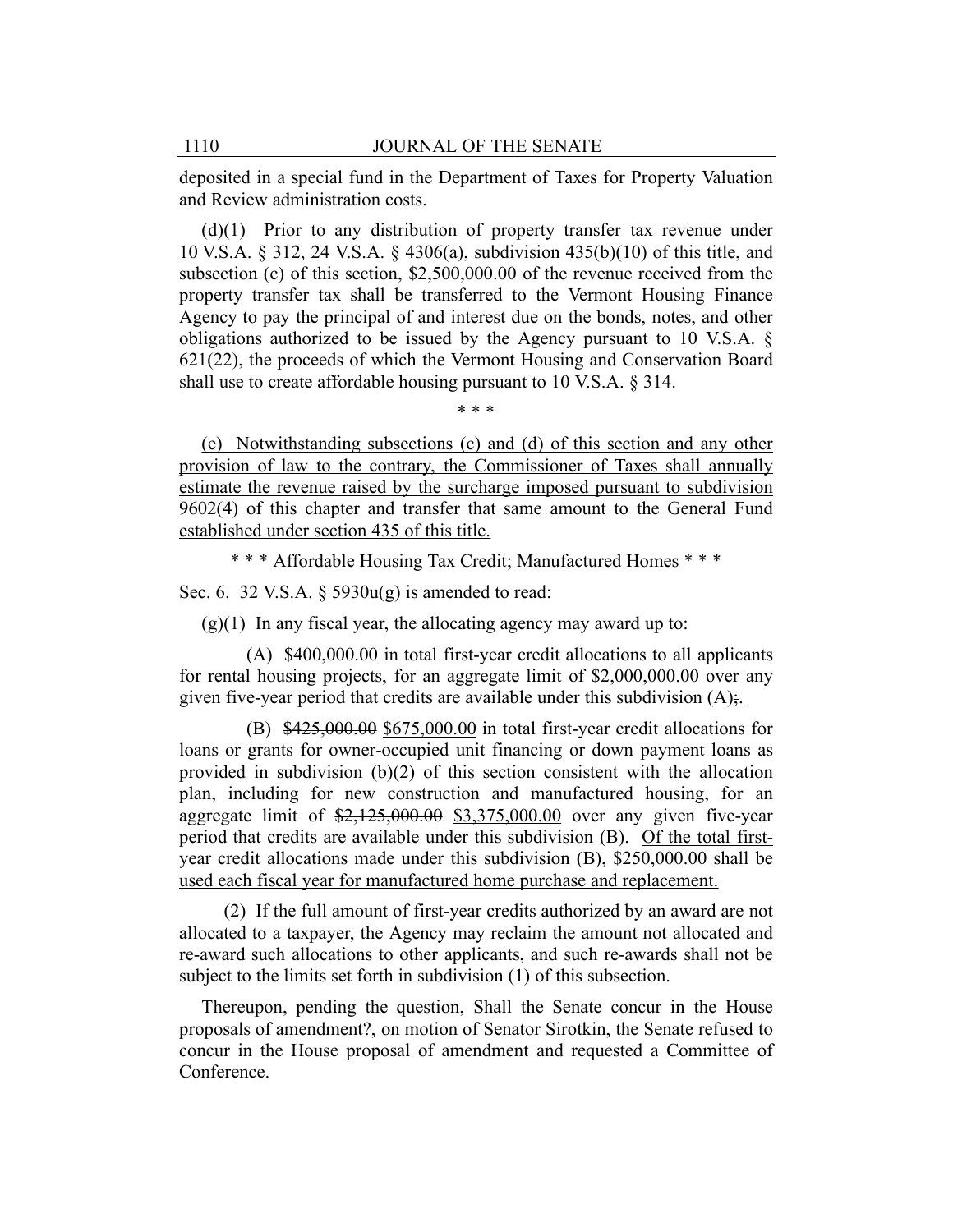#### **Rules Suspended; Bills Messaged**

On motion of Senator Balint, the rules were suspended, and the following bills were severally ordered messaged to the House forthwith:

# **S. 280, H. 456, H. 464, H. 482, H. 523, H. 729.**

#### **Rules Suspended; Bill Committed**

Pending entry on the Calendar for notice, on motion of Senator Bray the rules were suspended and House bill entitled:

**H. 446.** An act relating to miscellaneous natural resources and development subjectsAn act relating to a universal, publicly financed primary care system.

was committed to the Committee on Finance pursuant to Rule 31 with the report of the Committee on Natural Resources and Energy *intact.*

#### **Message from the House No. 62**

A message was received from the House of Representatives by Ms. Alona Tate, its Second Assistant Clerk, as follows:

Madam President:

I am directed to inform the Senate that:

The House has considered a bill originating in the Senate of the following title:

**S. 285.** An act relating to health care reform initiatives, data collection, and access to home- and community-based services.

And has passed the same in concurrence with proposal of amendment in the adoption of which the concurrence of the Senate is requested.

#### **Message from the House No. 63**

A message was received from the House of Representatives by Ms. Alona Tate, its Second Assistant Clerk, as follows:

Madam President:

I am directed to inform the Senate that:

The House has considered a bill originating in the Senate of the following title:

**S. 11.** An act relating to prohibiting robocalls.

And has passed the same in concurrence with proposal of amendment in the adoption of which the concurrence of the Senate is requested.